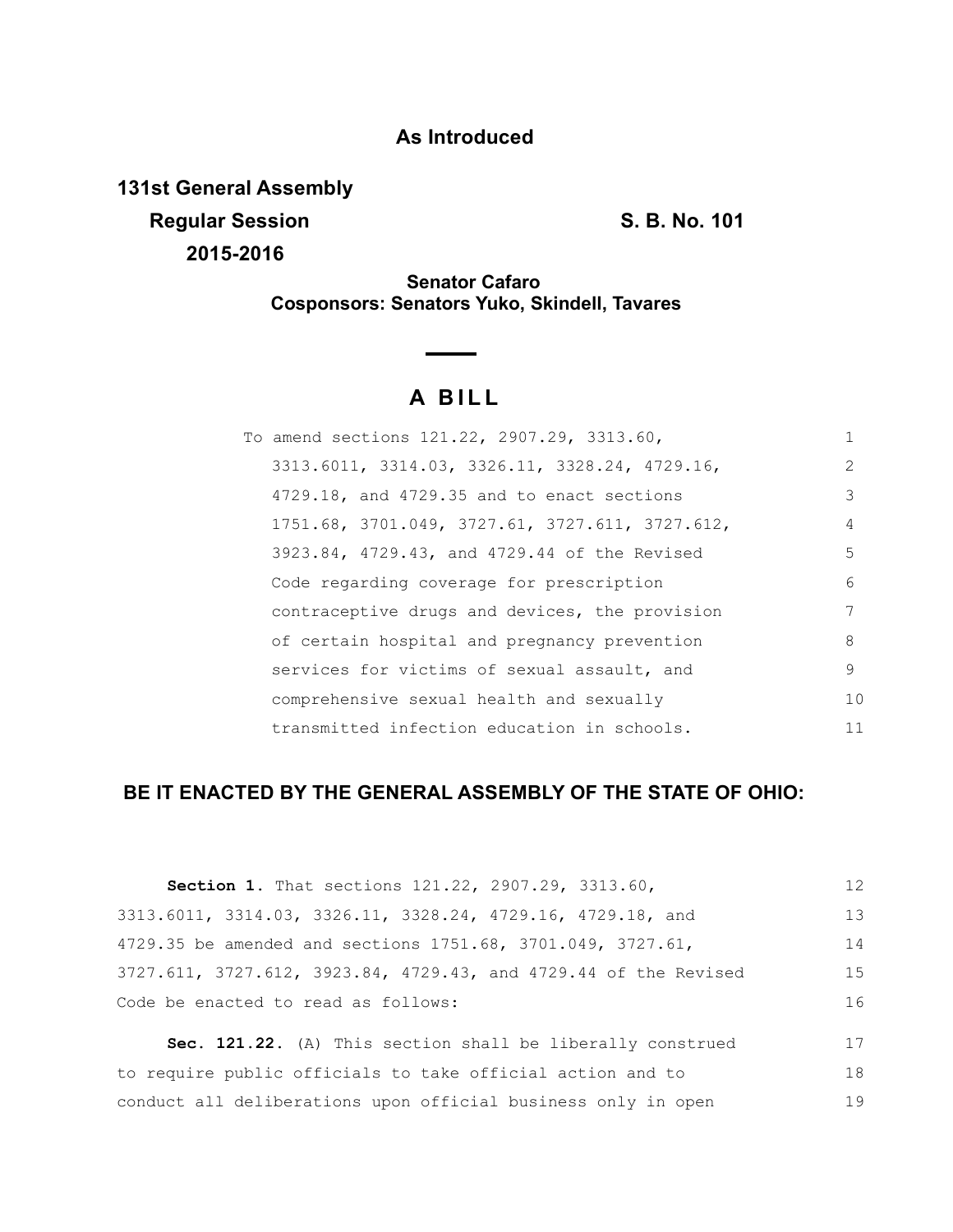meetings unless the subject matter is specifically excepted by law. (B) As used in this section: (1) "Public body" means any of the following: (a) Any board, commission, committee, council, or similar decision-making body of a state agency, institution, or authority, and any legislative authority or board, commission, committee, council, agency, authority, or similar decisionmaking body of any county, township, municipal corporation, school district, or other political subdivision or local public institution; (b) Any committee or subcommittee of a body described in division (B)(1)(a) of this section; (c) A court of jurisdiction of a sanitary district organized wholly for the purpose of providing a water supply for domestic, municipal, and public use when meeting for the purpose of the appointment, removal, or reappointment of a member of the board of directors of such a district pursuant to section 6115.10 of the Revised Code, if applicable, or for any other matter related to such a district other than litigation involving the district. As used in division (B)(1)(c) of this section, "court of jurisdiction" has the same meaning as "court" in section 6115.01 of the Revised Code. (2) "Meeting" means any prearranged discussion of the public business of the public body by a majority of its members. (3) "Regulated individual" means either of the following: (a) A student in a state or local public educational institution; 20 21 22 23 24 25 26 27 28 29 30 31 32 33 34 35 36 37 38 39 40 41 42 43 44 45 46 47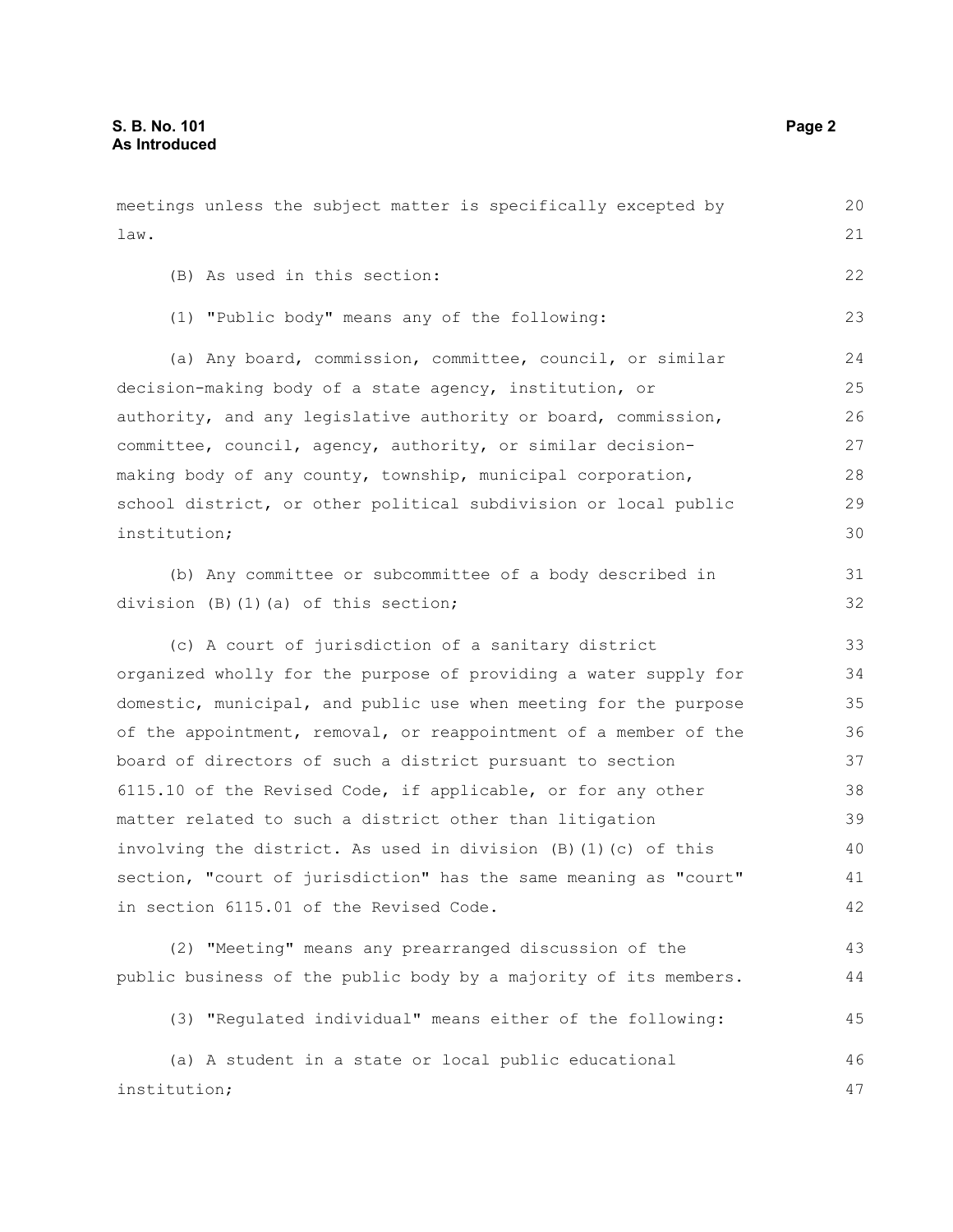(b) A person who is, voluntarily or involuntarily, an inmate, patient, or resident of a state or local institution because of criminal behavior, mental illness or retardation, disease, disability, age, or other condition requiring custodial care. 48 49 50 51 52

(4) "Public office" has the same meaning as in section 149.011 of the Revised Code.

(C) All meetings of any public body are declared to be public meetings open to the public at all times. A member of a public body shall be present in person at a meeting open to the public to be considered present or to vote at the meeting and for purposes of determining whether a quorum is present at the meeting.

The minutes of a regular or special meeting of any public body shall be promptly prepared, filed, and maintained and shall be open to public inspection. The minutes need only reflect the general subject matter of discussions in executive sessions authorized under division (G) or (J) of this section.

(D) This section does not apply to any of the following:

(1) A grand jury;

(2) An audit conference conducted by the auditor of state or independent certified public accountants with officials of the public office that is the subject of the audit; 68 69 70

(3) The adult parole authority when its hearings are conducted at a correctional institution for the sole purpose of interviewing inmates to determine parole or pardon; 71 72 73

(4) The organized crime investigations commission established under section 177.01 of the Revised Code; 74 75

53 54

66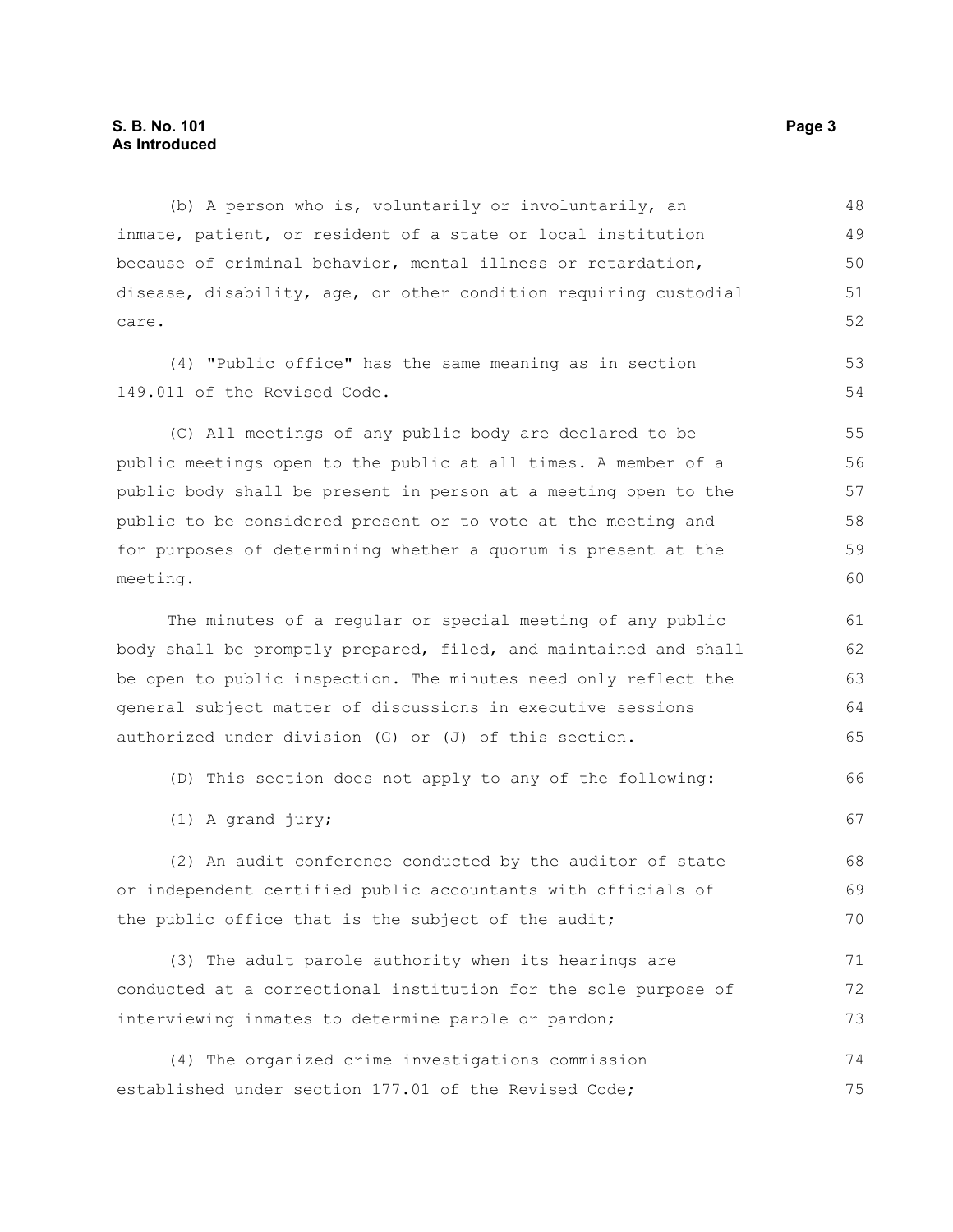(5) Meetings of a child fatality review board established under section 307.621 of the Revised Code and meetings conducted pursuant to sections 5153.171 to 5153.173 of the Revised Code; (6) The state medical board when determining whether to suspend a certificate without a prior hearing pursuant to division (G) of either section 4730.25 or 4731.22 of the Revised Code; (7) The board of nursing when determining whether to suspend a license or certificate without a prior hearing pursuant to division (B) of section 4723.281 of the Revised Code; (8) The state board of pharmacy when determining whether to suspend a license without a prior hearing pursuant to division  $(D)$  (E) of section 4729.16 of the Revised Code; (9) The state chiropractic board when determining whether to suspend a license without a hearing pursuant to section 4734.37 of the Revised Code; 76 77 78 79 80 81 82 83 84 85 86 87 88 89 90 91 92

(10) The executive committee of the emergency response commission when determining whether to issue an enforcement order or request that a civil action, civil penalty action, or criminal action be brought to enforce Chapter 3750. of the Revised Code; 93 94 95 96 97

(11) The board of directors of the nonprofit corporation formed under section 187.01 of the Revised Code or any committee thereof, and the board of directors of any subsidiary of that corporation or a committee thereof; 98 99 100 101

(12) An audit conference conducted by the audit staff of the department of job and family services with officials of the public office that is the subject of that audit under section 102 103 104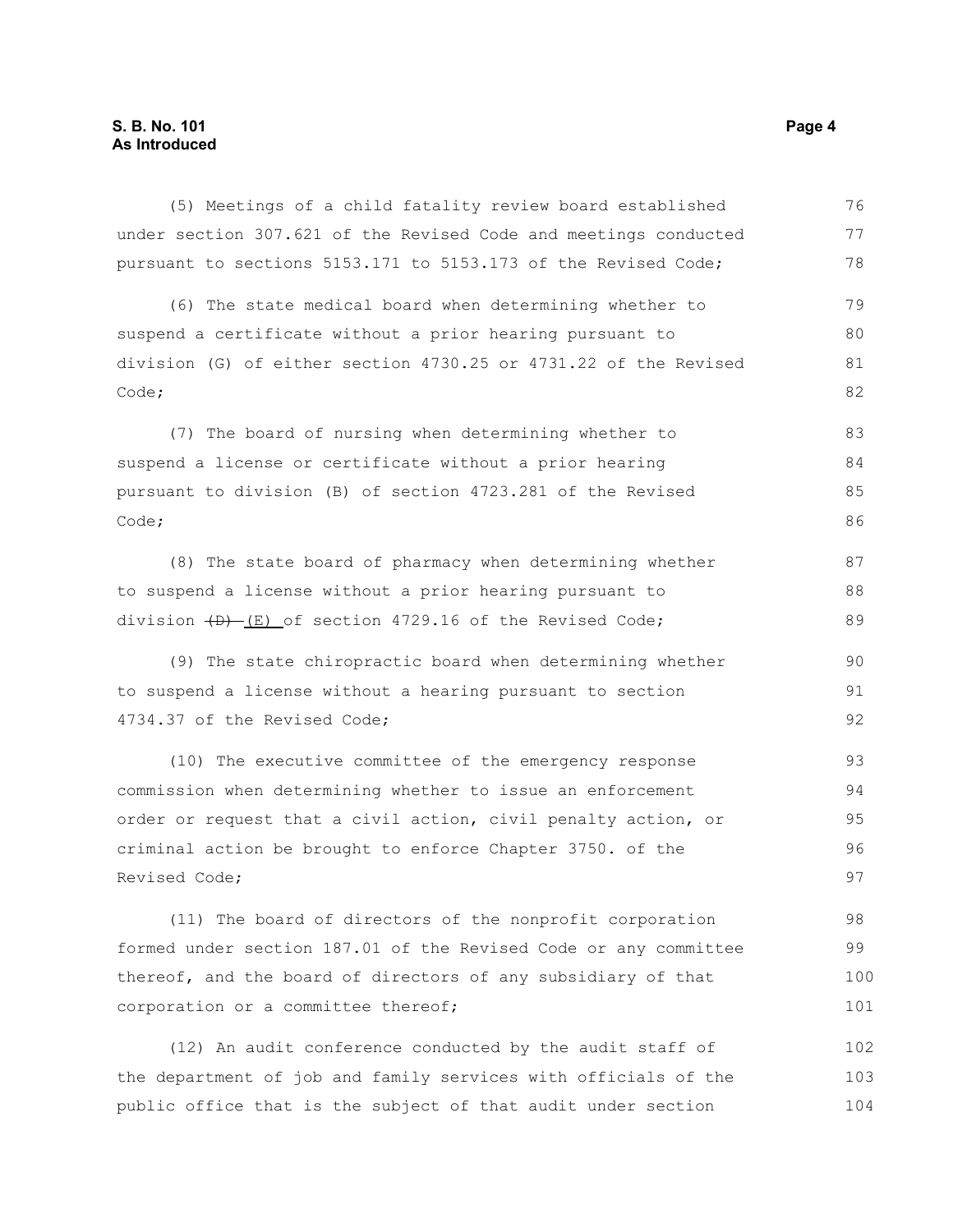5101.37 of the Revised Code;

(13) The occupational therapy section of the occupational therapy, physical therapy, and athletic trainers board when determining whether to suspend a license or limited permit without a hearing pursuant to division (D) of section 4755.11 of the Revised Code; 106 107 108 110

(14) The physical therapy section of the occupational therapy, physical therapy, and athletic trainers board when determining whether to suspend a license without a hearing pursuant to division (E) of section 4755.47 of the Revised Code; 111 112 113 114

(15) The athletic trainers section of the occupational therapy, physical therapy, and athletic trainers board when determining whether to suspend a license without a hearing pursuant to division (D) of section 4755.64 of the Revised Code. 115 116 117 118

(E) The controlling board, the tax credit authority, or the minority development financing advisory board, when meeting to consider granting assistance pursuant to Chapter 122. or 166. of the Revised Code, in order to protect the interest of the applicant or the possible investment of public funds, by unanimous vote of all board or authority members present, may close the meeting during consideration of the following information confidentially received by the authority or board from the applicant: 119 120 121 122 123 124 125 126 127

| (1) Marketing plans;                                  | 128 |
|-------------------------------------------------------|-----|
| (2) Specific business strategy;                       | 129 |
| (3) Production techniques and trade secrets;          | 130 |
| (4) Financial projections;                            | 131 |
| (5) Personal financial statements of the applicant or | 132 |

105

109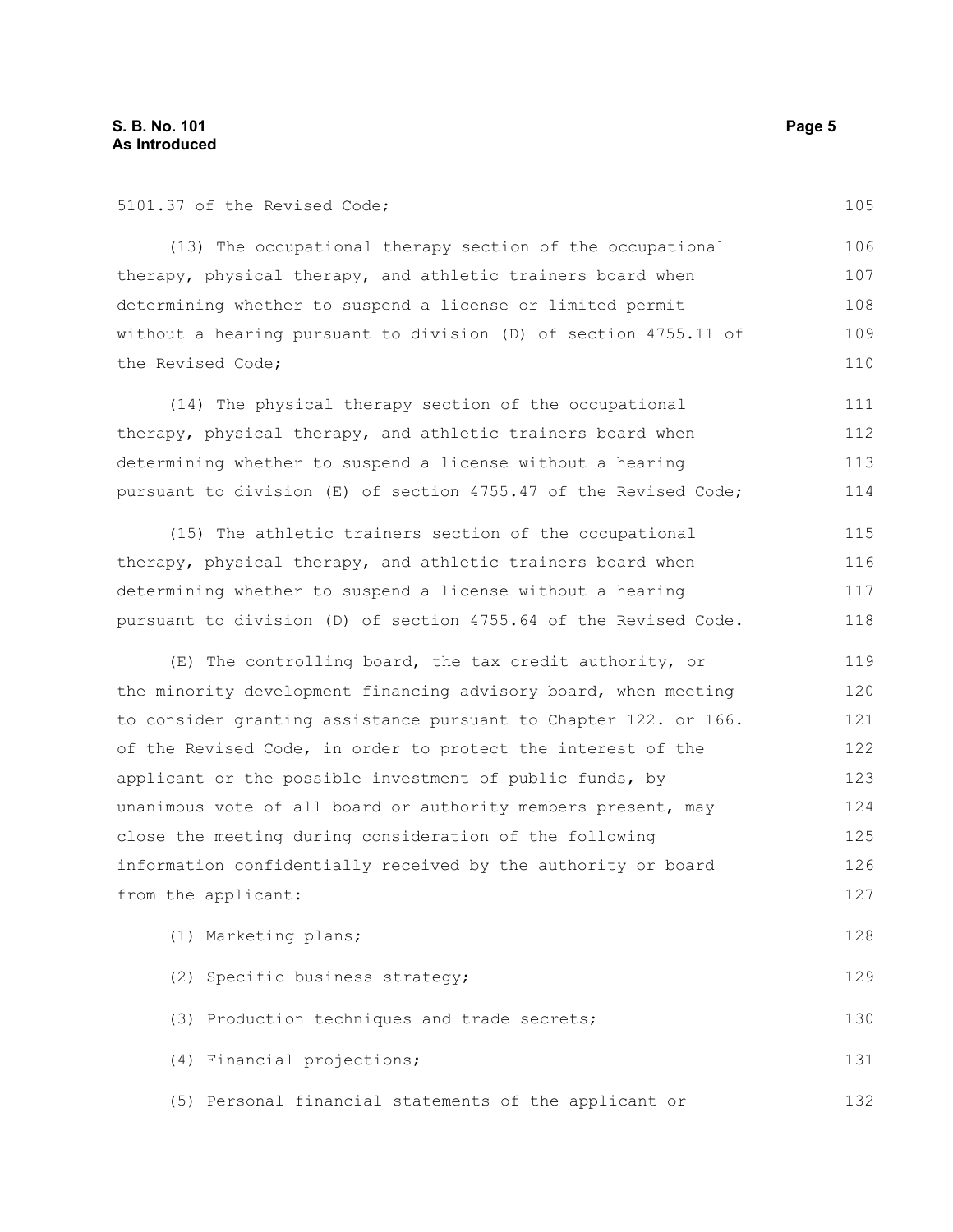members of the applicant's immediate family, including, but not limited to, tax records or other similar information not open to public inspection. 133 134 135

The vote by the authority or board to accept or reject the application, as well as all proceedings of the authority or board not subject to this division, shall be open to the public and governed by this section. 136 137 138 139

(F) Every public body, by rule, shall establish a reasonable method whereby any person may determine the time and place of all regularly scheduled meetings and the time, place, and purpose of all special meetings. A public body shall not hold a special meeting unless it gives at least twenty-four hours' advance notice to the news media that have requested notification, except in the event of an emergency requiring immediate official action. In the event of an emergency, the member or members calling the meeting shall notify the news media that have requested notification immediately of the time, place, and purpose of the meeting. 140 141 142 143 144 145 146 147 148 149 150

The rule shall provide that any person, upon request and payment of a reasonable fee, may obtain reasonable advance notification of all meetings at which any specific type of public business is to be discussed. Provisions for advance notification may include, but are not limited to, mailing the agenda of meetings to all subscribers on a mailing list or mailing notices in self-addressed, stamped envelopes provided by the person. 151 152 153 154 155 156 157 158

(G) Except as provided in divisions (G)(8) and (J) of this section, the members of a public body may hold an executive session only after a majority of a quorum of the public body determines, by a roll call vote, to hold an executive session 159 160 161 162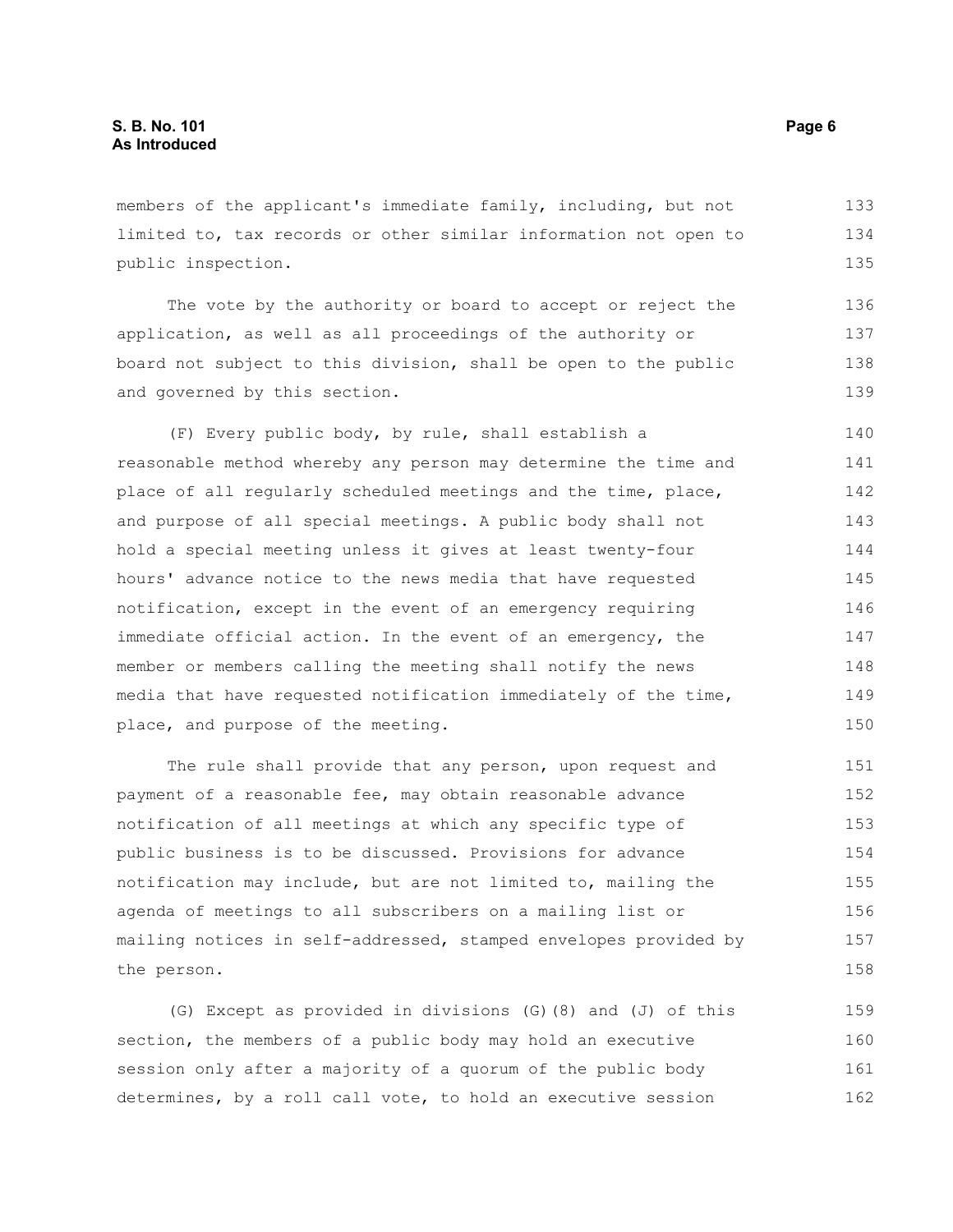and only at a regular or special meeting for the sole purpose of the consideration of any of the following matters: 163 164

(1) To consider the appointment, employment, dismissal, discipline, promotion, demotion, or compensation of a public employee or official, or the investigation of charges or complaints against a public employee, official, licensee, or regulated individual, unless the public employee, official, licensee, or regulated individual requests a public hearing. Except as otherwise provided by law, no public body shall hold an executive session for the discipline of an elected official for conduct related to the performance of the elected official's official duties or for the elected official's removal from office. If a public body holds an executive session pursuant to division (G)(1) of this section, the motion and vote to hold that executive session shall state which one or more of the approved purposes listed in division (G)(1) of this section are the purposes for which the executive session is to be held, but need not include the name of any person to be considered at the meeting. 165 166 167 168 169 170 171 172 173 174 175 176 177 178 179 180 181

(2) To consider the purchase of property for public purposes, or for the sale of property at competitive bidding, if premature disclosure of information would give an unfair competitive or bargaining advantage to a person whose personal, private interest is adverse to the general public interest. No member of a public body shall use division (G)(2) of this section as a subterfuge for providing covert information to prospective buyers or sellers. A purchase or sale of public property is void if the seller or buyer of the public property has received covert information from a member of a public body that has not been disclosed to the general public in sufficient time for other prospective buyers and sellers to prepare and 182 183 184 185 186 187 188 189 190 191 192 193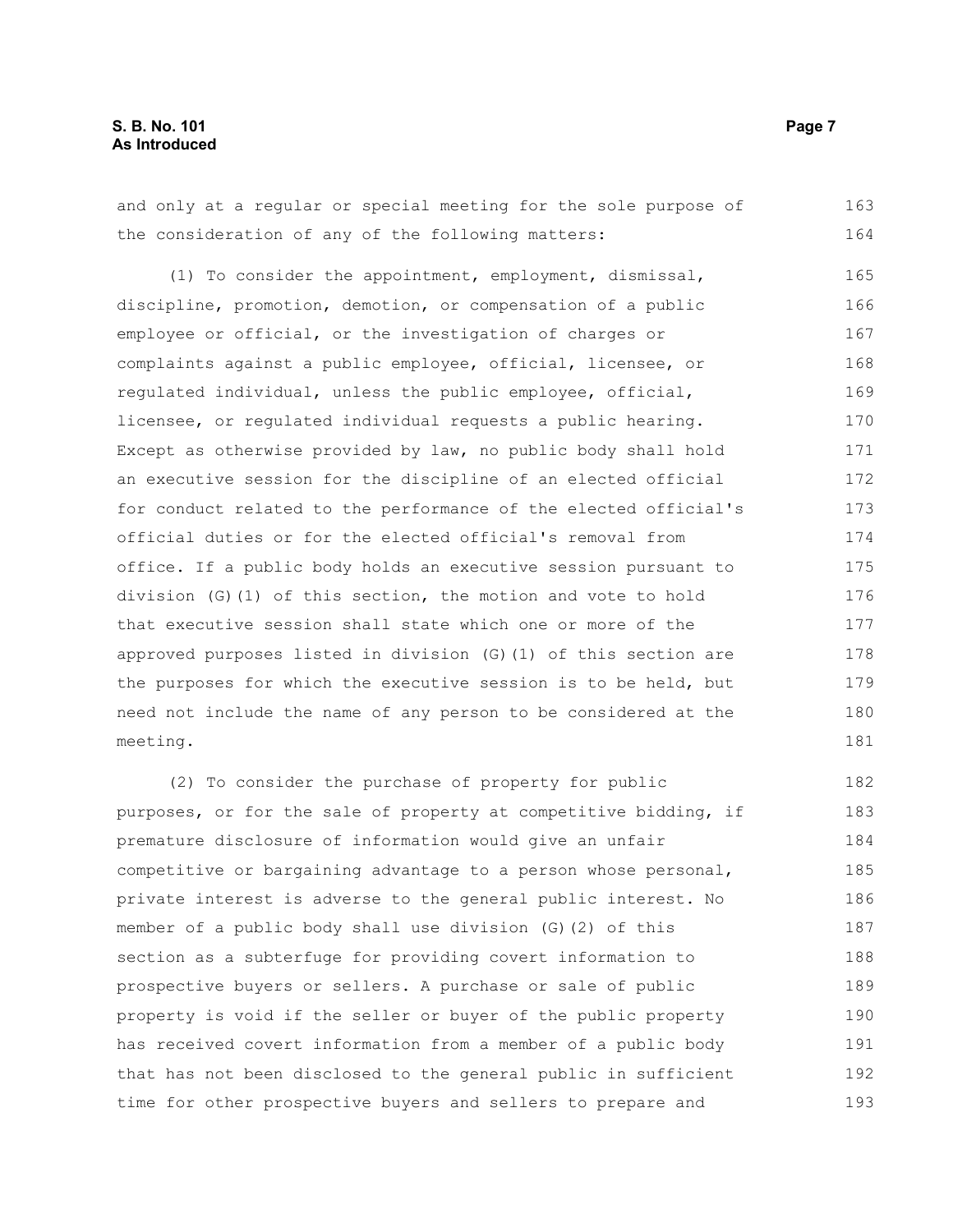| submit offers.                                                   | 194 |
|------------------------------------------------------------------|-----|
| If the minutes of the public body show that all meetings         | 195 |
| and deliberations of the public body have been conducted in      | 196 |
| compliance with this section, any instrument executed by the     | 197 |
| public body purporting to convey, lease, or otherwise dispose of | 198 |
| any right, title, or interest in any public property shall be    | 199 |
| conclusively presumed to have been executed in compliance with   | 200 |
| this section insofar as title or other interest of any bona fide | 201 |
| purchasers, lessees, or transferees of the property is           | 202 |
| concerned.                                                       | 203 |
| (3) Conferences with an attorney for the public body             | 204 |
| concerning disputes involving the public body that are the       | 205 |
| subject of pending or imminent court action;                     | 206 |
| (4) Preparing for, conducting, or reviewing negotiations         | 207 |
| or bargaining sessions with public employees concerning their    | 208 |
| compensation or other terms and conditions of their employment;  | 209 |
| (5) Matters required to be kept confidential by federal          | 210 |
| law or regulations or state statutes;                            | 211 |
| (6) Details relative to the security arrangements and            | 212 |
| emergency response protocols for a public body or a public       | 213 |
| office, if disclosure of the matters discussed could reasonably  | 214 |
| be expected to jeopardize the security of the public body or     | 215 |
| public office;                                                   | 216 |
| (7) In the case of a county hospital operated pursuant to        | 217 |
| Chapter 339. of the Revised Code, a joint township hospital      | 218 |
| operated pursuant to Chapter 513. of the Revised Code, or a      | 219 |
| municipal hospital operated pursuant to Chapter 749. of the      | 220 |
| Revised Code, to consider trade secrets, as defined in section   | 221 |
| 1333.61 of the Revised Code;                                     | 222 |
|                                                                  |     |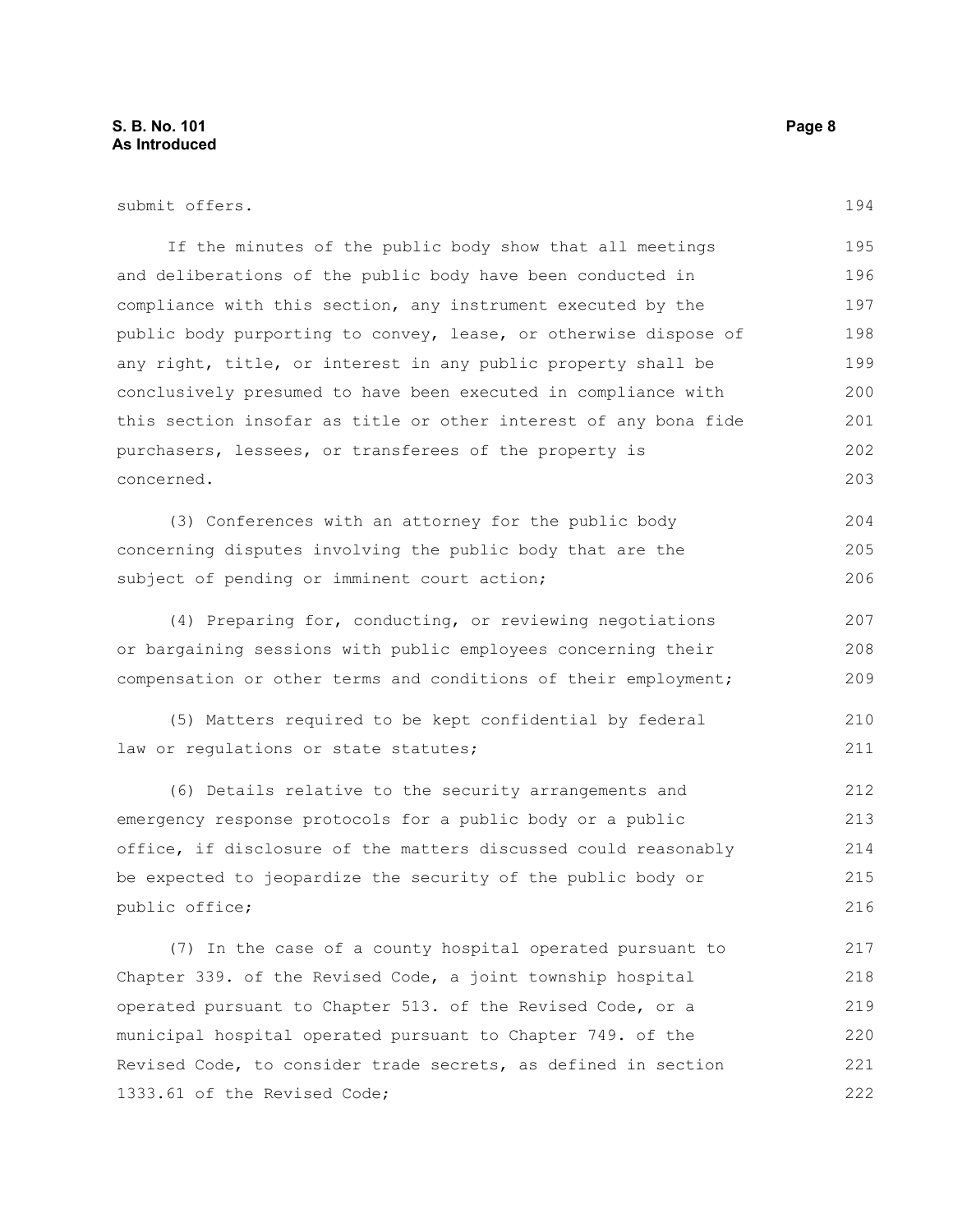### **S. B. No. 101 Page 9 As Introduced**

(8) To consider confidential information related to the marketing plans, specific business strategy, production techniques, trade secrets, or personal financial statements of an applicant for economic development assistance, or to negotiations with other political subdivisions respecting requests for economic development assistance, provided that both of the following conditions apply: 223 224 225 226 227 228 229

 $(1)$  (a) The information is directly related to a request for economic development assistance that is to be provided or administered under any provision of Chapter 715., 725., 1724., or 1728. or sections 701.07, 3735.67 to 3735.70, 5709.40 to 5709.43, 5709.61 to 5709.69, 5709.73 to 5709.75, or 5709.77 to 5709.81 of the Revised Code, or that involves public infrastructure improvements or the extension of utility services that are directly related to an economic development project. 230 231 232 233 234 235 236 237

 $(2)$  (b) A unanimous quorum of the public body determines, by a roll call vote, that the executive session is necessary to protect the interests of the applicant or the possible investment or expenditure of public funds to be made in connection with the economic development project. 238 239 240 241 242

If a public body holds an executive session to consider any of the matters listed in divisions (G)(2) to (8) of this section, the motion and vote to hold that executive session shall state which one or more of the approved matters listed in those divisions are to be considered at the executive session. 243 244 245 246 247

A public body specified in division (B)(1)(c) of this section shall not hold an executive session when meeting for the purposes specified in that division. 248 249 250

(H) A resolution, rule, or formal action of any kind is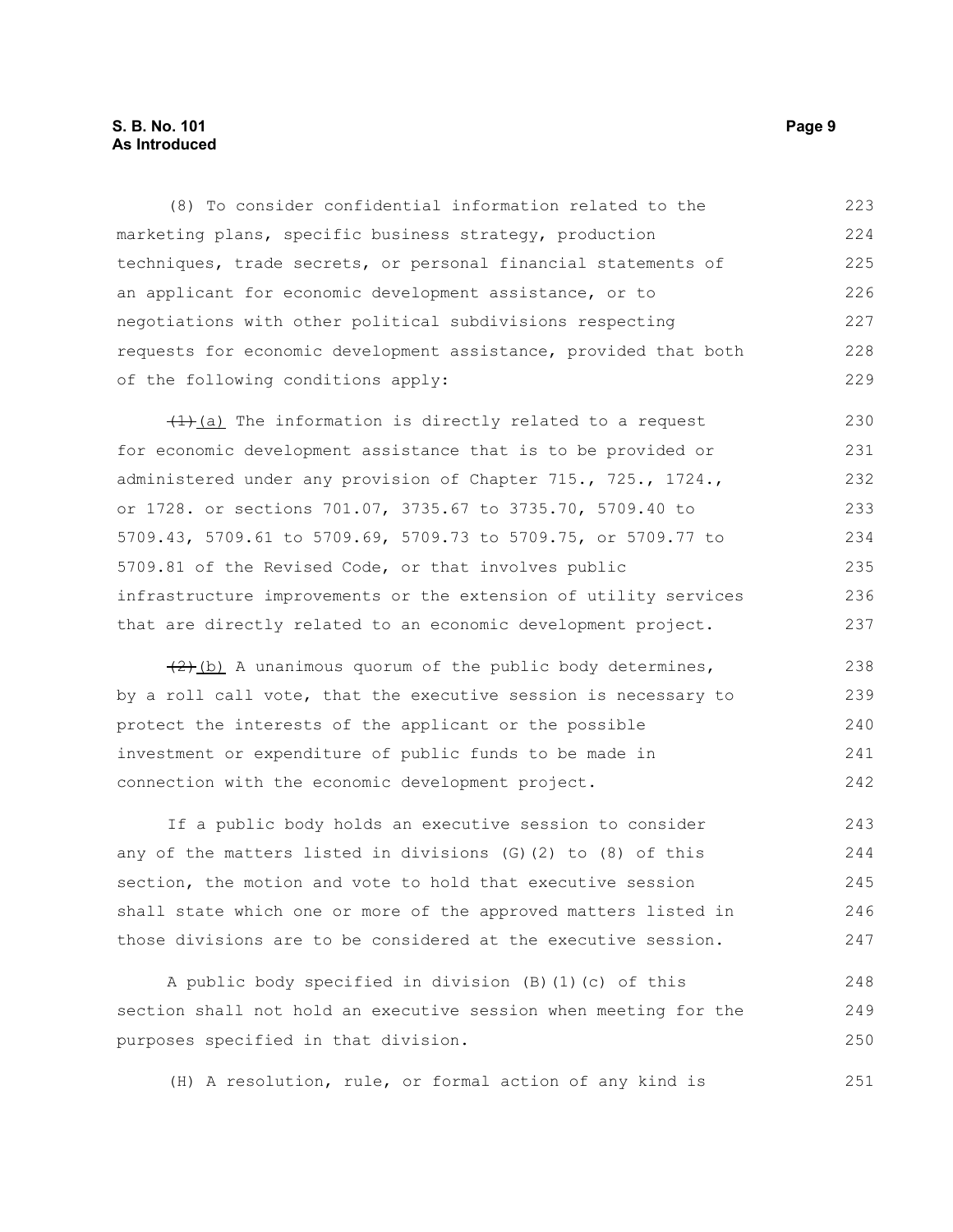### **S. B. No. 101 Page 10 As Introduced**

invalid unless adopted in an open meeting of the public body. A resolution, rule, or formal action adopted in an open meeting that results from deliberations in a meeting not open to the public is invalid unless the deliberations were for a purpose specifically authorized in division (G) or (J) of this section and conducted at an executive session held in compliance with this section. A resolution, rule, or formal action adopted in an open meeting is invalid if the public body that adopted the resolution, rule, or formal action violated division (F) of this section. 252 253 254 255 256 257 258 259 260 261

(I)(1) Any person may bring an action to enforce this section. An action under division (I)(1) of this section shall be brought within two years after the date of the alleged violation or threatened violation. Upon proof of a violation or threatened violation of this section in an action brought by any person, the court of common pleas shall issue an injunction to compel the members of the public body to comply with its provisions. 262 263 264 265 266 267 268 269

(2)(a) If the court of common pleas issues an injunction pursuant to division (I)(1) of this section, the court shall order the public body that it enjoins to pay a civil forfeiture of five hundred dollars to the party that sought the injunction and shall award to that party all court costs and, subject to reduction as described in division (I)(2) of this section, reasonable attorney's fees. The court, in its discretion, may reduce an award of attorney's fees to the party that sought the injunction or not award attorney's fees to that party if the court determines both of the following: 270 271 272 273 274 275 276 277 278 279

(i) That, based on the ordinary application of statutory law and case law as it existed at the time of violation or 280 281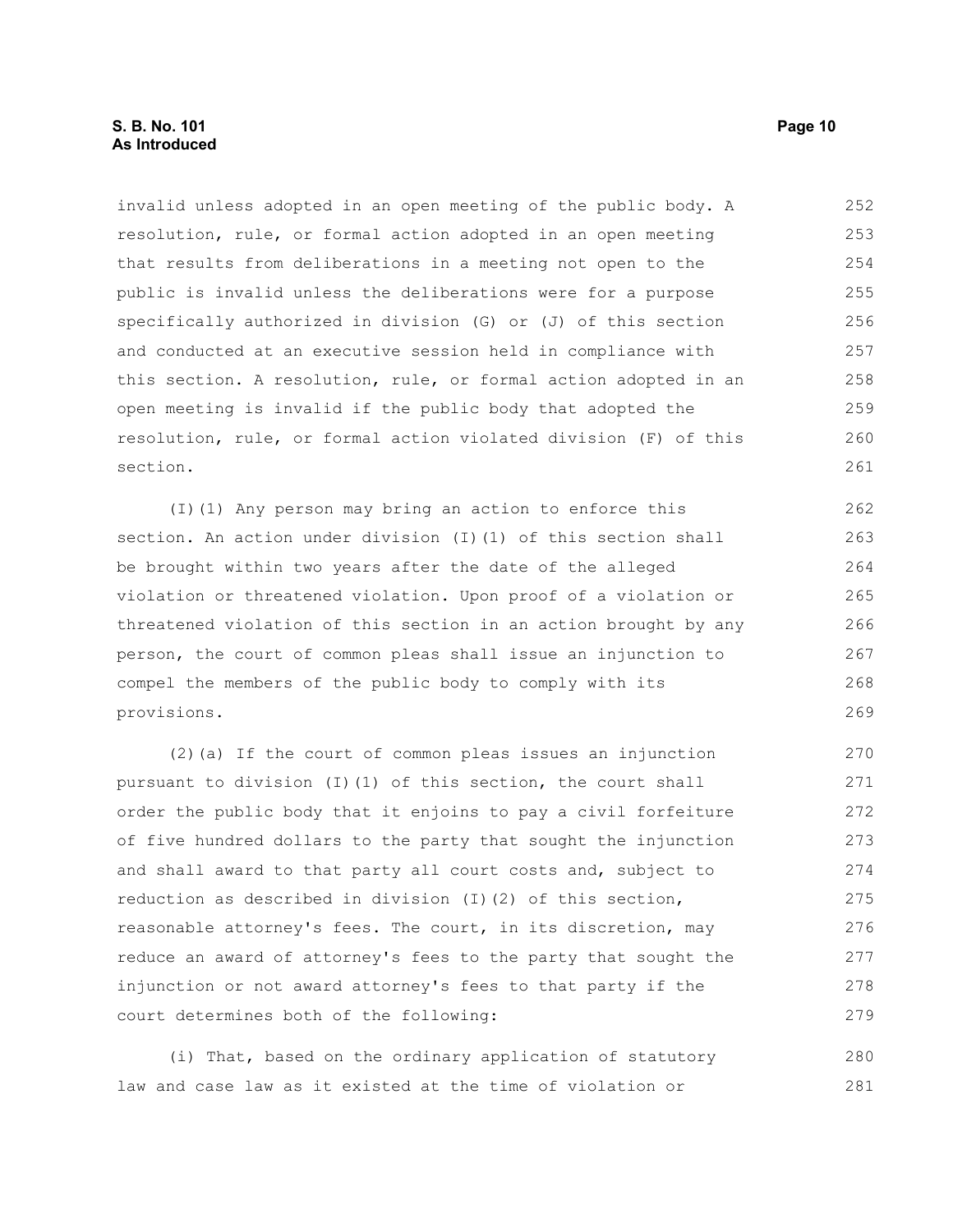threatened violation that was the basis of the injunction, a well-informed public body reasonably would believe that the public body was not violating or threatening to violate this section; 282 283 284 285

(ii) That a well-informed public body reasonably would believe that the conduct or threatened conduct that was the basis of the injunction would serve the public policy that underlies the authority that is asserted as permitting that conduct or threatened conduct. 286 287 288 289 290

(b) If the court of common pleas does not issue an injunction pursuant to division (I)(1) of this section and the court determines at that time that the bringing of the action was frivolous conduct, as defined in division (A) of section 2323.51 of the Revised Code, the court shall award to the public body all court costs and reasonable attorney's fees, as determined by the court. 291 292 293 294 295 296 297

(3) Irreparable harm and prejudice to the party that sought the injunction shall be conclusively and irrebuttably presumed upon proof of a violation or threatened violation of this section. 298 299 300 301

(4) A member of a public body who knowingly violates an injunction issued pursuant to division (I)(1) of this section may be removed from office by an action brought in the court of common pleas for that purpose by the prosecuting attorney or the attorney general. 302 303 304 305 306

(J)(1) Pursuant to division (C) of section 5901.09 of the Revised Code, a veterans service commission shall hold an executive session for one or more of the following purposes unless an applicant requests a public hearing: 307 308 309 310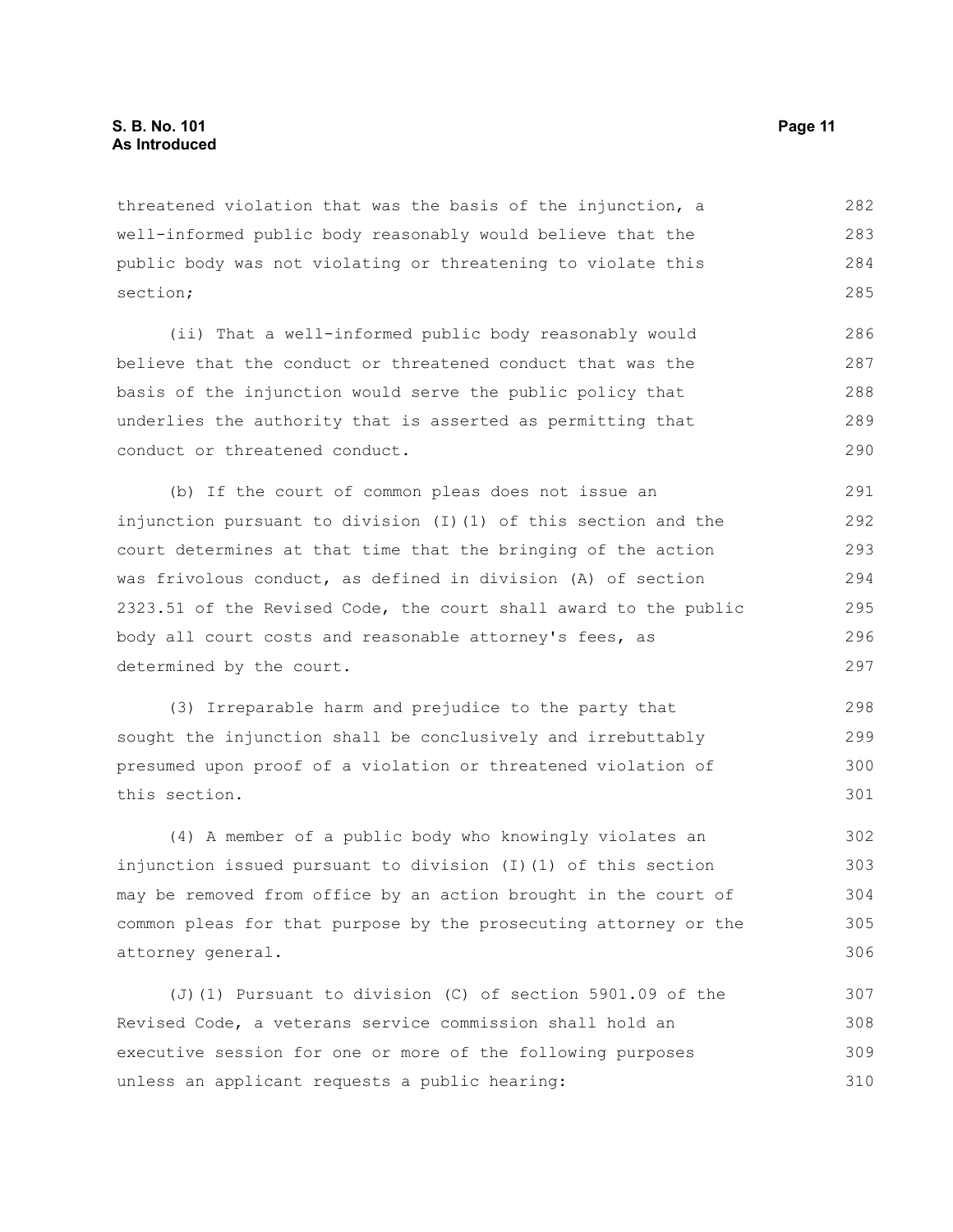under sections 5901.01 to 5901.15 of the Revised Code; (b) Discussing applications, statements, and other documents described in division (B) of section 5901.09 of the Revised Code; (c) Reviewing matters relating to an applicant's request for financial assistance under sections 5901.01 to 5901.15 of the Revised Code. (2) A veterans service commission shall not exclude an applicant for, recipient of, or former recipient of financial assistance under sections 5901.01 to 5901.15 of the Revised Code, and shall not exclude representatives selected by the applicant, recipient, or former recipient, from a meeting that the commission conducts as an executive session that pertains to the applicant's, recipient's, or former recipient's application for financial assistance. (3) A veterans service commission shall vote on the grant or denial of financial assistance under sections 5901.01 to 5901.15 of the Revised Code only in an open meeting of the commission. The minutes of the meeting shall indicate the name, address, and occupation of the applicant, whether the assistance was granted or denied, the amount of the assistance if assistance is granted, and the votes for and against the granting of assistance. **Sec. 1751.68.** (A) Notwithstanding section 3901.71 of the Revised Code, no individual or group health insuring corporation policy, contract, or agreement that is delivered, issued for delivery, or renewed in this state shall do any of the 312 313 314 315 316 317 318 319 320 321 322 323 324 325 326 327 328 329 330 331 332 333 334 335 336 337 338

(a) Interviewing an applicant for financial assistance

following:

311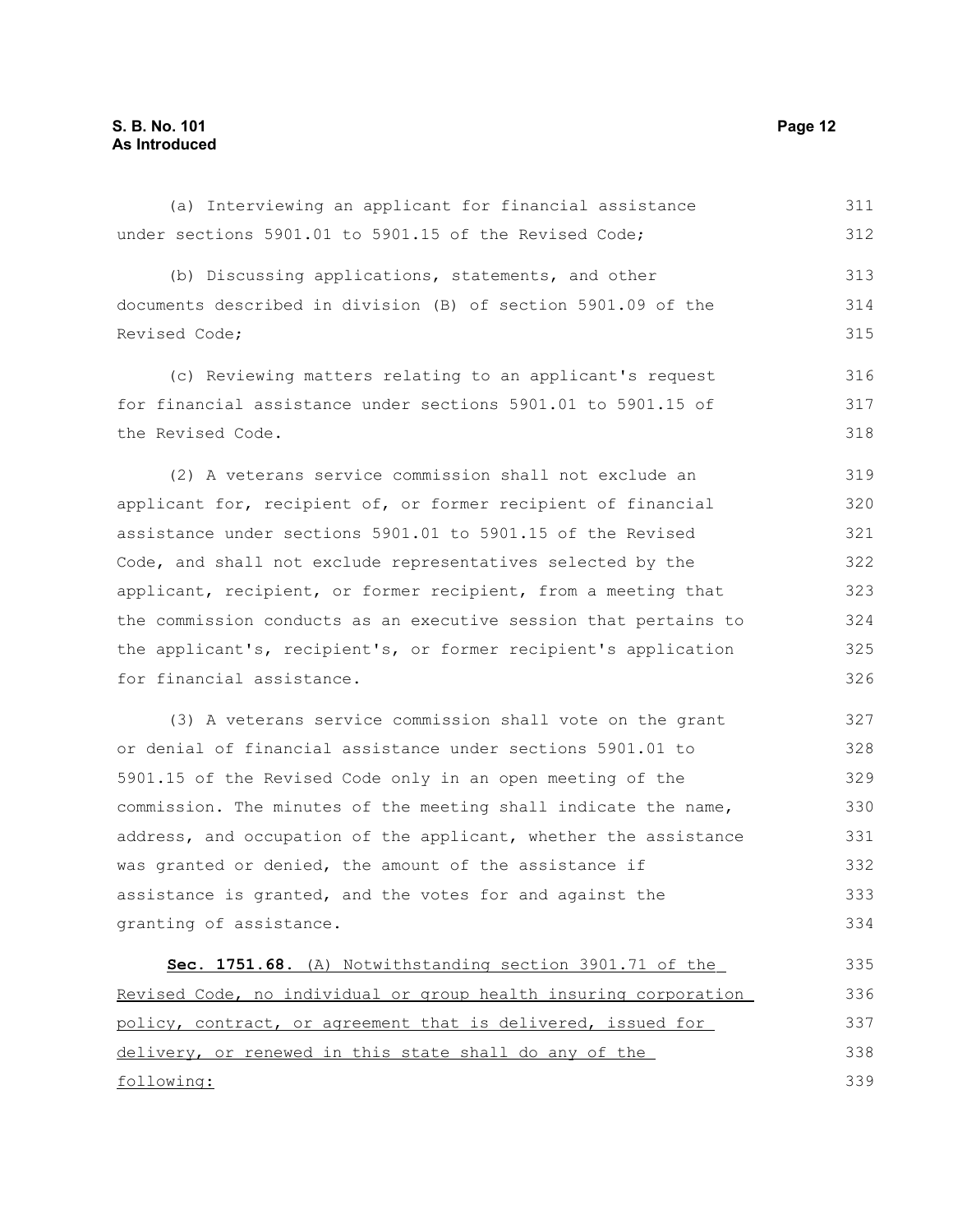| (1) Limit or exclude coverage for prescription                   | 340 |
|------------------------------------------------------------------|-----|
| contraceptive drugs or devices approved by the United States     | 341 |
| food and drug administration, if the policy, contract, or        | 342 |
| agreement provides coverage for other prescription drugs or      | 343 |
| devices;                                                         | 344 |
| (2) Limit or exclude coverage for physician-directed             | 345 |
| outpatient services that are related to prescription             | 346 |
| contraceptive drugs or devices, if the policy, contract, or      | 347 |
| agreement provides coverage for other outpatient services        | 348 |
| rendered by a provider.                                          | 349 |
| (B) The coverage specified in division (A) of this section       | 350 |
| is subject to the same terms and conditions, including copayment | 351 |
| charges, that apply to similar coverage provided under the       | 352 |
| policy, contract, or agreement.                                  | 353 |
| Sec. 2907.29. Every hospital of this state that offers           | 354 |
| organized emergency services shall provide that a physician, a   | 355 |
| physician assistant, a clinical nurse specialist, a certified    | 356 |
| nurse practitioner, or a certified nurse-midwife is available on | 357 |
| call twenty-four hours each day for the examination of persons   | 358 |
| reported to any law enforcement agency to be victims of sexual   | 359 |
| offenses cognizable as violations of any provision of sections   | 360 |
| 2907.02 to 2907.06 of the Revised Code. The physician, physician | 361 |
| assistant, clinical nurse specialist, certified nurse            | 362 |
| practitioner, or certified nurse-midwife, upon the request of    | 363 |
| any peace officer or prosecuting attorney and with the consent   | 364 |
| of the reported victim or upon the request of the reported       | 365 |
| victim, shall examine the person for the purposes of gathering   | 366 |
| physical evidence and shall complete any written documentation   | 367 |
| of the physical examination. The director of health shall        | 368 |
| establish procedures for gathering evidence under this section.  | 369 |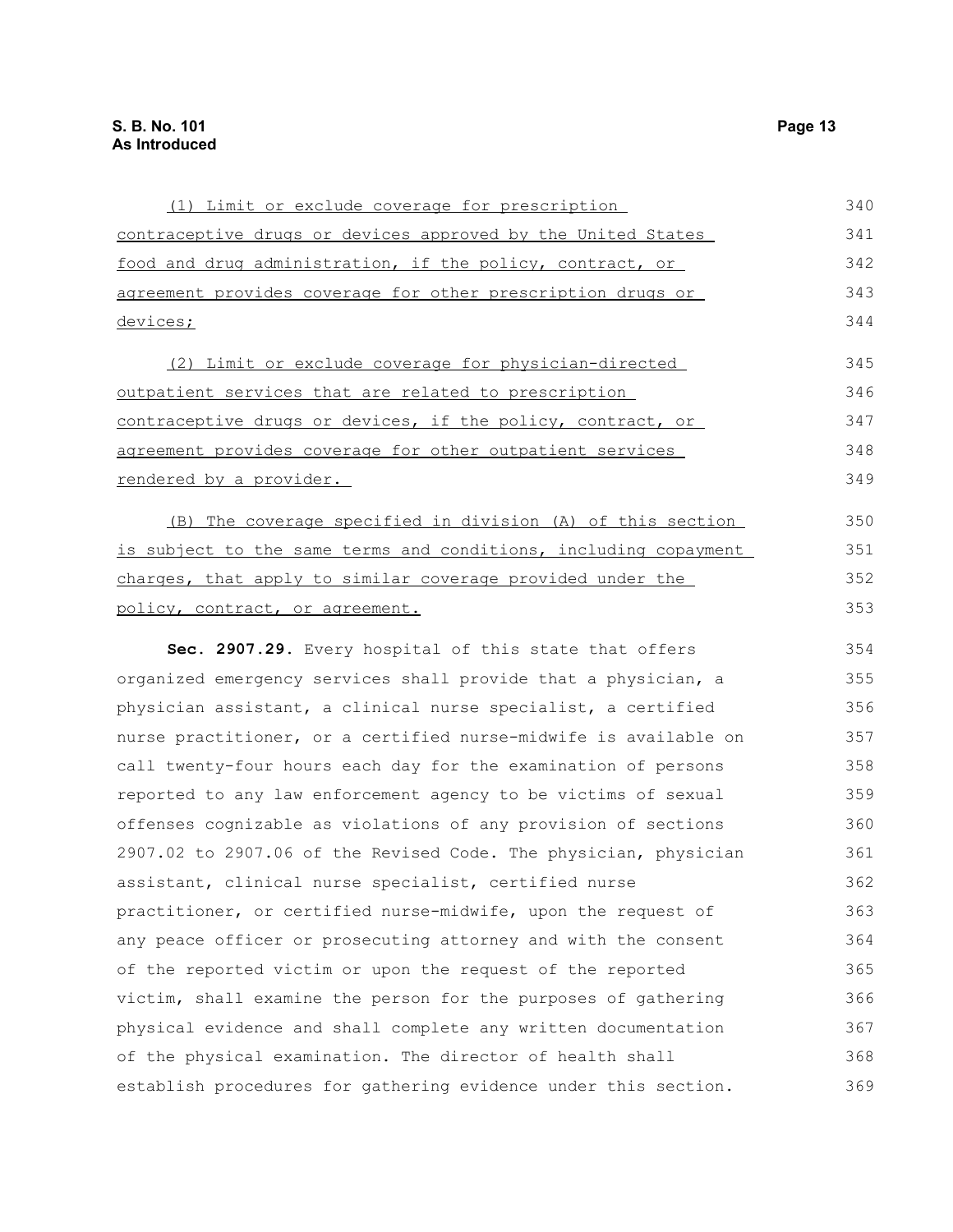| Each reported victim shall be informed of available          | 370 |
|--------------------------------------------------------------|-----|
| venereal disease sexually transmitted infection, pregnancy,  | 371 |
| medical, and psychiatric services in accordance with section | 372 |
| 3727.611 of the Revised Code.                                | 373 |

Notwithstanding any other provision of law, a minor may consent to examination under this section. The consent is not subject to disaffirmance because of minority, and consent of the parent, parents, or guardian of the minor is not required for an examination under this section. However, the hospital shall give written notice to the parent, parents, or guardian of a minor that an examination under this section has taken place. The parent, parents, or guardian of a minor giving consent under this section are not liable for payment for any services provided under this section without their consent. 374 375 376 377 378 379 380 381 382 383

**Sec. 3313.60.** Notwithstanding division (D) of section 3311.52 of the Revised Code, divisions (A) to (E) of this section do not apply to any cooperative education school district established pursuant to divisions (A) to (C) of section 3311.52 of the Revised Code. 384 385 386 387 388

(A) The board of education of each city, exempted village, and local school district and the board of each cooperative education school district established, pursuant to section 3311.521 of the Revised Code, shall prescribe a curriculum for all schools under its control. Except as provided in division (E) of this section, in any such curriculum there shall be included the study of the following subjects: 389 390 391 392 393 394 395

(1) The language arts, including reading, writing, spelling, oral and written English, and literature; 396 397

(2) Geography, the history of the United States and of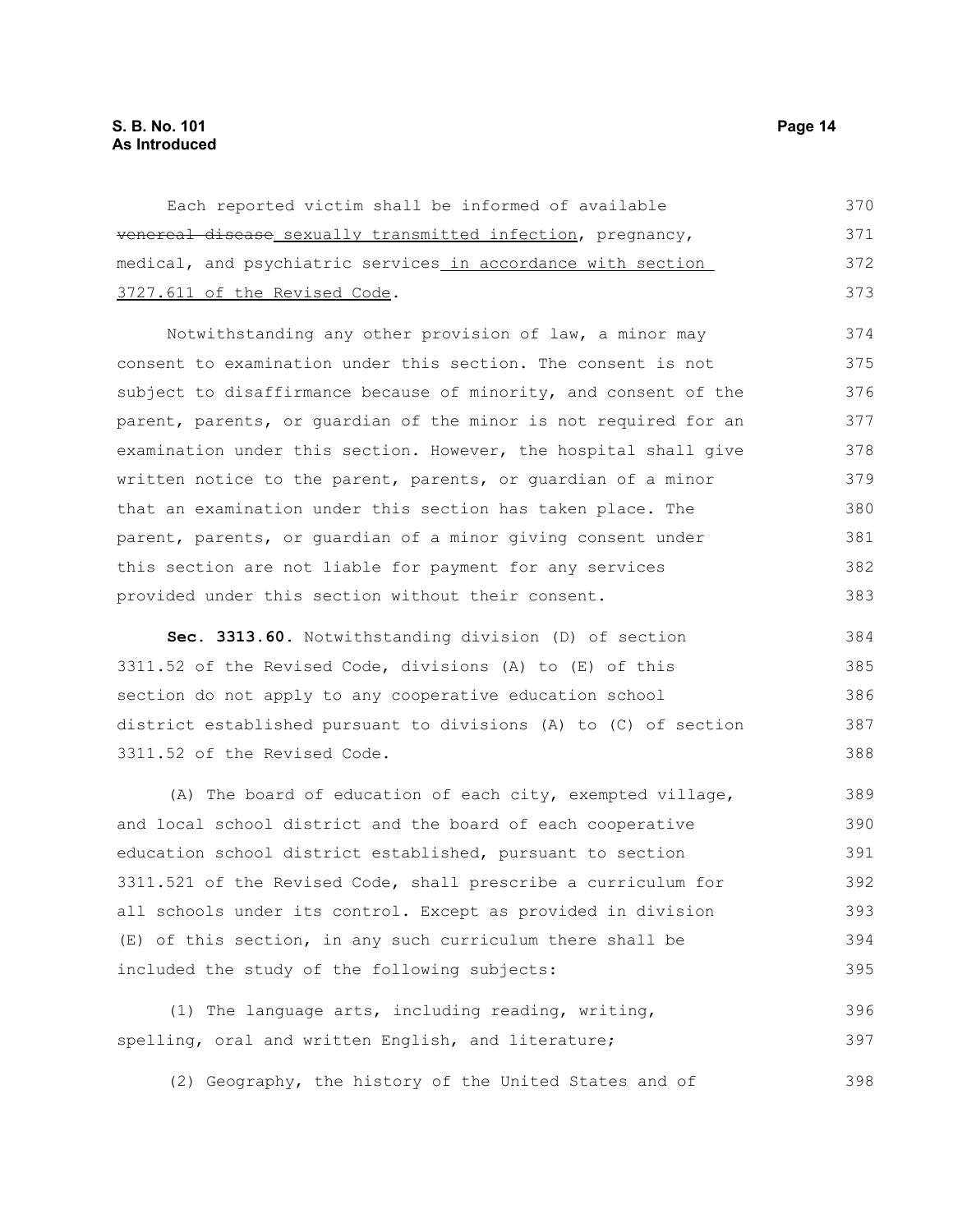prevention;

Ohio, and national, state, and local government in the United States, including a balanced presentation of the relevant contributions to society of men and women of African, Mexican, Puerto Rican, and American Indian descent as well as other ethnic and racial groups in Ohio and the United States; (3) Mathematics; (4) Natural science, including instruction in the conservation of natural resources; (5) Health education, which shall include instruction in: (a) The nutritive value of foods, including natural and organically produced foods, the relation of nutrition to health, and the use and effects of food additives; (b) The harmful effects of and legal restrictions against the use of drugs of abuse, alcoholic beverages, and tobacco; (c) Venereal disease Sexually transmitted infection prevention education, including HIV/AIDS prevention education in accordance with section 3313.6011 of the Revised Code, except that upon written request of the student's parent or guardian, a student shall be excused from taking instruction in venereal disease sexually transmitted infection prevention education+. Instruction shall stress abstinence but shall not exclude other instruction and materials on contraceptive methods and infection reduction measures. (d) In grades kindergarten through six, instruction in personal safety and assault prevention, except that upon written request of the student's parent or guardian, a student shall be excused from taking instruction in personal safety and assault 399 400 401 402 403 404 405 406 407 408 409 410 411 412 413 414 415 416 417 418 419 420 421 422 423 424 425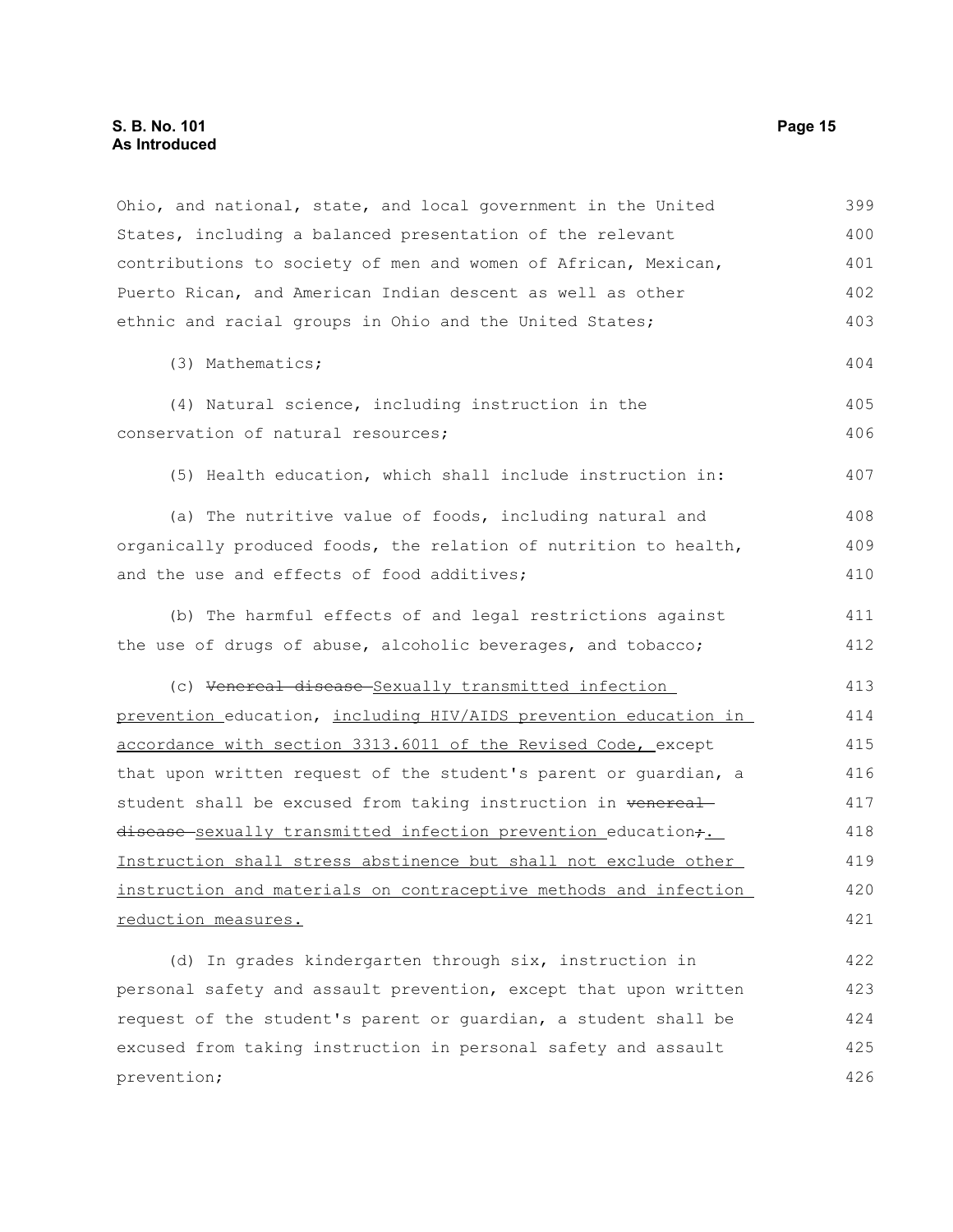### **S. B. No. 101 Page 16 As Introduced**

(e) In grades seven through twelve, age-appropriate instruction in dating violence prevention education, which shall include instruction in recognizing dating violence warning signs and characteristics of healthy relationships. In order to assist school districts in developing a dating violence prevention education curriculum, the department of education shall provide on its web site links to free curricula addressing dating violence prevention. If the parent or legal guardian of a student less than eighteen years of age submits to the principal of the student's school a written request to examine the dating violence prevention instruction materials used at that school, the principal, within a reasonable period of time after the request is made, shall allow the parent or guardian to examine those materials at that school. (6) Physical education; (7) The fine arts, including music; 427 428 429 430 431 432 433 434 435 436 437 438 439 440 441 442 443

(8) First aid, including a training program in cardiopulmonary resuscitation, safety, and fire prevention, except that upon written request of the student's parent or guardian, a student shall be excused from taking instruction in cardiopulmonary resuscitation. 444 445 446 447 448

(B) Except as provided in division (E) of this section, every school or school district shall include in the requirements for promotion from the eighth grade to the ninth grade one year's course of study of American history. A board may waive this requirement for academically accelerated students who, in accordance with procedures adopted by the board, are able to demonstrate mastery of essential concepts and skills of 449 450 451 452 453 454 455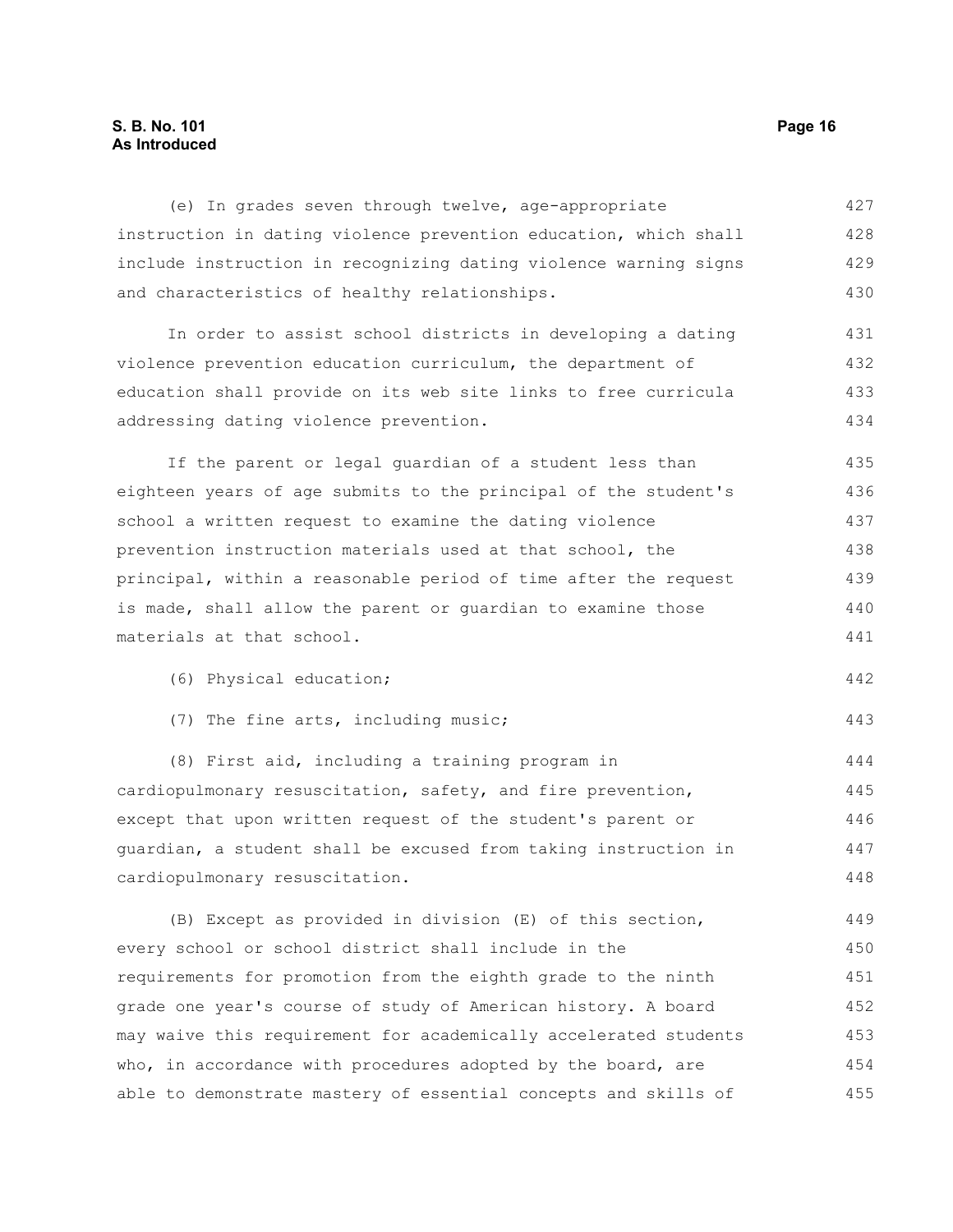the eighth grade American history course of study.

(C) As specified in divisions (B)(6) and (C)(6) of section 3313.603 of the Revised Code, except as provided in division (E) of this section, every high school shall include in the requirements for graduation from any curriculum one-half unit each of American history and government. 457 458 459 460 461

(D) Except as provided in division (E) of this section, basic instruction or demonstrated mastery in geography, United States history, the government of the United States, the government of the state of Ohio, local government in Ohio, the Declaration of Independence, the United States Constitution, and the Constitution of the state of Ohio shall be required before pupils may participate in courses involving the study of social problems, economics, foreign affairs, United Nations, world government, socialism, and communism. 462 463 464 465 466 467 468 469 470

(E) For each cooperative education school district established pursuant to section 3311.521 of the Revised Code and each city, exempted village, and local school district that has territory within such a cooperative district, the curriculum adopted pursuant to divisions (A) to (D) of this section shall only include the study of the subjects that apply to the grades operated by each such school district. The curriculums for such schools, when combined, shall provide to each student of these districts all of the subjects required under divisions (A) to (D) of this section. 471 472 473 474 475 476 477 478 479 480

(F) The board of education of any cooperative education school district established pursuant to divisions (A) to (C) of section 3311.52 of the Revised Code shall prescribe a curriculum for the subject areas and grade levels offered in any school under its control. 481 482 483 484 485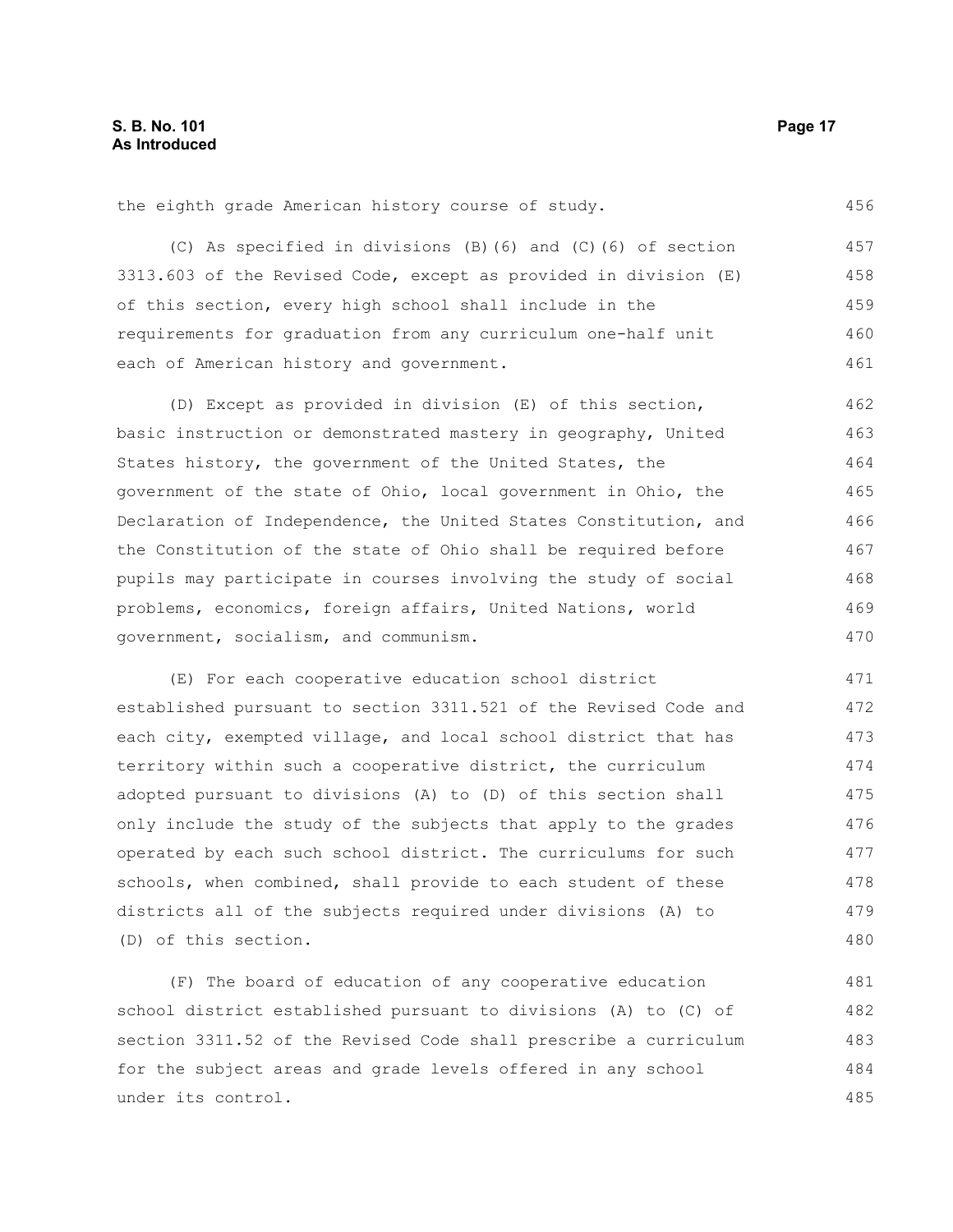## **S. B. No. 101 Page 18 As Introduced**

| (G) Upon the request of any parent or legal quardian of a            | 486 |
|----------------------------------------------------------------------|-----|
| student, the board of education of any school district shall         | 487 |
| permit the parent or guardian to promptly examine, with respect      | 488 |
| to the parent's or quardian's own child:                             | 489 |
| (1) Any survey or questionnaire, prior to its                        | 490 |
| administration to the child;                                         | 491 |
| (2) Any textbook, workbook, software, video, or other                | 492 |
| instructional materials being used by the district in connection     | 493 |
| with the instruction of the child;                                   | 494 |
| (3) Any completed and graded test taken or survey or                 | 495 |
| questionnaire filled out by the child;                               | 496 |
| (4) Copies of the statewide academic standards and each              | 497 |
| model curriculum developed pursuant to section 3301.079 of the       | 498 |
| Revised Code, which copies shall be available at all times           | 499 |
| during school hours in each district school building.                | 500 |
| Sec. 3313.6011. (A) As used in this section, "sexual-                | 501 |
| activity" has the same meaning as in section 2907.01 of the          | 502 |
| Revised Code.                                                        | 503 |
| (B) Instruction in venereal disease education pursuant to            | 504 |
| $division (A) (5) (c) of section 3313.60 of the Revised Code shall-$ | 505 |
| emphasize that abstinence from sexual activity is the only-          | 506 |
| protection that is one hundred per cent effective against-           | 507 |
| unwanted pregnancy, sexually transmitted disease, and the sexual     | 508 |
| transmission of a virus that causes acquired immunodeficiency        | 509 |
| syndrome.                                                            | 510 |
| (C) In adopting minimum standards under section 3301.07 of           | 511 |
| the Revised Code, the state board of education shall require         | 512 |
| course material and instruction in venereal disease education-       | 513 |
| eourses taught pursuant to division (A) (5) (c) of section 3313.60   | 514 |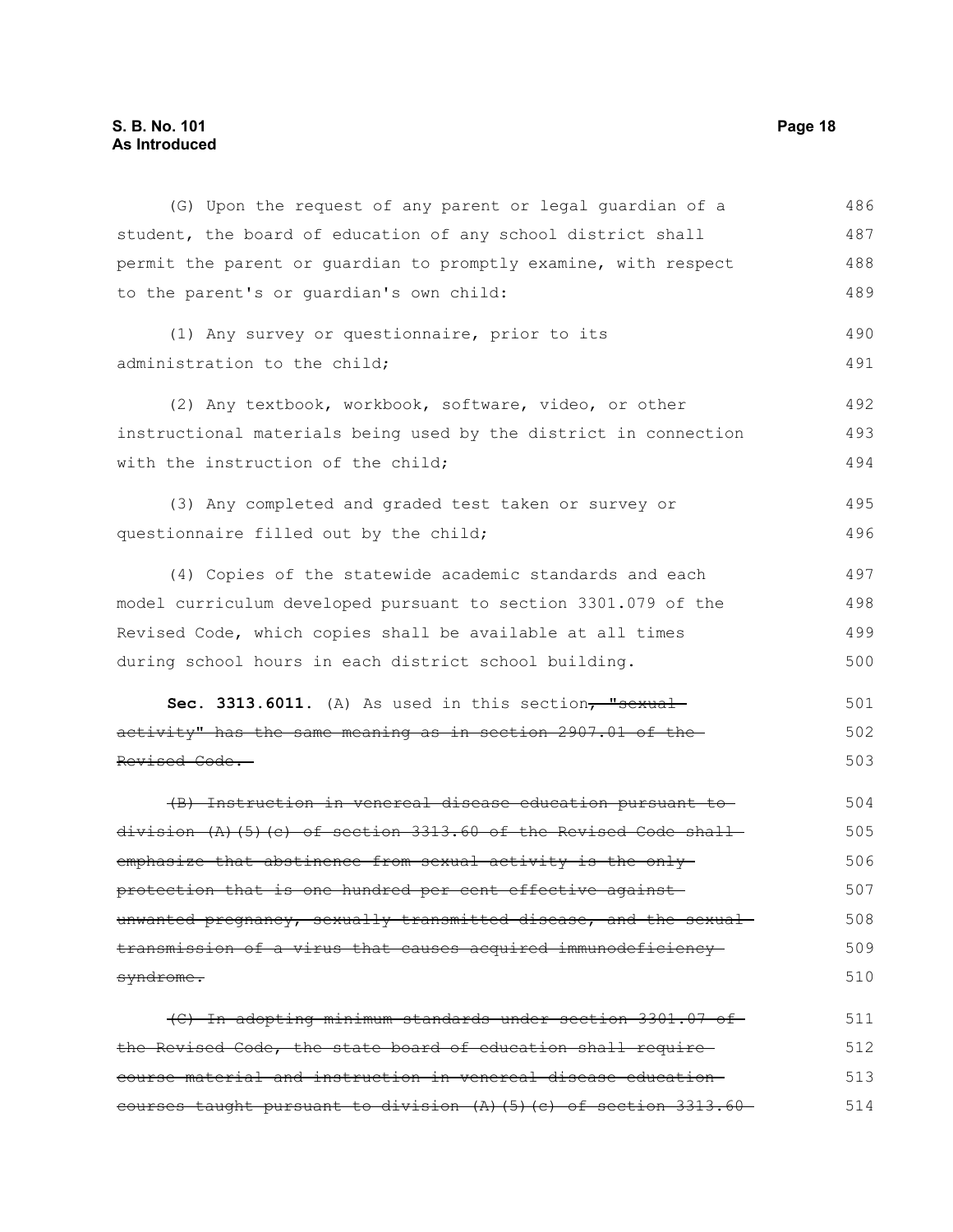| of the Revised Code to do all of the following:                | 515 |
|----------------------------------------------------------------|-----|
| (1) Stress that students should abstain from sexual-           | 516 |
| activity until after marriage;                                 | 517 |
| (2) Teach the potential physical, psychological,               | 518 |
| emotional, and social side effects of participating in sexual  | 519 |
| activity outside of marriage;                                  | 520 |
| (3) Teach that conceiving children out of wedlock is           | 521 |
| likely to have harmful consequences for the child, the child's | 522 |
| parents, and society;                                          | 523 |
| (4) Stress that sexually transmitted diseases are serious-     | 524 |
| possible hazards of sexual activity;                           | 525 |
| (5) Advise students of the laws pertaining to financial        | 526 |
| responsibility of parents to children born in and out of-      | 527 |
| <del>wedlock:</del>                                            | 528 |
| (6) Advise students of the circumstances under which it is     | 529 |
| eriminal to have sexual contact with a person under the age of | 530 |
| sixteen pursuant to section 2907.04 of the Revised Code;       | 531 |
| (7) Emphasize adoption as an option for unintended-            | 532 |
| pregnancies.                                                   | 533 |
| $\overline{CD}$ :                                              | 534 |
| (1) "Age-appropriate" means appropriate for a pupil based      | 535 |
| on the social, cognitive, and emotional level of the pupil.    | 536 |
| (2) "Comprehensive sexual health education" means              | 537 |
| education regarding human development and sexuality that       | 538 |
| includes education on sexual health, family planning, and      | 539 |
| sexually transmitted infections.                               | 540 |
| (3) "HIV/AIDS prevention education" means instruction on       | 541 |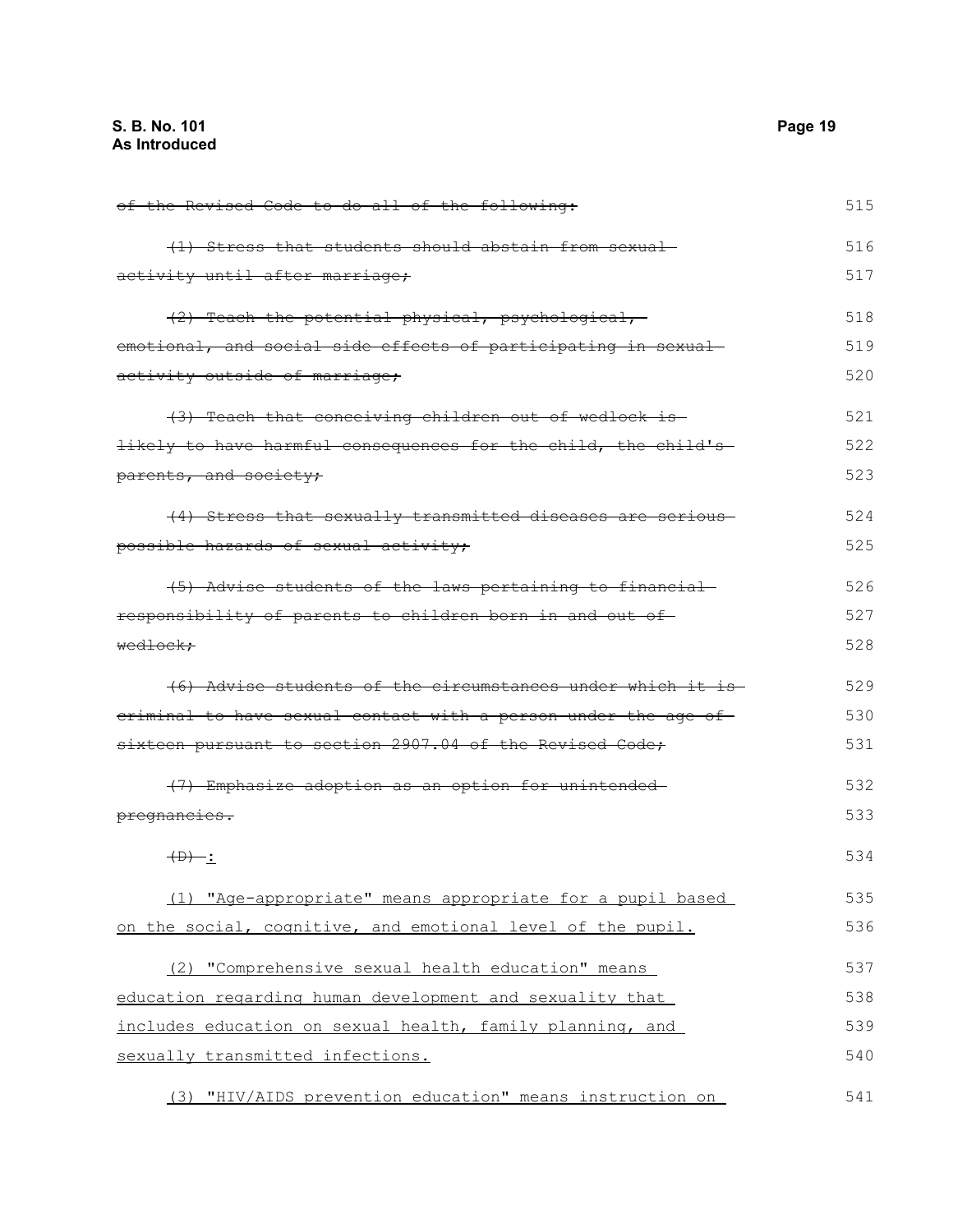| the nature of HIV/AIDS, methods of transmission, strategies to   | 542 |
|------------------------------------------------------------------|-----|
| reduce the risk of HIV infection, and social and public health   | 543 |
| issues related to HIV/AIDS. "HIV/AIDS prevention education" is   | 544 |
| not comprehensive sexual health education.                       | 545 |
| (4) "Instructors trained in the appropriate courses" means       | 546 |
| instructors with knowledge of the most recent medically and      | 547 |
| scientifically accurate research on human sexuality, pregnancy,  | 548 |
| and sexually transmitted infections.                             | 549 |
| (5) "Medically and scientifically accurate" means verified       | 550 |
| or supported by research conducted in compliance with scientific | 551 |
| methods and published in peer-reviewed journals, where           | 552 |
| appropriate, and recognized as accurate and objective by         | 553 |
| professional organizations and agencies with expertise in the    | 554 |
| relevant field, such as the United States centers for disease    | 555 |
| control and prevention and the American college of obstetricians | 556 |
| <u>and gynecologists.</u>                                        | 557 |
| (B) Any school district or educational service center may        | 558 |
| offer comprehensive sexual health education. Beginning on the    | 559 |
| first day of August immediately following the effective date of  | 560 |
| this amendment, each school district and educational service     | 561 |
| center that elects to offer comprehensive sexual health          | 562 |
| education shall ensure that the program meets all of the         | 563 |
| following requirements:                                          | 564 |
| (1) Instruction and materials shall be age-appropriate.          | 565 |
| (2) All factual information shall be medically and               | 566 |
| scientifically accurate.                                         | 567 |
| (3) Instruction and materials shall be appropriate for use       | 568 |
| with all pupils regardless of gender, race, ethnic and cultural  | 569 |
| background, religion, disability, sexual orientation, or gender  | 570 |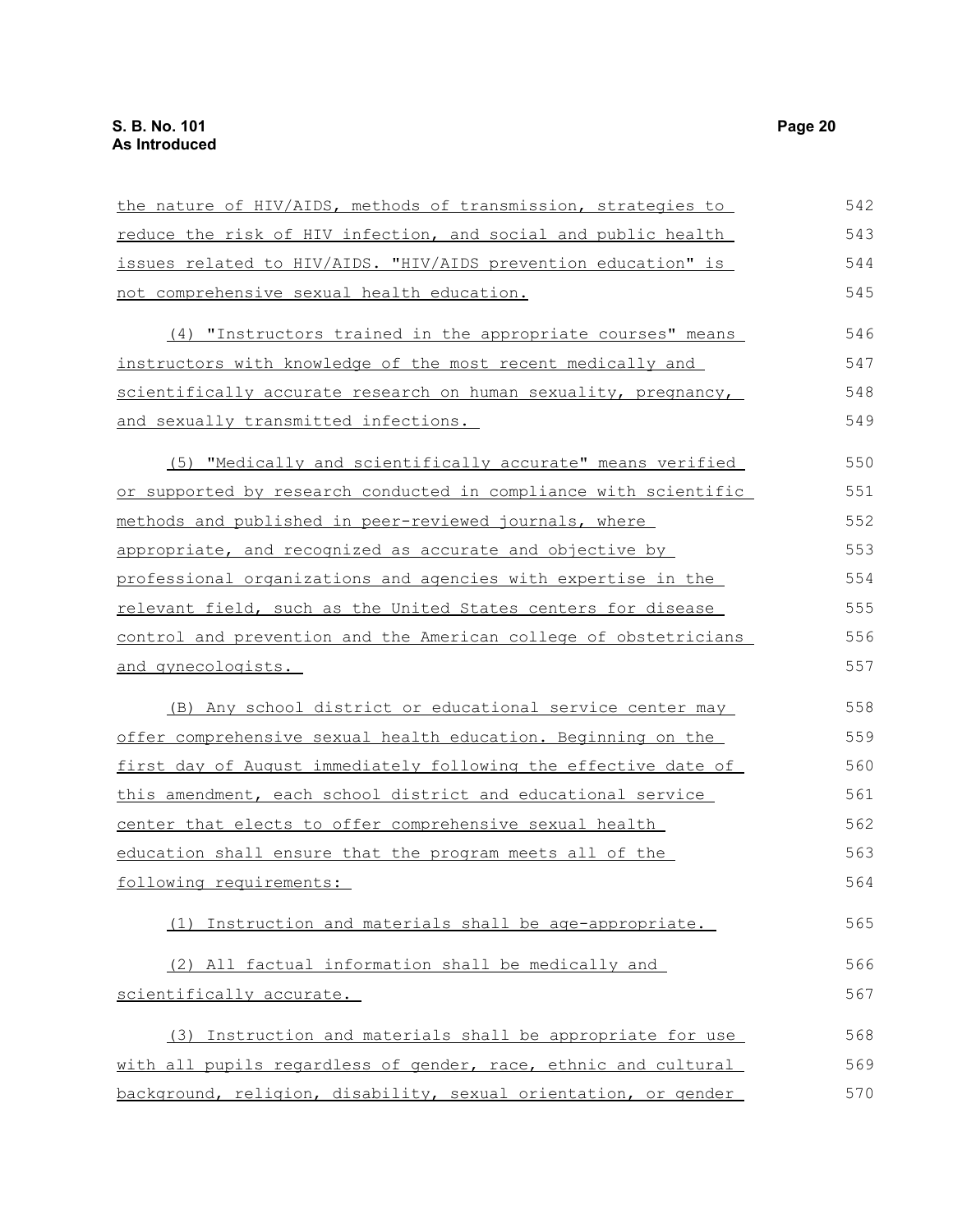| identity.                                                        | 571 |
|------------------------------------------------------------------|-----|
| (4) Instruction and materials shall encourage pupils to          | 572 |
| communicate with their parents or quardians about human          | 573 |
| sexuality.                                                       | 574 |
| (5) Instruction and materials shall teach all of the             | 575 |
| following:                                                       | 576 |
| (a) That abstinence from sexual activity is the only             | 577 |
| certain way to avoid pregnancy, sexually transmitted infections, | 578 |
| and other associated health problems;                            | 579 |
| (b) That bearing children outside of a committed                 | 580 |
| relationship is likely to have consequences for the child, the   | 581 |
| child's parents, and society;                                    | 582 |
| (c) How, as young people, to effectively reject sexual           | 583 |
| advances and how alcohol and drug use increases vulnerability to | 584 |
| sexual advances;                                                 | 585 |
| (d) The importance of attaining self-sufficiency before          | 586 |
| engaging in sexual activity.                                     | 587 |
| (6) Instruction and materials shall stress abstinence but        | 588 |
| shall not exclude other instruction and materials on             | 589 |
| contraceptive methods and infection reduction measures.          | 590 |
| (7) If age-appropriate, instruction and materials shall          | 591 |
| provide information about the effectiveness and safety,          | 592 |
| including the health benefits and side effects, of all           | 593 |
| contraceptive methods in preventing unintended pregnancy and     | 594 |
| reducing the risk of contracting sexually transmitted            | 595 |
| infections.                                                      | 596 |
| (8) Instruction about sexually transmitted infections            | 597 |
| shall commence not later than grade seven. The instruction shall | 598 |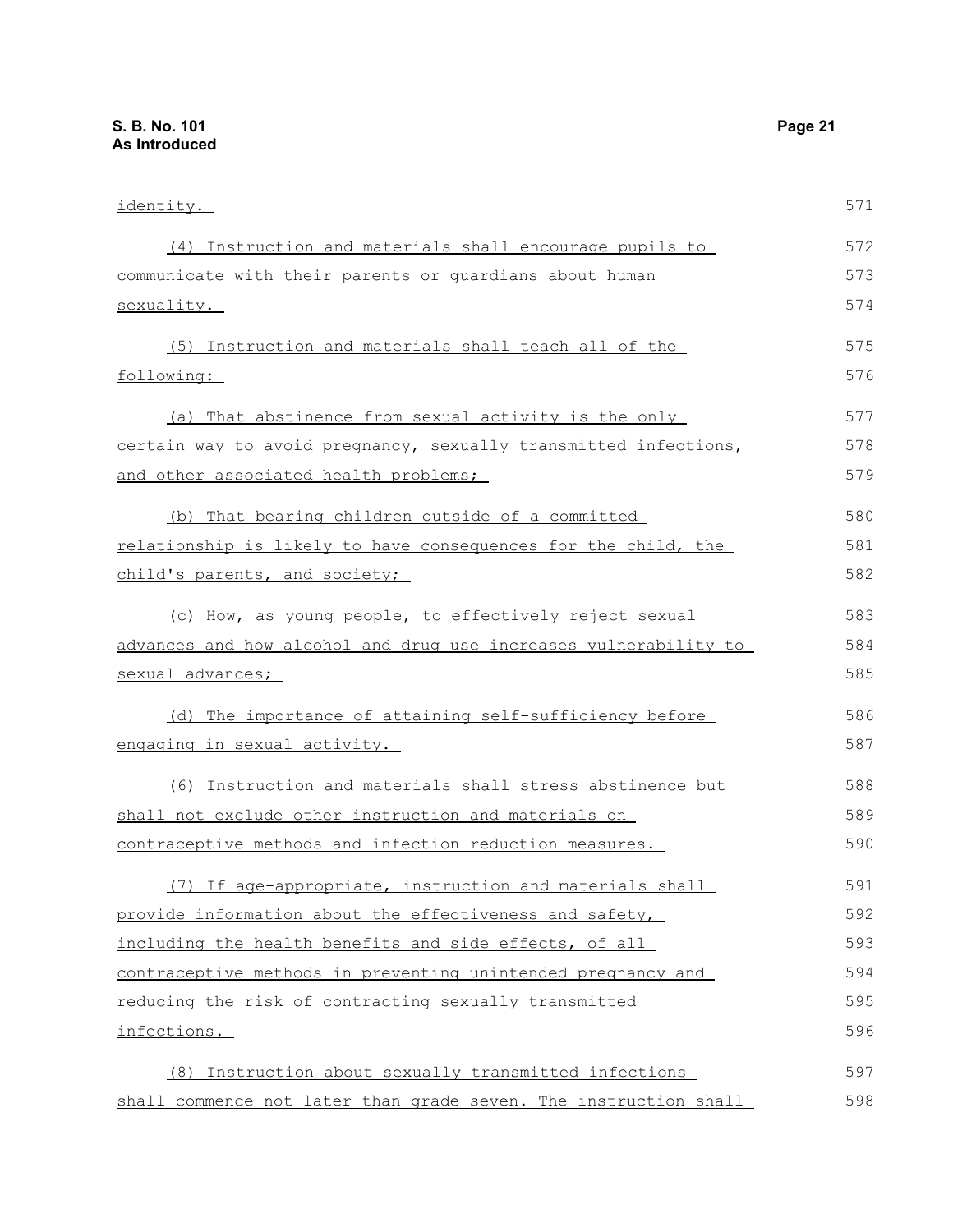| include information on how sexually transmitted infections are   | 599 |
|------------------------------------------------------------------|-----|
| and are not transmitted, the effectiveness and methods of        | 600 |
| reducing the risk of contracting sexually transmitted            | 601 |
| infections, and identification of local resources for testing    | 602 |
| and medical care for sexually transmitted infections and HIV.    | 603 |
| (9) If age-appropriate, instruction and materials shall          | 604 |
| provide pupils with skills for negotiating intimate              | 605 |
| relationships and making and implementing responsible decisions  | 606 |
| about sexuality.                                                 | 607 |
| (10) If age-appropriate, instruction and materials shall         | 608 |
| include a discussion of the possible emotional, physical, and    | 609 |
| psychological consequences of preadolescent and adolescent       | 610 |
| sexual activity and the emotional, physical, and psychological   | 611 |
| consequences of unintended pregnancy.                            | 612 |
| (11) Instruction and materials shall teach pupils to             | 613 |
| recognize unwanted physical and verbal sexual advances, not to   | 614 |
| make unwanted physical and verbal sexual advances, and how to    | 615 |
| effectively reject unwanted sexual advances. The instruction and | 616 |
| materials shall cover verbal, physical, and visual sexual        | 617 |
| harassment, including nonconsensual physical sexual contact and  | 618 |
| rape by an acquaintance or family member. The course information | 619 |
| and materials shall emphasize personal accountability and        | 620 |
| respect for others and shall encourage youth to resist peer      | 621 |
| pressure.                                                        | 622 |
| (12) Comprehensive sexual health education shall not             | 623 |
| include any instruction or materials that teach or promote       | 624 |
| religious doctrine.                                              | 625 |
| A school district or educational service center may use          | 626 |
| separate, outside speakers or prepared curricula to teach        | 627 |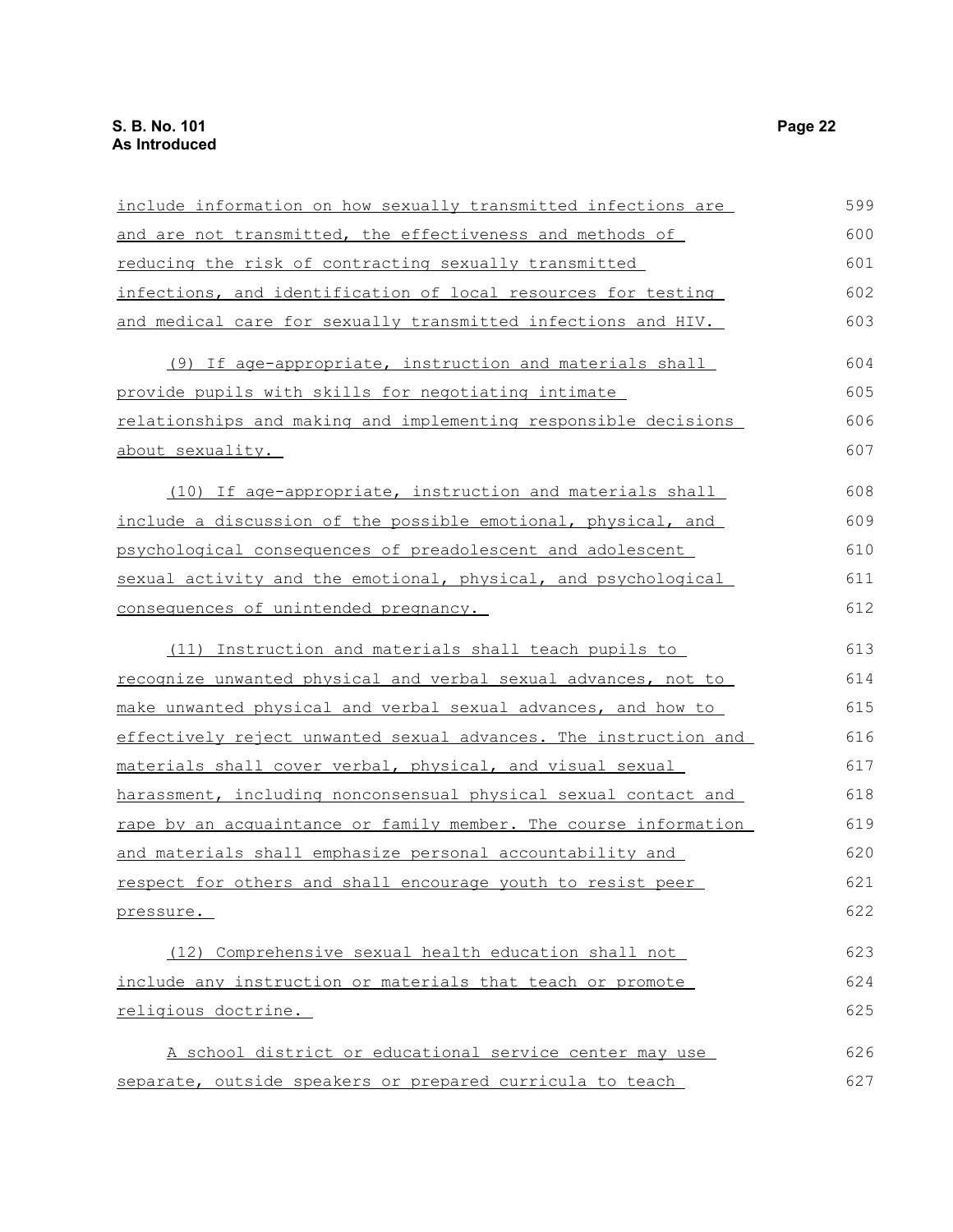| different content areas or units with the comprehensive sexual   | 628 |
|------------------------------------------------------------------|-----|
| health education program, as long as all speakers, curricula,    | 629 |
| and materials used comply with this section.                     | 630 |
| (C) Each city, local, exempted village, and joint                | 631 |
| vocational school district shall ensure that each pupil in       | 632 |
| grades seven through twelve receives HIV/AIDS prevention         | 633 |
| education from instructors trained in the appropriate courses.   | 634 |
| Each pupil shall receive this instruction at least once in       | 635 |
| grades seven through nine, and at least once in grades ten       | 636 |
| through twelve. HIV/AIDS prevention education, whether taught by | 637 |
| school district personnel or outside consultants, shall          | 638 |
| accurately reflect the latest information and recommendations    | 639 |
| from the United States surgeon general, the United States        | 640 |
| centers for disease control and prevention, and the national     | 641 |
| academy of sciences, and shall include all of the following:     | 642 |
| (1) Information on the nature of HIV/AIDS and its effects        | 643 |
| <u>on the human body;</u>                                        | 644 |
| (2) Information on the manner in which HIV is and is not         | 645 |
| transmitted, including information on activities that present    | 646 |
| the highest risk of HIV infection;                               | 647 |
| (3) Discussion of methods to reduce the risk of HIV              | 648 |
| infection, which shall emphasize that sexual abstinence,         | 649 |
| monogamy, and the avoidance of multiple sexual partners, and     | 650 |
| abstinence from intravenous drug use, are the most effective     | 651 |
| means for HIV/AIDS prevention, but shall also include statistics | 652 |
| based upon the latest medical information citing the success and | 653 |
| failure rates of condoms and other contraceptives in preventing  | 654 |
| sexually transmitted HIV infection, as well as information on    | 655 |
| other methods that may reduce the risk of HIV transmission from  | 656 |
| intravenous drug use;                                            | 657 |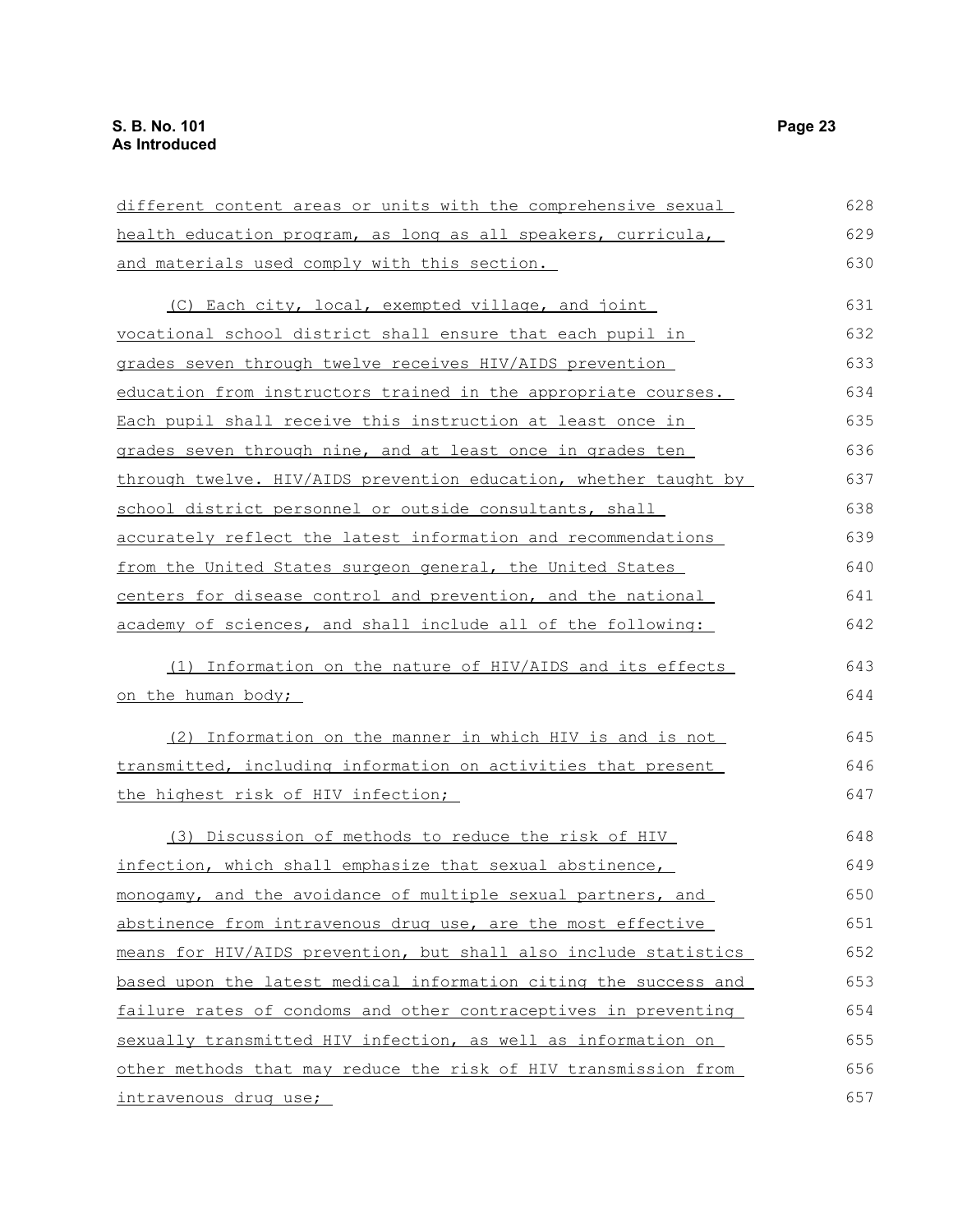| (4) Discussion of the public health issues associated with       | 658 |
|------------------------------------------------------------------|-----|
| <u>HIV/AIDS;</u>                                                 | 659 |
| (5) Information on local resources for HIV testing and           | 660 |
| medical care;                                                    | 661 |
| (6) Instruction and materials that provide pupils with           | 662 |
| skills for negotiating intimate relationships and making and     | 663 |
| implementing responsible decisions about sexuality;              | 664 |
| (7) Discussion about societal views on HIV/AIDS, including       | 665 |
| stereotypes and myths regarding persons with HIV/AIDS, which     | 666 |
| shall emphasize an understanding of the condition and its impact | 667 |
| <u>on people's lives;</u>                                        | 668 |
| (8) Instruction and materials that teach pupils to               | 669 |
| recognize unwanted physical and verbal sexual advances, not to   | 670 |
| make unwanted physical and verbal sexual advances, and how to    | 671 |
| effectively reject unwanted sexual advances. The instruction and | 672 |
| materials shall cover verbal, physical, and visual sexual        | 673 |
| harassment, including nonconsensual physical sexual contact and  | 674 |
| rape by an acquaintance or family member. The course information | 675 |
| and materials shall emphasize personal accountability and        | 676 |
| respect for others and shall encourage youth to resist peer      | 677 |
| pressure.                                                        | 678 |
| (D) Each school district and educational service center          | 679 |
| shall cooperatively plan and provide, through regional planning, | 680 |
| joint powers agreements, or contract services, in-service        | 681 |
| training for all school district personnel who provide           | 682 |
| comprehensive sexual health education or HIV/AIDS prevention     | 683 |
| education. In doing so, each district and service center shall   | 684 |
| consult with the department of education.                        | 685 |
| The in-service training shall be conducted periodically to       | 686 |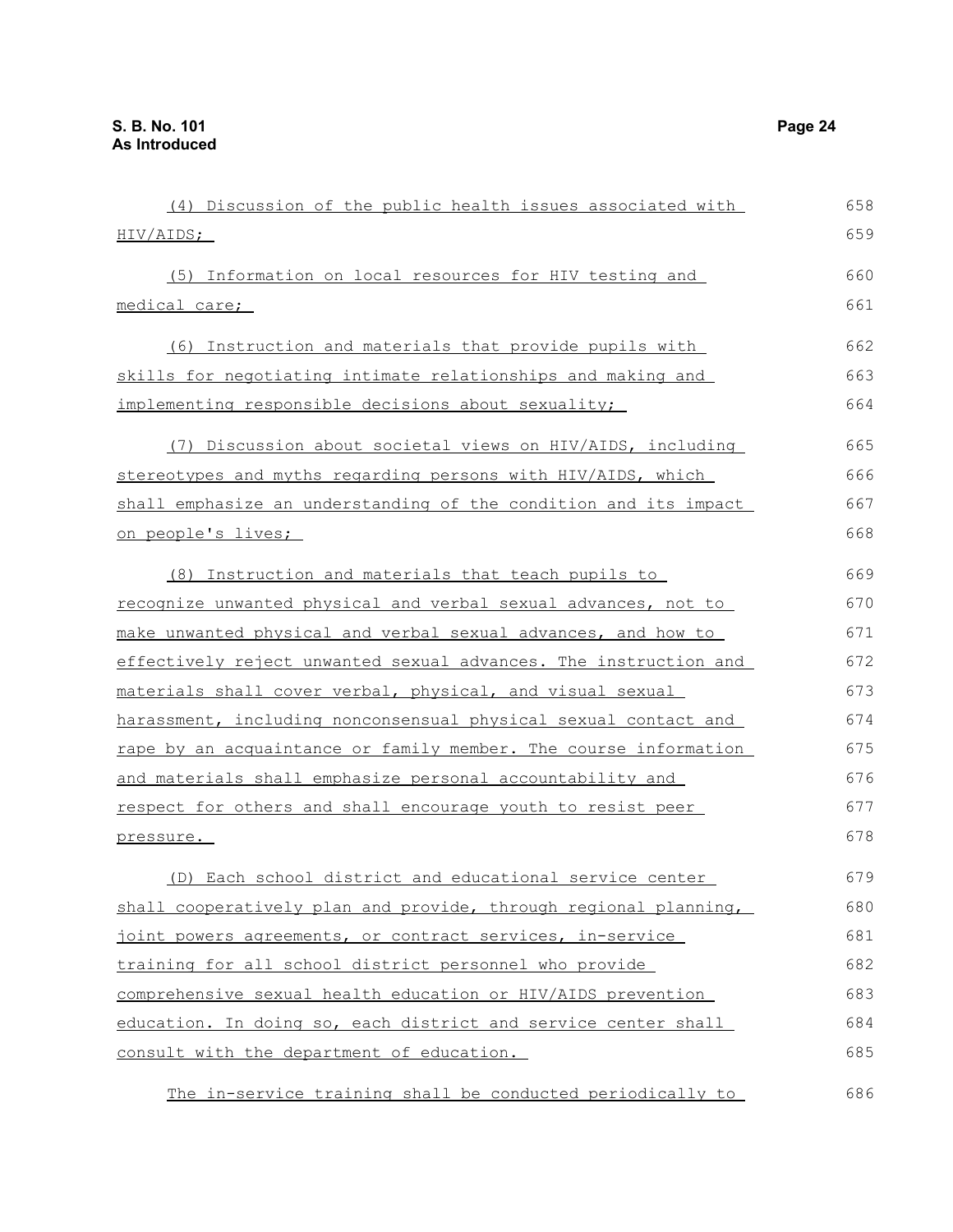| enable district and service center personnel to learn new        | 687 |
|------------------------------------------------------------------|-----|
| developments in the scientific understanding of sexual health    | 688 |
| and HIV/AIDS. The in-service training shall be voluntary for     | 689 |
| district and service center personnel who have demonstrated      | 690 |
| expertise or received in-service training from the department or | 691 |
| the United States centers for disease control and prevention.    | 692 |
| A district or service center may contract with outside           | 693 |
| <u>consultants with expertise in comprehensive sexual health</u> | 694 |
| education and HIV/AIDS prevention education, including those who | 695 |
| have developed multilingual curricula or curricula accessible to | 696 |
| persons with disabilities, to deliver the in-service training to | 697 |
| district or service center personnel.                            | 698 |
| (E) At the beginning of each school year, or at the time         | 699 |
| of enrollment in the case of a pupil who enrolls after the       | 700 |
| beginning of the school year, each school district shall notify  | 701 |
| <u>the parent or quardian of each pupil about instruction in</u> | 702 |
| comprehensive sexual health education and HIV/AIDS prevention    | 703 |
| education and about research on pupil health behaviors and       | 704 |
| health risks planned for that year. The notice shall advise      | 705 |
| parents and quardians of all of the following:                   | 706 |
| (1) That written and audio-visual educational materials          | 707 |
| used in comprehensive sexual health education and HIV/AIDS       | 708 |
| prevention education are available for inspection;               | 709 |
| (2) Whether comprehensive sexual health education or             | 710 |
| HIV/AIDS prevention education will be taught by school district  | 711 |
| personnel or by outside consultants;                             | 712 |
| That a parent or quardian may request a copy of this<br>(3)      | 713 |
| section;                                                         | 714 |
| (4) That a parent or quardian may request in writing that        | 715 |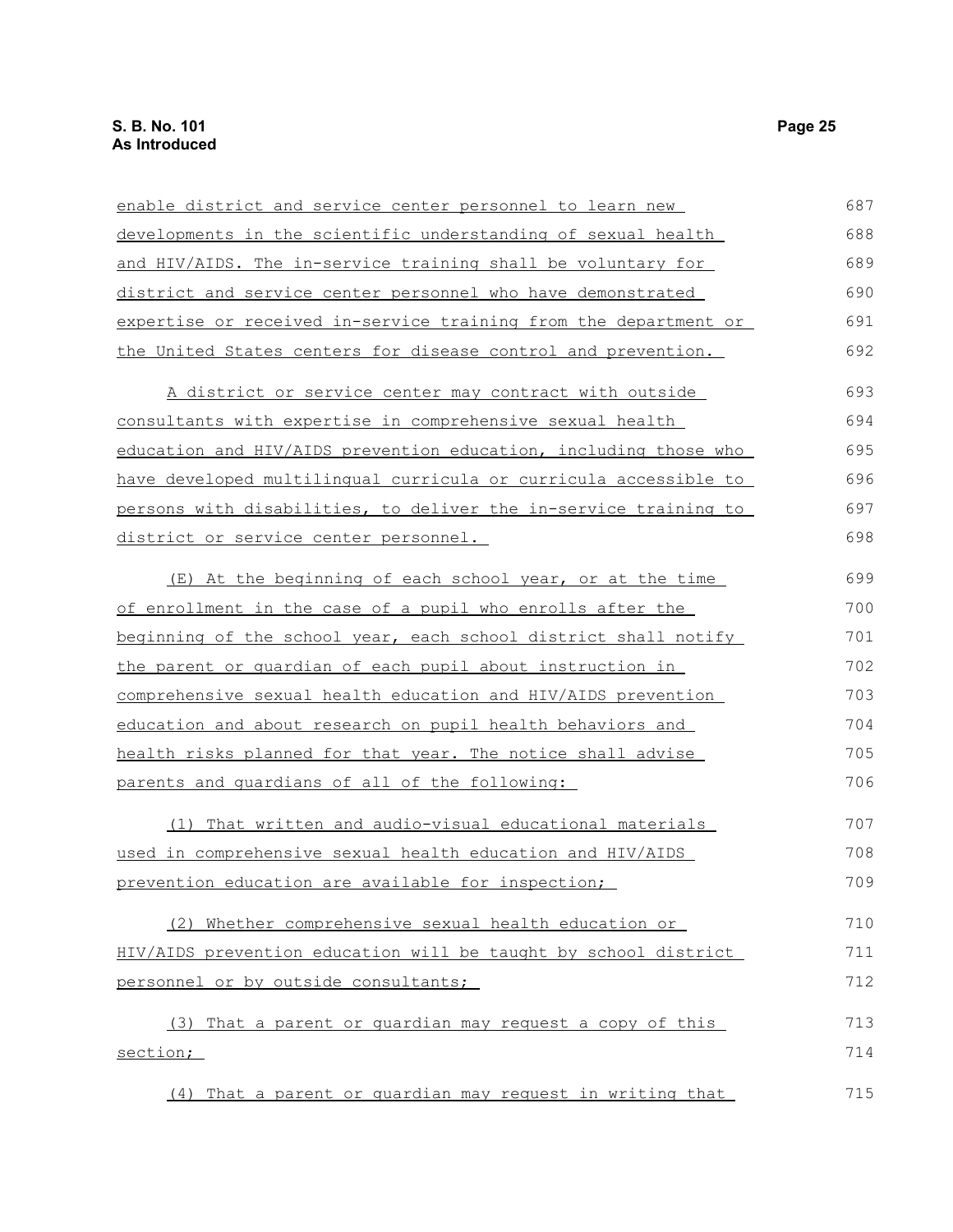| the child not receive comprehensive sexual health education or   | 716 |
|------------------------------------------------------------------|-----|
| HIV/AIDS prevention education.                                   | 717 |
| A school district or educational service center shall not        | 718 |
| permit a pupil to attend any class in comprehensive sexual       | 719 |
| health education or HIV/AIDS prevention education if the school  | 720 |
| has received a written request from the pupil's parent or        | 721 |
| guardian excusing the pupil from participation. A pupil who is   | 722 |
| so excused shall not be subject to disciplinary action, academic | 723 |
| penalty, or other sanction, and the district or service center   | 724 |
| shall make an alternative educational activity available for the | 725 |
| pupil while comprehensive sexual health education or HIV/AIDS    | 726 |
| prevention education is conducted.                               | 727 |
| Each school district and educational service center shall        | 728 |
| make written and audio-visual educational materials used in      | 729 |
| comprehensive sexual health education and HIV/AIDS prevention    | 730 |
| education available for inspection by the parents and quardians  | 731 |
| of pupils. Each school district shall provide a copy of this     | 732 |
| section upon request to the parent or quardian of a pupil        | 733 |
| enrolled in the district.                                        | 734 |
| (F) Any model education program for health education the         | 735 |
| state board of education adopts shall conform to the             | 736 |
| requirements of this section.                                    | 737 |
| (E) On and after March 18, 1999, and notwithstanding-(G)         | 738 |
| If a school district or educational service center does not      | 739 |
| elect to offer comprehensive sexual health education under this  | 740 |
| section, any sexual education that the school district or        | 741 |
| educational service center offers, including instruction in      | 742 |
| sexually transmitted infection prevention pursuant to division   | 743 |
| (A) (5) (c) of section 3313.60 of the Revised Code, shall stress | 744 |
| abstinence but shall not exclude other instruction and materials | 745 |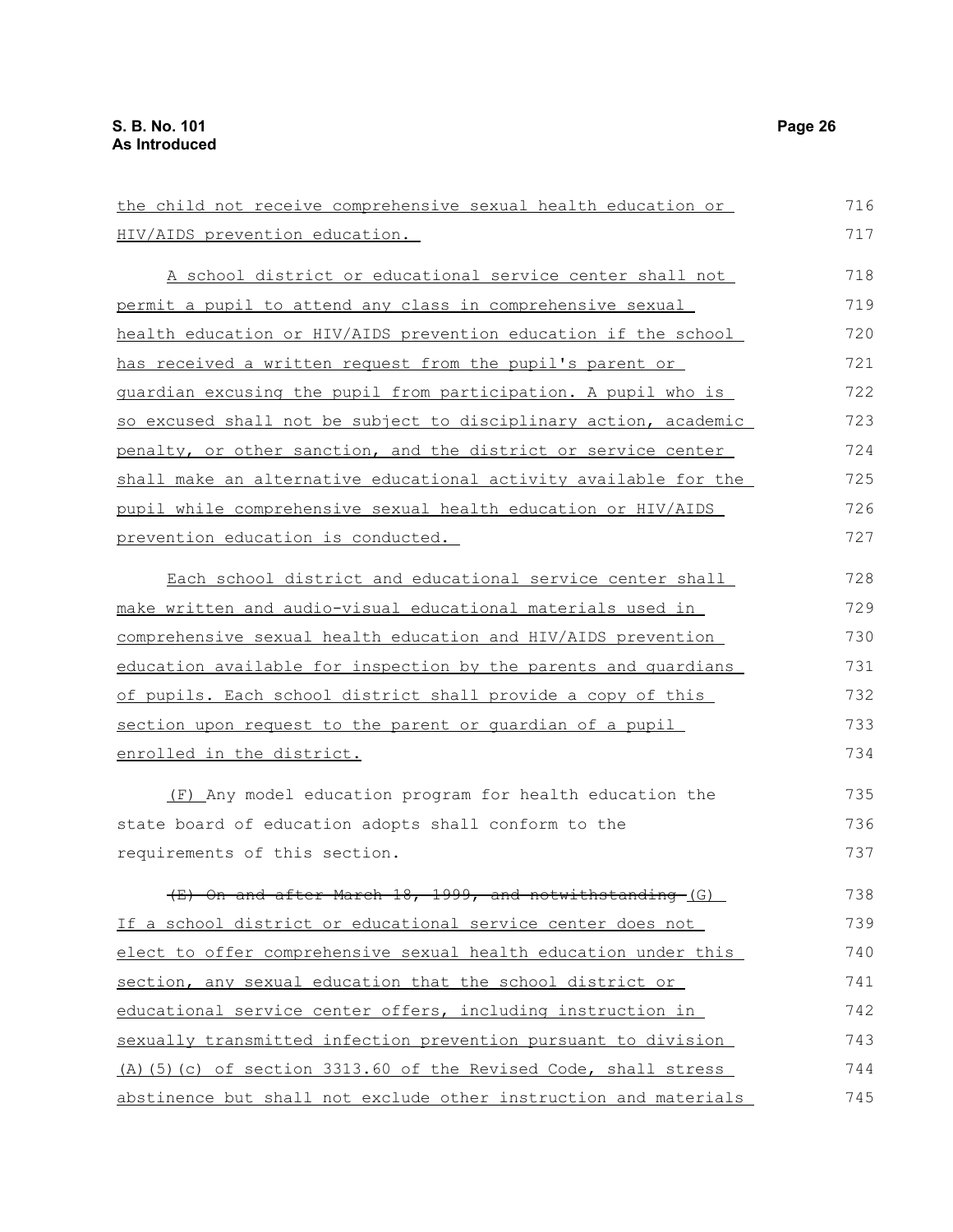| on contraceptive methods and infection reduction measures.       | 746 |
|------------------------------------------------------------------|-----|
| (H) Notwithstanding section 3302.07 of the Revised Code,         | 747 |
| the superintendent of public instruction shall not approve,      | 748 |
| pursuant to that section-3302.07 of the Revised Code, any waiver | 749 |
| of any requirement of this section or of any rule adopted by the | 750 |
| state board of education pursuant to this section.               | 751 |
| Sec. 3314.03. A copy of every contract entered into under        | 752 |
| this section shall be filed with the superintendent of public    | 753 |
| instruction. The department of education shall make available on | 754 |
| its web site a copy of every approved, executed contract filed   | 755 |
| with the superintendent under this section.                      | 756 |
| (A) Each contract entered into between a sponsor and the         | 757 |
| governing authority of a community school shall specify the      | 758 |
| following:                                                       | 759 |
| (1) That the school shall be established as either of the        | 760 |
| following:                                                       | 761 |
| (a) A nonprofit corporation established under Chapter            | 762 |
| 1702. of the Revised Code, if established prior to April 8,      | 763 |
| 2003;                                                            | 764 |
| (b) A public benefit corporation established under Chapter       | 765 |
| 1702. of the Revised Code, if established after April 8, 2003.   | 766 |
| (2) The education program of the school, including the           | 767 |
| school's mission, the characteristics of the students the school | 768 |
| is expected to attract, the ages and grades of students, and the | 769 |
| focus of the curriculum;                                         | 770 |
| (3) The academic goals to be achieved and the method of          | 771 |
| measurement that will be used to determine progress toward those | 772 |
| goals, which shall include the statewide achievement             | 773 |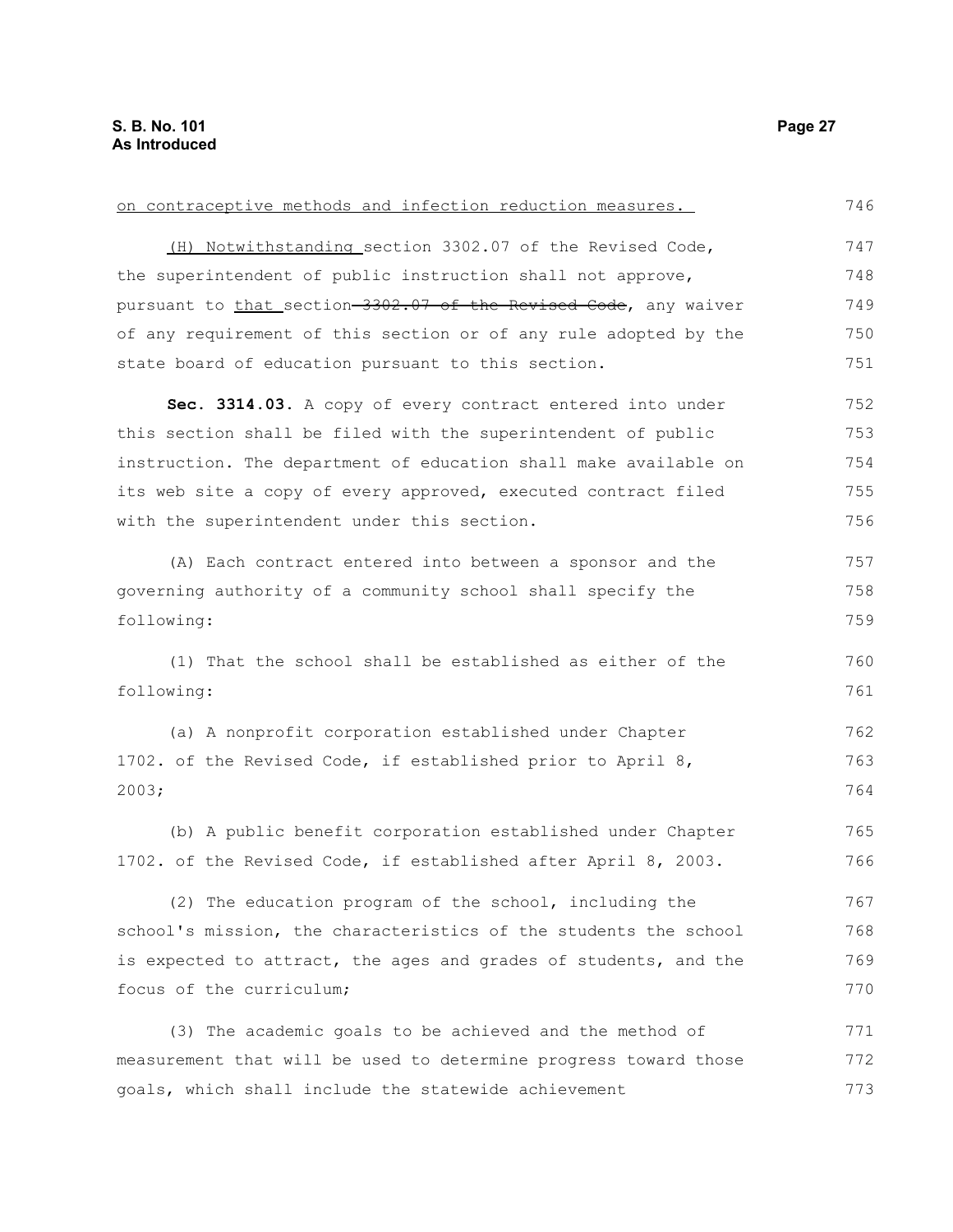| assessments;                                                     | 774 |
|------------------------------------------------------------------|-----|
| (4) Performance standards by which the success of the            | 775 |
| school will be evaluated by the sponsor;                         | 776 |
| (5) The admission standards of section 3314.06 of the            | 777 |
| Revised Code and, if applicable, section 3314.061 of the Revised | 778 |
| Code;                                                            | 779 |
| (6) (a) Dismissal procedures;                                    | 780 |
| (b) A requirement that the governing authority adopt an          | 781 |
| attendance policy that includes a procedure for automatically    | 782 |
| withdrawing a student from the school if the student without a   | 783 |
| legitimate excuse fails to participate in one hundred five       | 784 |
| consecutive hours of the learning opportunities offered to the   | 785 |
| student.                                                         | 786 |
| (7) The ways by which the school will achieve racial and         | 787 |
| ethnic balance reflective of the community it serves;            | 788 |
| (8) Requirements for financial audits by the auditor of          | 789 |
| state. The contract shall require financial records of the       | 790 |
| school to be maintained in the same manner as are financial      | 791 |
| records of school districts, pursuant to rules of the auditor of | 792 |
| state. Audits shall be conducted in accordance with section      | 793 |
| 117.10 of the Revised Code.                                      | 794 |
| (9) The facilities to be used and their locations;               | 795 |
| (10) Qualifications of teachers, including a requirement         | 796 |
| that the school's classroom teachers be licensed in accordance   | 797 |
| with sections 3319.22 to 3319.31 of the Revised Code, except     | 798 |
| that a community school may engage noncertificated persons to    | 799 |
| teach up to twelve hours per week pursuant to section 3319.301   | 800 |
| of the Revised Code.                                             | 801 |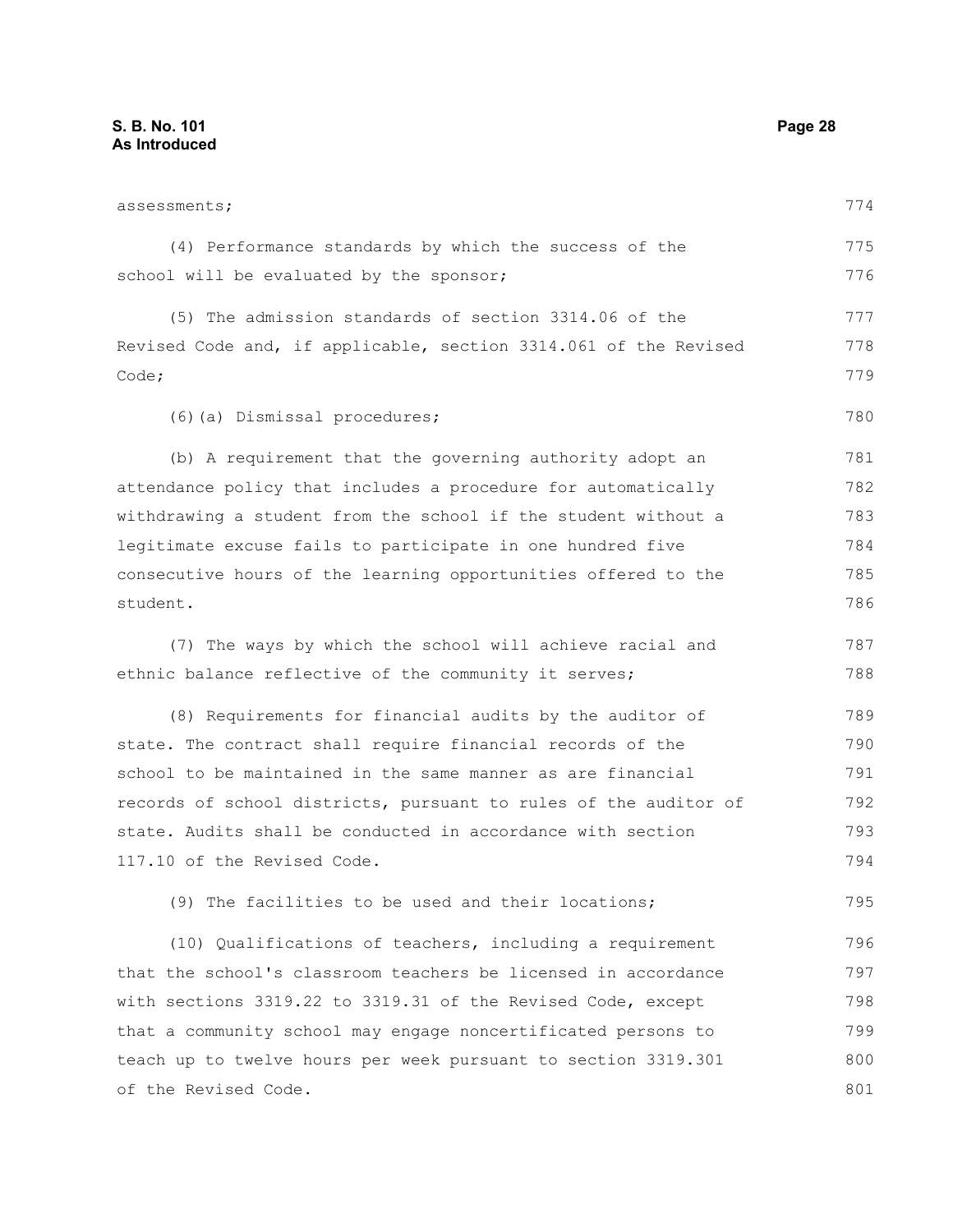(11) That the school will comply with the following requirements: (a) The school will provide learning opportunities to a minimum of twenty-five students for a minimum of nine hundred twenty hours per school year. (b) The governing authority will purchase liability insurance, or otherwise provide for the potential liability of the school. (c) The school will be nonsectarian in its programs, admission policies, employment practices, and all other operations, and will not be operated by a sectarian school or religious institution. (d) The school will comply with sections 9.90, 9.91, 109.65, 121.22, 149.43, 2151.357, 2151.421, 2313.19, 3301.0710, 3301.0711, 3301.0712, 3301.0715, 3301.948, 3313.472, 3313.50, 3313.536, 3313.539, 3313.608, 3313.609, 3313.6011, 3313.6012, 3313.6013, 3313.6014, 3313.6015, 3313.6020, 3313.643, 3313.648, 3313.6411, 3313.66, 3313.661, 3313.662, 3313.666, 3313.667, 3313.67, 3313.671, 3313.672, 3313.673, 3313.69, 3313.71, 3313.716, 3313.718, 3313.719, 3313.7112, 3313.80, 3313.814, 3313.816, 3313.817, 3313.86, 3313.89, 3313.96, 3319.073, 3319.321, 3319.39, 3319.391, 3319.41, 3321.01, 3321.041, 3321.13, 3321.14, 3321.17, 3321.18, 3321.19, 3321.191, 3327.10, 4111.17, 4113.52, and 5705.391 and Chapters 117., 1347., 2744., 3365., 3742., 4112., 4123., 4141., and 4167. of the Revised Code as if it were a school district and will comply with section 3301.0714 of the Revised Code in the manner specified in section 802 803 804 805 806 807 808 809 810 811 812 813 814 815 816 817 818 819 820 821 822 823 824 825 826 827 828

(e) The school shall comply with Chapter 102. and section

3314.17 of the Revised Code.

829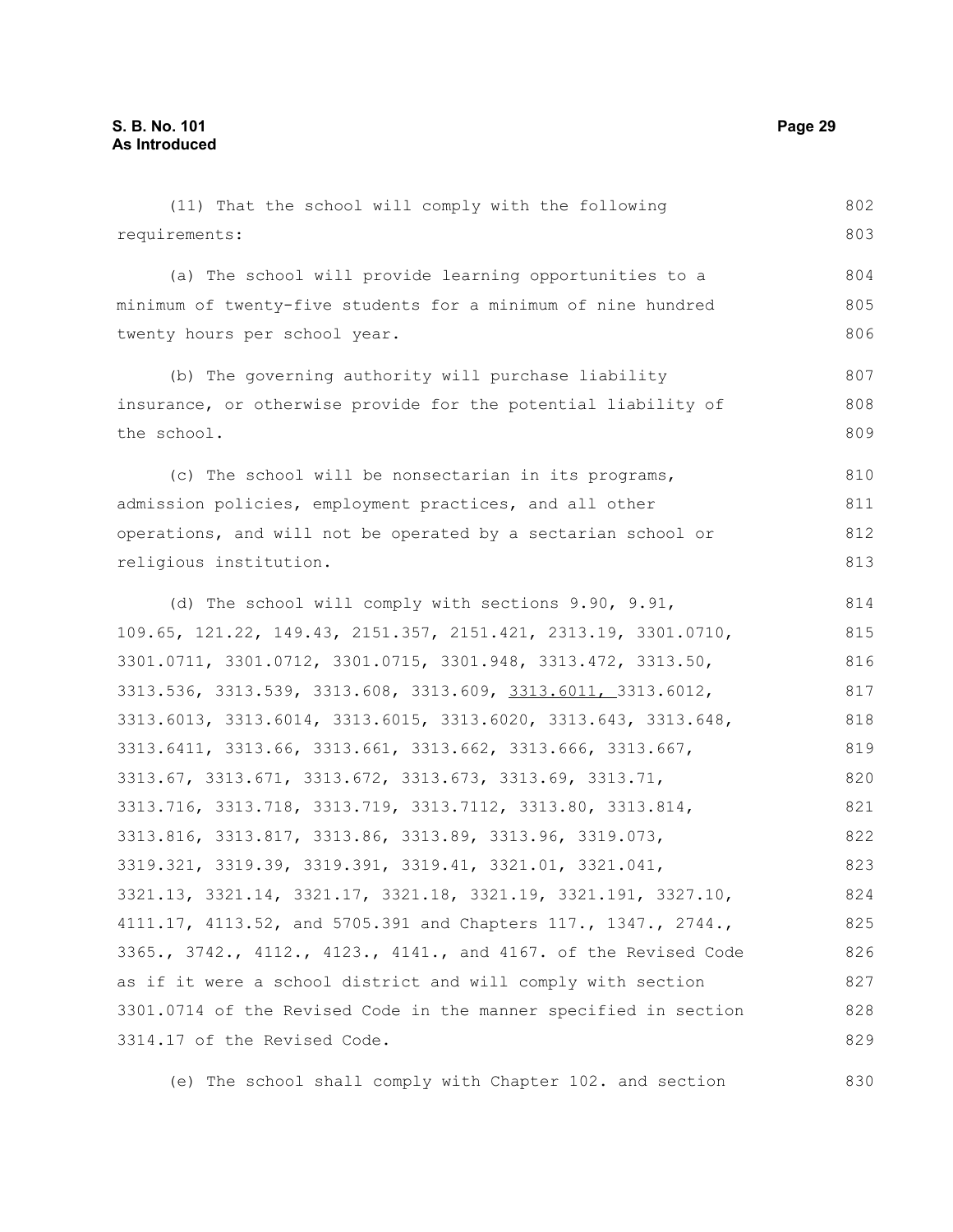2921.42 of the Revised Code.

831

(f) The school will comply with sections 3313.61, 3313.611, and 3313.614 of the Revised Code, except that for students who enter ninth grade for the first time before July 1, 2010, the requirement in sections 3313.61 and 3313.611 of the Revised Code that a person must successfully complete the curriculum in any high school prior to receiving a high school diploma may be met by completing the curriculum adopted by the governing authority of the community school rather than the curriculum specified in Title XXXIII of the Revised Code or any rules of the state board of education. Beginning with students who enter ninth grade for the first time on or after July 1, 2010, the requirement in sections 3313.61 and 3313.611 of the Revised Code that a person must successfully complete the curriculum of a high school prior to receiving a high school diploma shall be met by completing the requirements prescribed in division (C) of section 3313.603 of the Revised Code, unless the person qualifies under division (D) or (F) of that section. Each school shall comply with the plan for awarding high school credit based on demonstration of subject area competency, adopted by the state board of education under division (J) of section 3313.603 of the Revised Code. 832 833 834 835 836 837 838 839 840 841 842 843 844 845 846 847 848 849 850 851 852

(g) The school governing authority will submit within four months after the end of each school year a report of its activities and progress in meeting the goals and standards of divisions (A)(3) and (4) of this section and its financial status to the sponsor and the parents of all students enrolled in the school. 853 854 855 856 857 858

(h) The school, unless it is an internet- or computerbased community school, will comply with section 3313.801 of the 859 860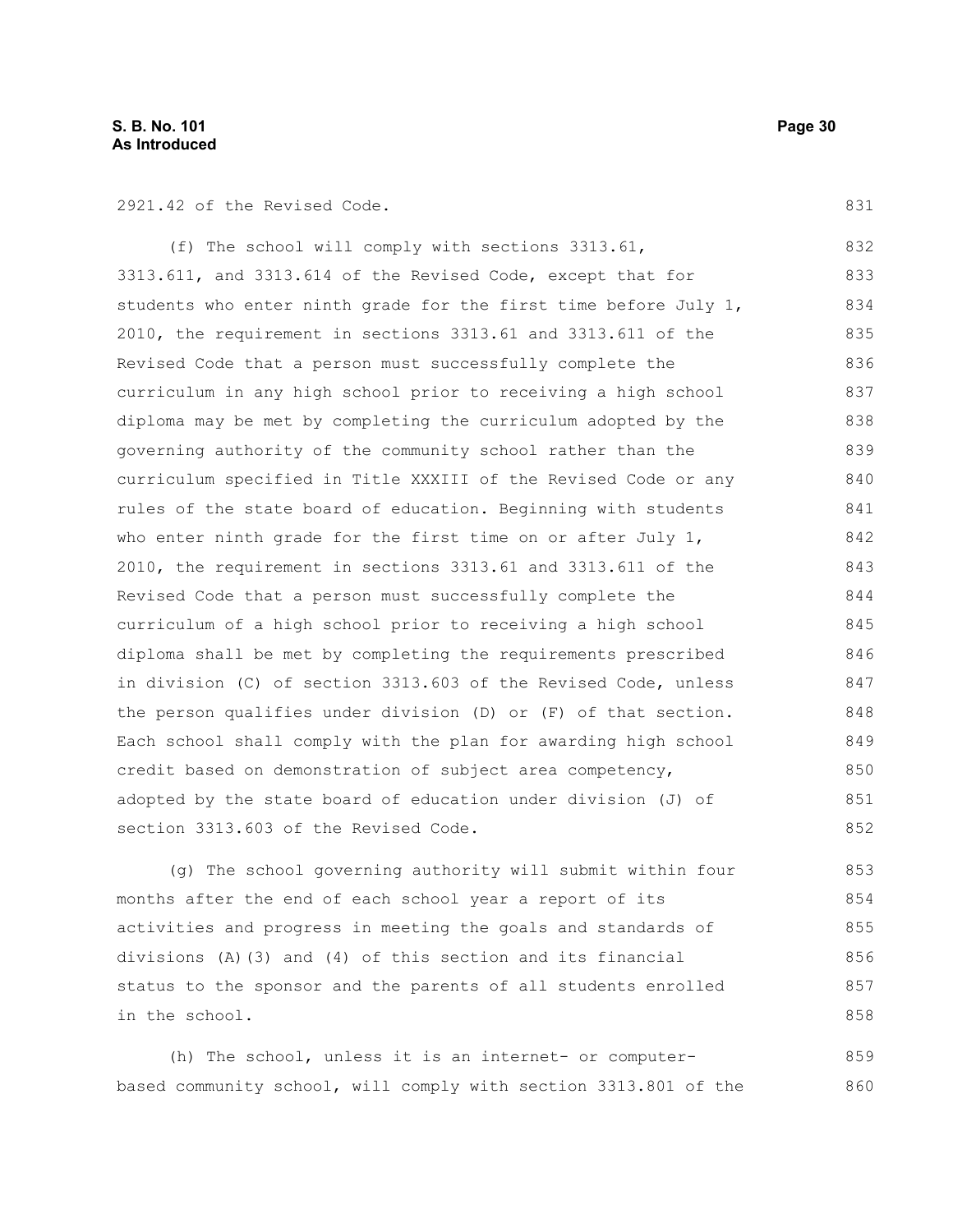861

Revised Code as if it were a school district.

(i) If the school is the recipient of moneys from a grant awarded under the federal race to the top program, Division (A), Title XIV, Sections 14005 and 14006 of the "American Recovery and Reinvestment Act of 2009," Pub. L. No. 111-5, 123 Stat. 115, the school will pay teachers based upon performance in accordance with section 3317.141 and will comply with section 3319.111 of the Revised Code as if it were a school district. 862 863 864 865 866 867 868

(12) Arrangements for providing health and other benefits to employees; 869 870

(13) The length of the contract, which shall begin at the beginning of an academic year. No contract shall exceed five years unless such contract has been renewed pursuant to division (E) of this section. 871 872 873 874

(14) The governing authority of the school, which shall be responsible for carrying out the provisions of the contract; 875 876

(15) A financial plan detailing an estimated school budget for each year of the period of the contract and specifying the total estimated per pupil expenditure amount for each such year. 877 878 879

(16) Requirements and procedures regarding the disposition of employees of the school in the event the contract is terminated or not renewed pursuant to section 3314.07 of the Revised Code; 880 881 882 883

(17) Whether the school is to be created by converting all or part of an existing public school or educational service center building or is to be a new start-up school, and if it is a converted public school or service center building, specification of any duties or responsibilities of an employer that the board of education or service center governing board 884 885 886 887 888 889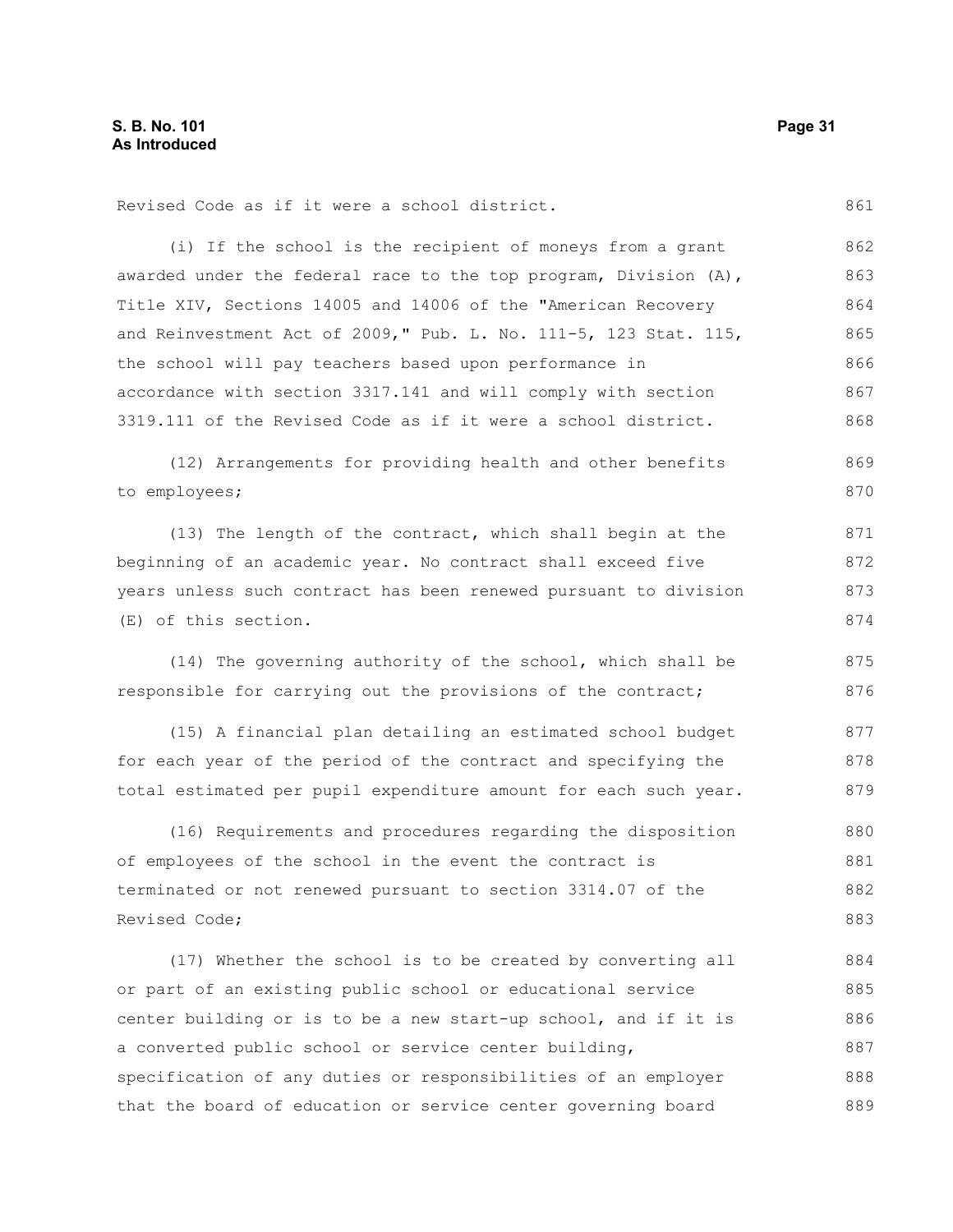### **S. B. No. 101 Page 32 As Introduced**

that operated the school or building before conversion is delegating to the governing authority of the community school with respect to all or any specified group of employees provided the delegation is not prohibited by a collective bargaining agreement applicable to such employees; 890 891 892 893 894

(18) Provisions establishing procedures for resolving disputes or differences of opinion between the sponsor and the governing authority of the community school; 895 896 897

(19) A provision requiring the governing authority to adopt a policy regarding the admission of students who reside outside the district in which the school is located. That policy shall comply with the admissions procedures specified in sections 3314.06 and 3314.061 of the Revised Code and, at the sole discretion of the authority, shall do one of the following: 898 899 900 901 902 903

(a) Prohibit the enrollment of students who reside outside the district in which the school is located;

(b) Permit the enrollment of students who reside in districts adjacent to the district in which the school is located; 906 907 908

(c) Permit the enrollment of students who reside in any other district in the state. 909 910

(20) A provision recognizing the authority of the department of education to take over the sponsorship of the school in accordance with the provisions of division (C) of section 3314.015 of the Revised Code; 911 912 913 914

(21) A provision recognizing the sponsor's authority to assume the operation of a school under the conditions specified in division (B) of section 3314.073 of the Revised Code; 915 916 917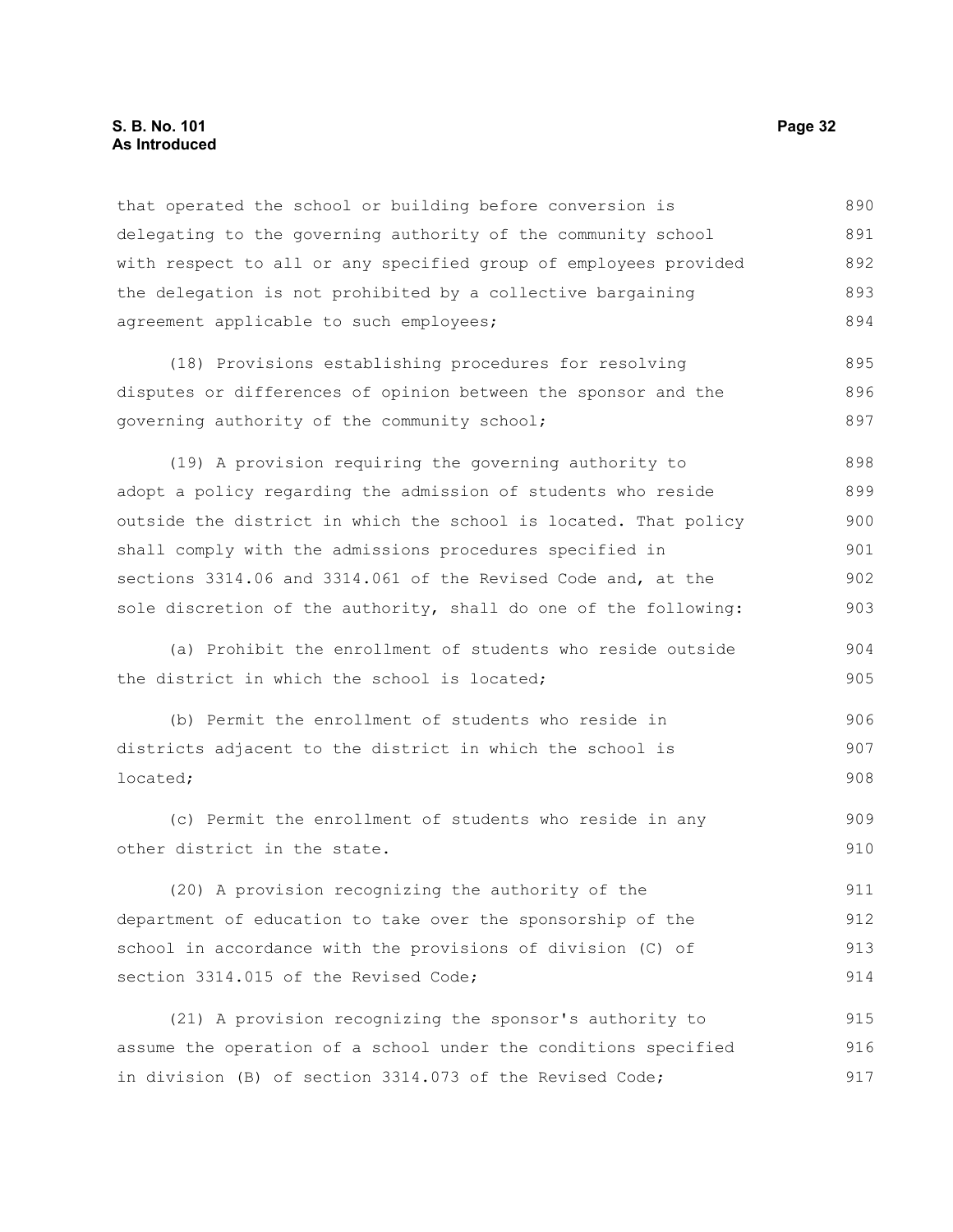918

(22) A provision recognizing both of the following:

(a) The authority of public health and safety officials to inspect the facilities of the school and to order the facilities closed if those officials find that the facilities are not in compliance with health and safety laws and regulations; 919 920 921 922

(b) The authority of the department of education as the community school oversight body to suspend the operation of the school under section 3314.072 of the Revised Code if the department has evidence of conditions or violations of law at the school that pose an imminent danger to the health and safety of the school's students and employees and the sponsor refuses to take such action. 923 924 925 926 927 928 929

(23) A description of the learning opportunities that will be offered to students including both classroom-based and nonclassroom-based learning opportunities that is in compliance with criteria for student participation established by the department under division (H)(2) of section 3314.08 of the Revised Code; 930 931 932 933 934 935

(24) The school will comply with sections 3302.04 and 3302.041 of the Revised Code, except that any action required to be taken by a school district pursuant to those sections shall be taken by the sponsor of the school. However, the sponsor shall not be required to take any action described in division (F) of section 3302.04 of the Revised Code. 936 937 938 939 940 941

(25) Beginning in the 2006-2007 school year, the school will open for operation not later than the thirtieth day of September each school year, unless the mission of the school as specified under division (A)(2) of this section is solely to serve dropouts. In its initial year of operation, if the school 942 943 944 945 946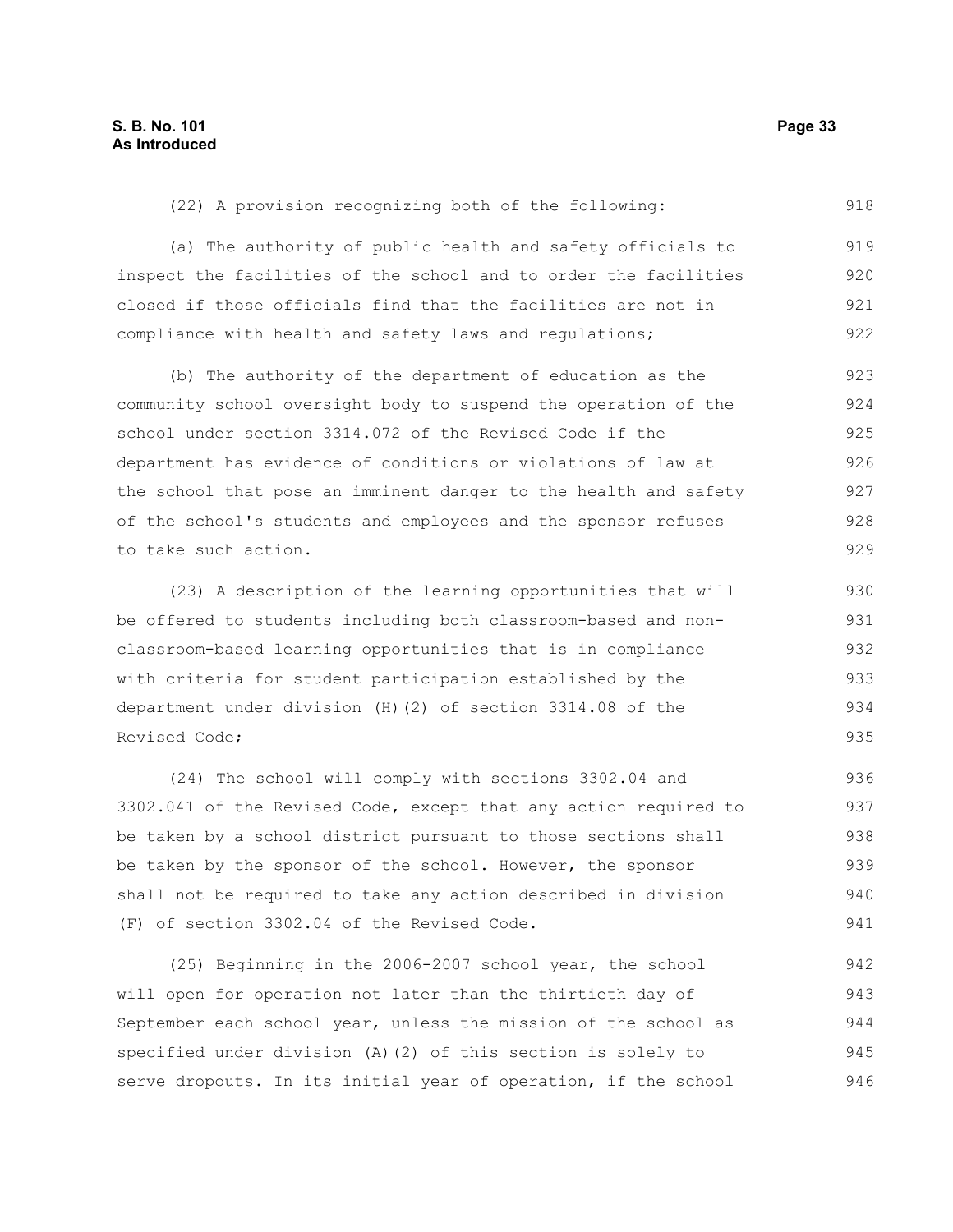fails to open by the thirtieth day of September, or within one year after the adoption of the contract pursuant to division (D) of section 3314.02 of the Revised Code if the mission of the school is solely to serve dropouts, the contract shall be void. (26) Whether the school's governing authority is planning to seek designation for the school as a STEM school equivalent under section 3326.032 of the Revised Code. (B) The community school shall also submit to the sponsor a comprehensive plan for the school. The plan shall specify the following: (1) The process by which the governing authority of the school will be selected in the future; (2) The management and administration of the school; (3) If the community school is a currently existing public school or educational service center building, alternative arrangements for current public school students who choose not to attend the converted school and for teachers who choose not to teach in the school or building after conversion; (4) The instructional program and educational philosophy of the school; (5) Internal financial controls. (C) A contract entered into under section 3314.02 of the Revised Code between a sponsor and the governing authority of a community school may provide for the community school governing authority to make payments to the sponsor, which is hereby 947 948 949 950 951 952 953 954 955 956 957 958 959 960 961 962 963 964 965 966 967 968 969 970 971

between the governing authority and the sponsor. The total amount of such payments for oversight and monitoring of the 973 974

authorized to receive such payments as set forth in the contract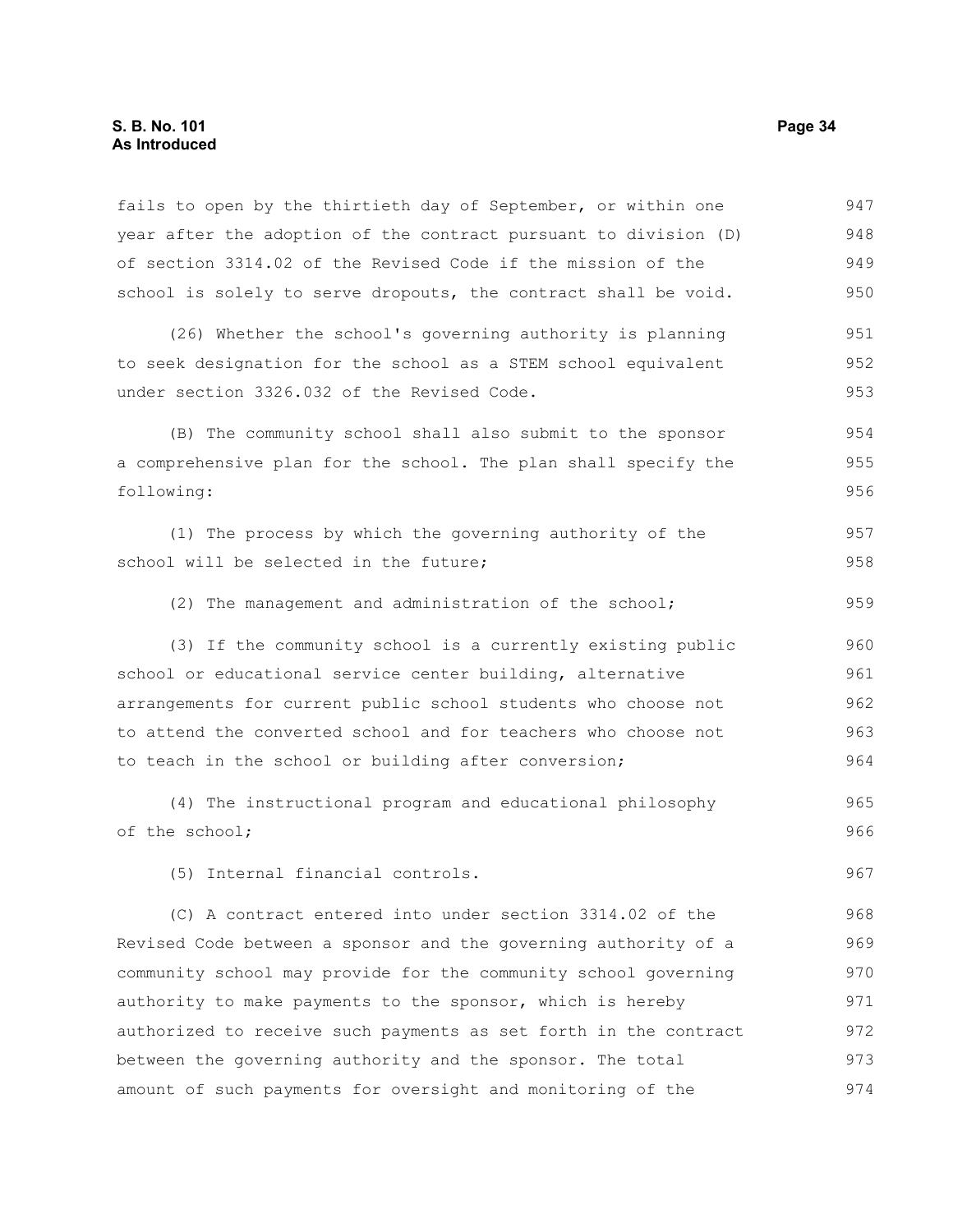school shall not exceed three per cent of the total amount of payments for operating expenses that the school receives from the state. 975 976 977

(D) The contract shall specify the duties of the sponsor which shall be in accordance with the written agreement entered into with the department of education under division (B) of section 3314.015 of the Revised Code and shall include the following: 978 979 980 981 982

(1) Monitor the community school's compliance with all laws applicable to the school and with the terms of the contract; 983 984 985

(2) Monitor and evaluate the academic and fiscal performance and the organization and operation of the community school on at least an annual basis; 986 987 988

(3) Report on an annual basis the results of the evaluation conducted under division (D)(2) of this section to the department of education and to the parents of students enrolled in the community school; 989 990 991 992

(4) Provide technical assistance to the community school in complying with laws applicable to the school and terms of the contract; 993 994 995

(5) Take steps to intervene in the school's operation to correct problems in the school's overall performance, declare the school to be on probationary status pursuant to section 3314.073 of the Revised Code, suspend the operation of the school pursuant to section 3314.072 of the Revised Code, or terminate the contract of the school pursuant to section 3314.07 of the Revised Code as determined necessary by the sponsor; 996 997 998 999 1000 1001 1002

(6) Have in place a plan of action to be undertaken in the 1003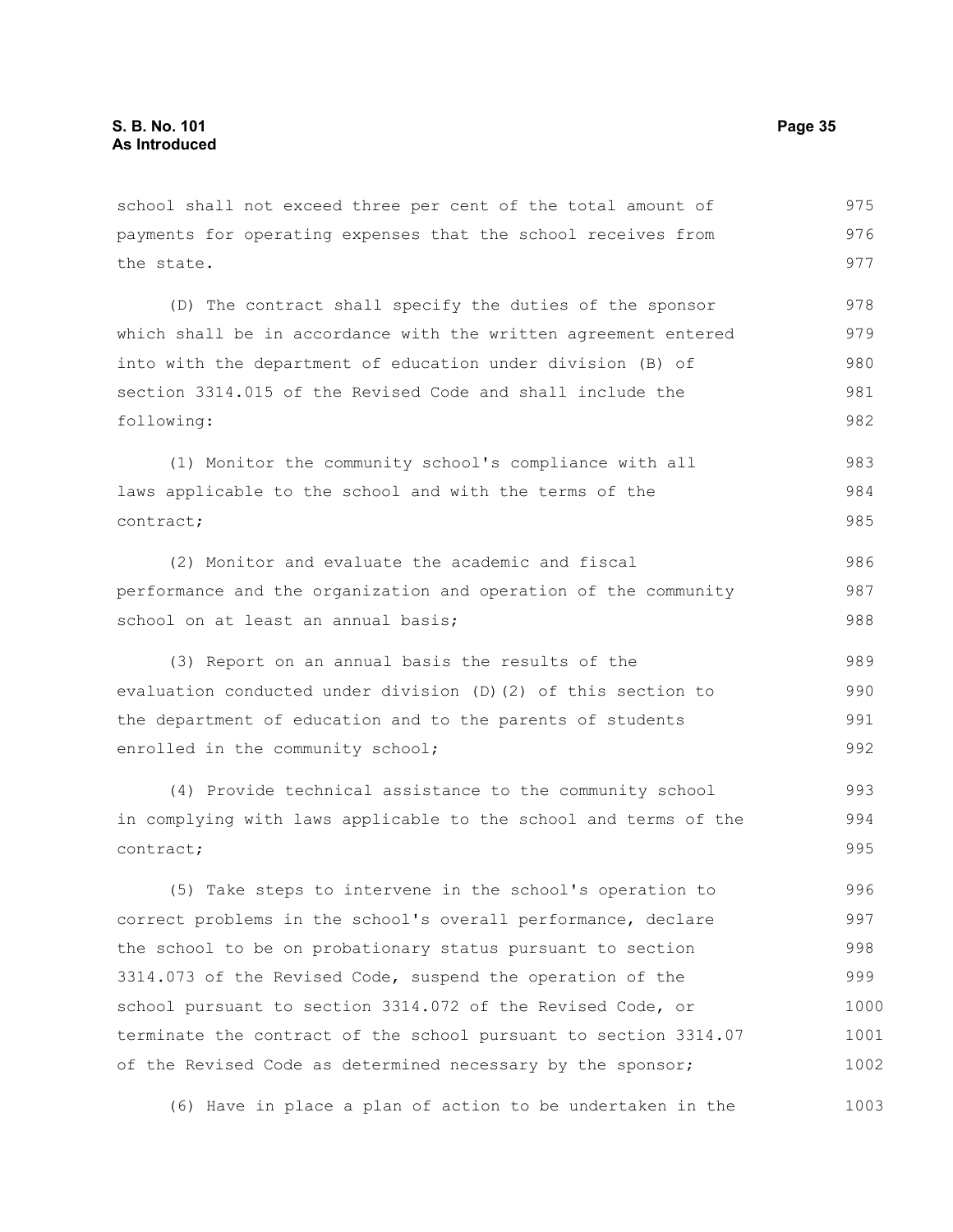### **S. B. No. 101 Page 36 As Introduced**

event the community school experiences financial difficulties or closes prior to the end of a school year. 1004 1005

(E) Upon the expiration of a contract entered into under this section, the sponsor of a community school may, with the approval of the governing authority of the school, renew that contract for a period of time determined by the sponsor, but not ending earlier than the end of any school year, if the sponsor finds that the school's compliance with applicable laws and terms of the contract and the school's progress in meeting the academic goals prescribed in the contract have been satisfactory. Any contract that is renewed under this division remains subject to the provisions of sections 3314.07, 3314.072, and 3314.073 of the Revised Code. 1006 1007 1008 1009 1010 1011 1012 1013 1014 1015 1016

(F) If a community school fails to open for operation within one year after the contract entered into under this section is adopted pursuant to division (D) of section 3314.02 of the Revised Code or permanently closes prior to the expiration of the contract, the contract shall be void and the school shall not enter into a contract with any other sponsor. A school shall not be considered permanently closed because the operations of the school have been suspended pursuant to section 3314.072 of the Revised Code. 1017 1018 1019 1020 1021 1022 1023 1024 1025

**Sec. 3326.11.** Each science, technology, engineering, and mathematics school established under this chapter and its governing body shall comply with sections 9.90, 9.91, 109.65, 121.22, 149.43, 2151.357, 2151.421, 2313.19, 2921.42, 2921.43, 3301.0714, 3301.0715, 3301.948, 3313.14, 3313.15, 3313.16, 3313.18, 3313.201, 3313.26, 3313.472, 3313.48, 3313.481, 3313.482, 3313.50, 3313.536, 3313.539, 3313.608, 3313.6011, 3313.6012, 3313.6013, 3313.6014, 3313.6015, 3313.6020, 3313.61, 1026 1027 1028 1029 1030 1031 1032 1033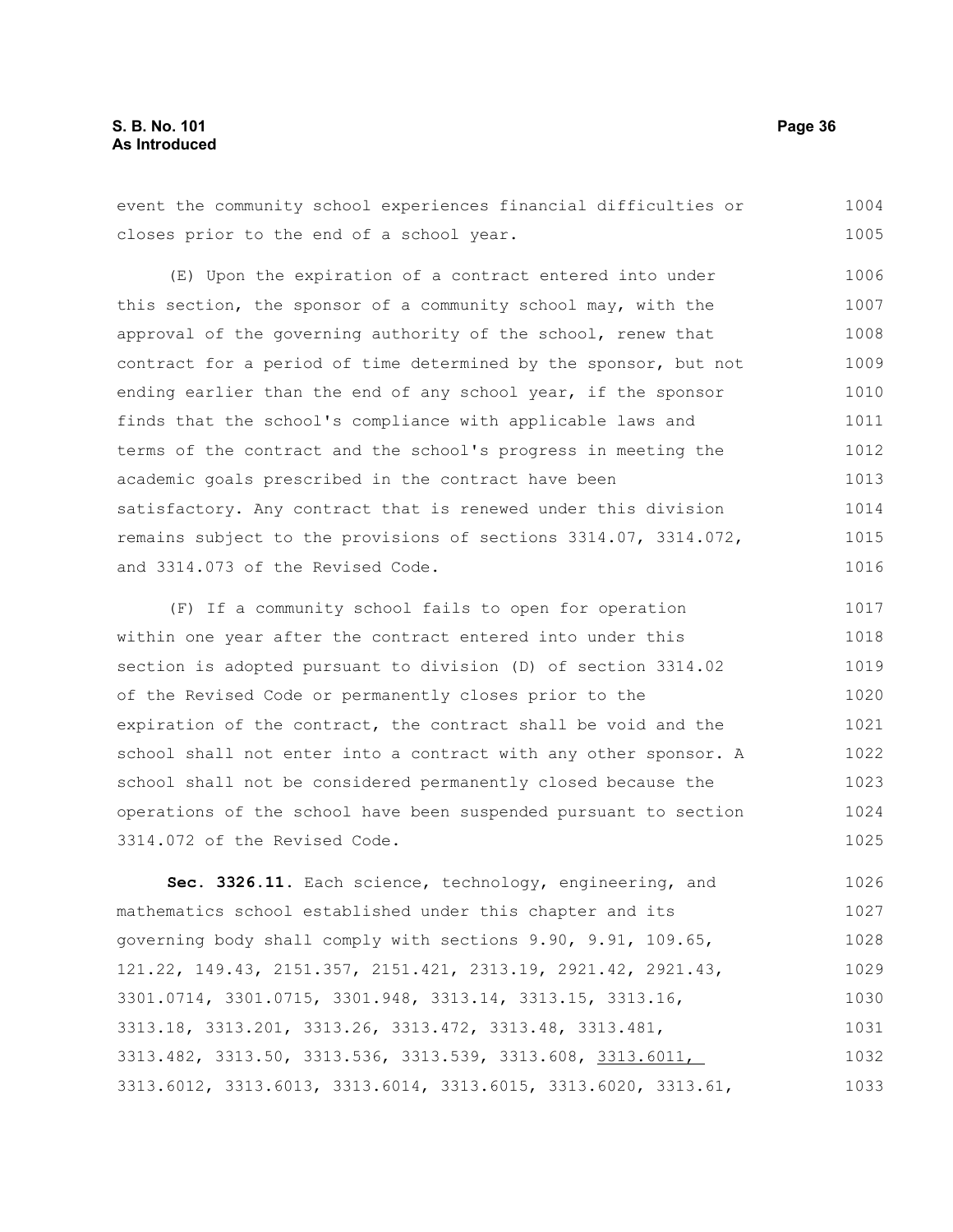3313.611, 3313.614, 3313.615, 3313.643, 3313.648, 3313.6411, 3313.66, 3313.661, 3313.662, 3313.666, 3313.667, 3313.67, 3313.671, 3313.672, 3313.673, 3313.69, 3313.71, 3313.716, 3313.718, 3313.719, 3313.7112, 3313.80, 3313.801, 3313.814, 3313.816, 3313.817, 3313.86, 3313.89, 3313.96, 3319.073, 3319.21, 3319.32, 3319.321, 3319.35, 3319.39, 3319.391, 3319.41, 3319.45, 3321.01, 3321.041, 3321.13, 3321.14, 3321.17, 3321.18, 3321.19, 3321.191, 3327.10, 4111.17, 4113.52, and 5705.391 and Chapters 102., 117., 1347., 2744., 3307., 3309., 3365., 3742., 4112., 4123., 4141., and 4167. of the Revised Code as if it were a school district. **Sec. 3328.24.** A college-preparatory boarding school established under this chapter and its board of trustees shall comply with sections 102.02, 3301.0710, 3301.0711, 3301.0712, 3301.0714, 3301.948, 3313.536, 3313.6011, 3313.6013, 3313.6411, 3313.7112, 3313.89, 3319.39, and 3319.391 and Chapter 3365. of the Revised Code as if the school were a school district and the school's board of trustees were a district board of education. **Sec. 3701.049.** (A) There is hereby created the Ohio teen pregnancy prevention task force. The task force shall commence its activities not later than thirty days after the effective date of this section. (B) The task force shall consist of the following members: (1) The director of health or the director's designee; (2) The superintendent of public instruction or the superintendent's designee; (3) Two members of the house of representatives, one appointed by the speaker of the house of representatives and one 1034 1035 1036 1037 1038 1039 1040 1041 1042 1043 1044 1045 1046 1047 1048 1049 1050 1051 1052 1053 1054 1055 1056 1057 1058 1059 1060 1061

appointed by the minority leader of the house of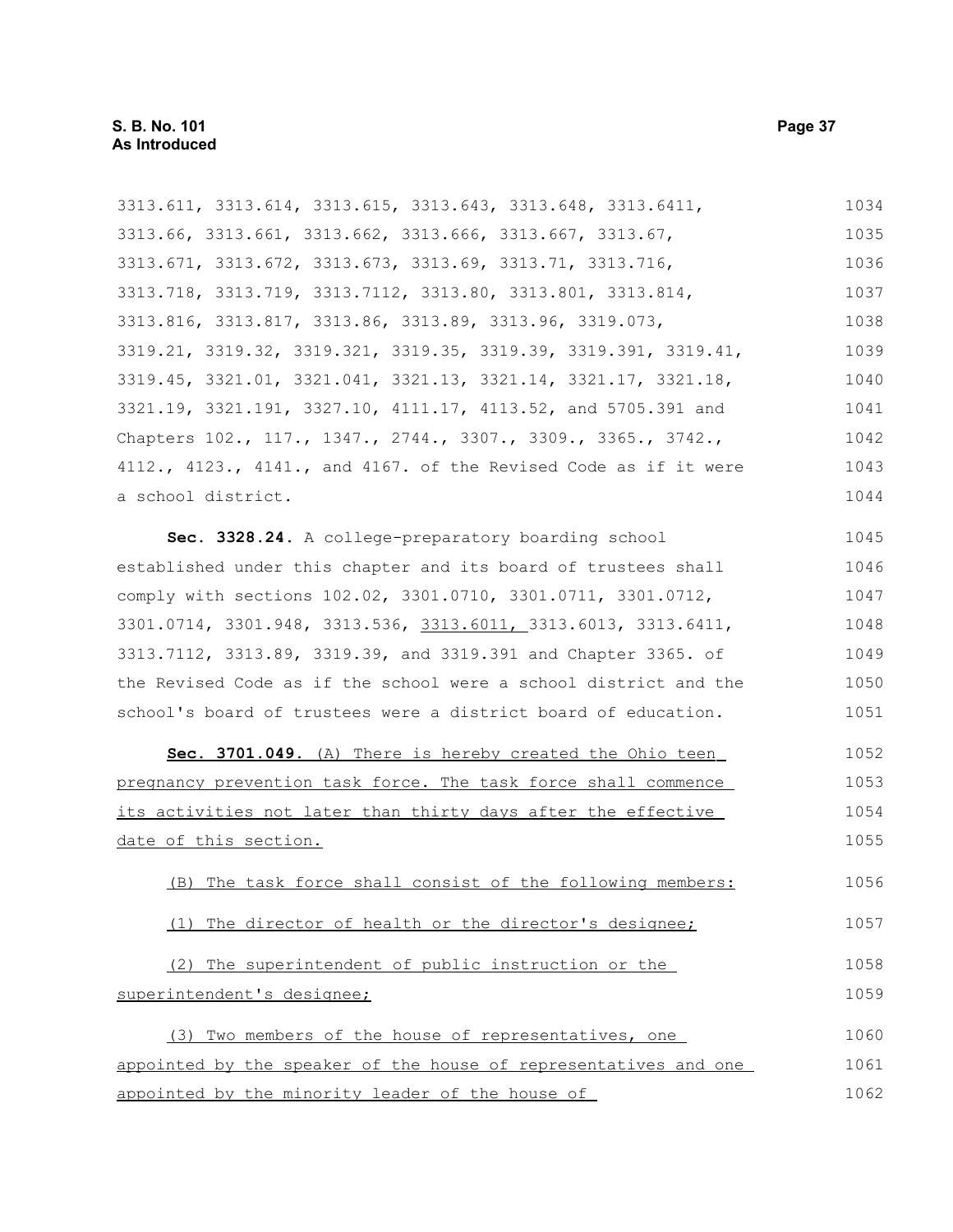| representatives;                                                    | 1063 |
|---------------------------------------------------------------------|------|
| (4) Two members of the senate, one appointed by the                 | 1064 |
| president of the senate and one appointed by the minority leader    | 1065 |
| of the senate;                                                      | 1066 |
| (5) One member of the commission on minority health;                | 1067 |
| (6) Two teens who reside in this state, appointed by the            | 1068 |
| director of health;                                                 | 1069 |
| (7) Two parents who reside in this state and are the                | 1070 |
| parents of teens who reside in this state, appointed by the         | 1071 |
| director of health;                                                 | 1072 |
| (8) Two teachers who reside in this state and are employed          | 1073 |
| as classroom teachers in this state, appointed by the director      | 1074 |
| of health;                                                          | 1075 |
| (9) One representative of each of the following, appointed          | 1076 |
| by the director of health:                                          | 1077 |
| (a) Community-based organizations that provide teen                 | 1078 |
| pregnancy prevention services;                                      | 1079 |
| (b) Public health professionals;                                    | 1080 |
| (c) Licensed medical practitioners;                                 | 1081 |
| (d) School nurses.                                                  | 1082 |
| (C) Members shall serve without compensation, but may be            | 1083 |
| <u>reimbursed for actual and necessary expenses incurred in the</u> | 1084 |
| performance of their duties. The department of health shall         | 1085 |
| provide meeting space for the task force.                           | 1086 |
| (D) The director of health or the director's designee               | 1087 |
| shall serve as chairperson of the task force. The task force        | 1088 |

shall convene at the call of the chairperson.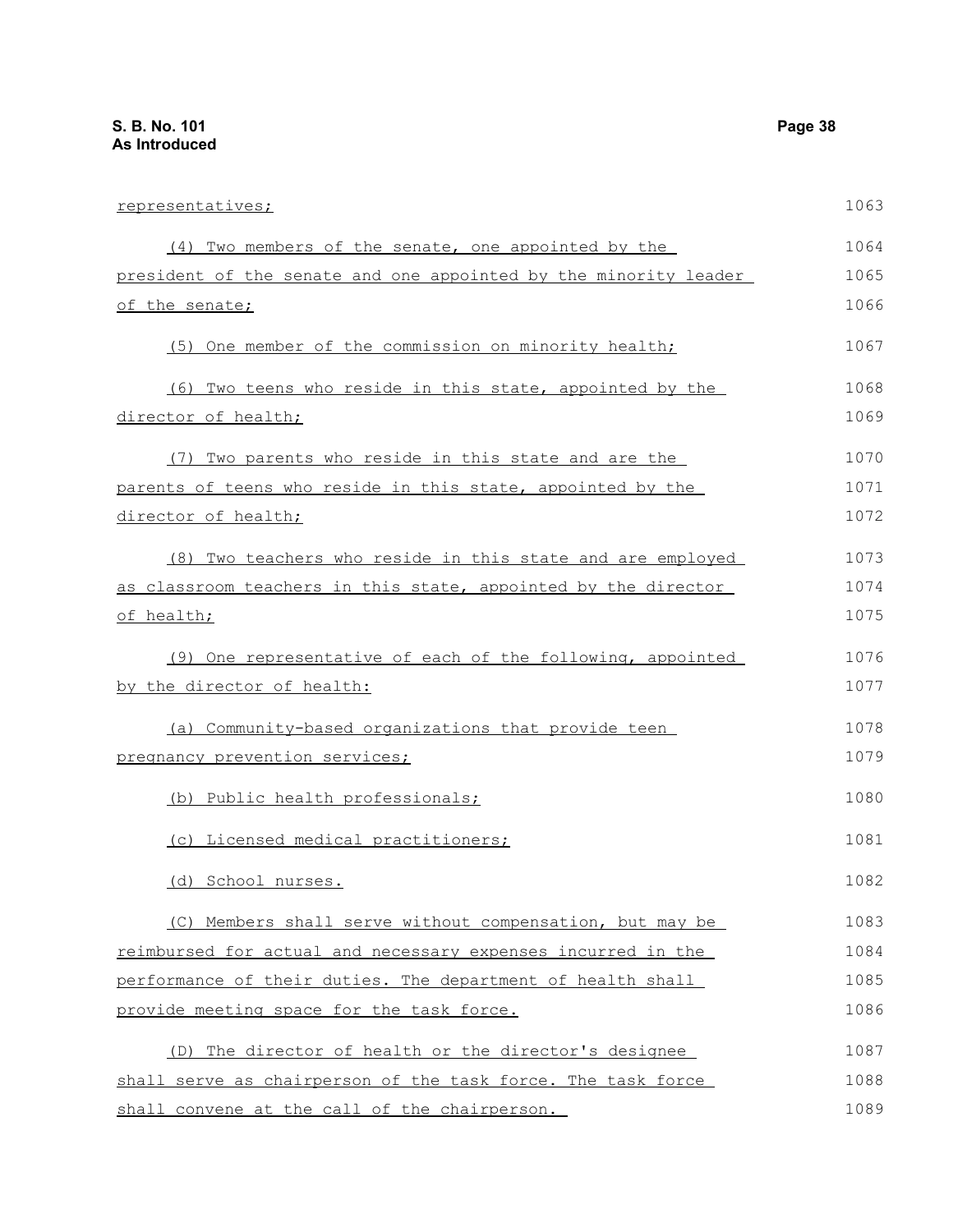| (E) The task force shall do all of the following:                | 1090 |
|------------------------------------------------------------------|------|
| (1) Advise the governor and general assembly on strategies       | 1091 |
| to prevent teen pregnancy in this state;                         | 1092 |
| (2) Monitor and evaluate the implementation of strategies        | 1093 |
| to prevent teen pregnancy in this state, identify barriers to    | 1094 |
| implementing those strategies, and establish methods to overcome | 1095 |
| the barriers;                                                    | 1096 |
| (3) Collect and maintain information regarding successful        | 1097 |
| teen pregnancy prevention programs, research, and other relevant | 1098 |
| materials to quide the governor and general assembly in their    | 1099 |
| efforts to reduce the number of teen pregnancies in this state;  | 1100 |
| (4) Explore the establishment of a program within the            | 1101 |
| department of health that would award grants to federally        | 1102 |
| qualified health centers, as defined in section 3701.047 of the  | 1103 |
| Revised Code, to establish or expand teen pregnancy prevention   | 1104 |
| programs;                                                        | 1105 |
| (5) Collect information provided by local communities            | 1106 |
| regarding successful teen pregnancy prevention programs;         | 1107 |
| (6) Hold meetings and maintain records of the meetings;          | 1108 |
| (7) Perform any other duties specified by the director of        | 1109 |
| health.                                                          | 1110 |
| (F) Not later than the first day of December of each year,       | 1111 |
| the task force shall submit an annual report to the governor     | 1112 |
| and, in accordance with section 101.68 of the Revised Code, the  | 1113 |
| general assembly. The report shall summarize the task force's    | 1114 |
| findings and recommendations for changes to the laws of this     | 1115 |
| state regarding teen pregnancy. The initial report shall also    | 1116 |
| include a comprehensive assessment of teen pregnancy in this     | 1117 |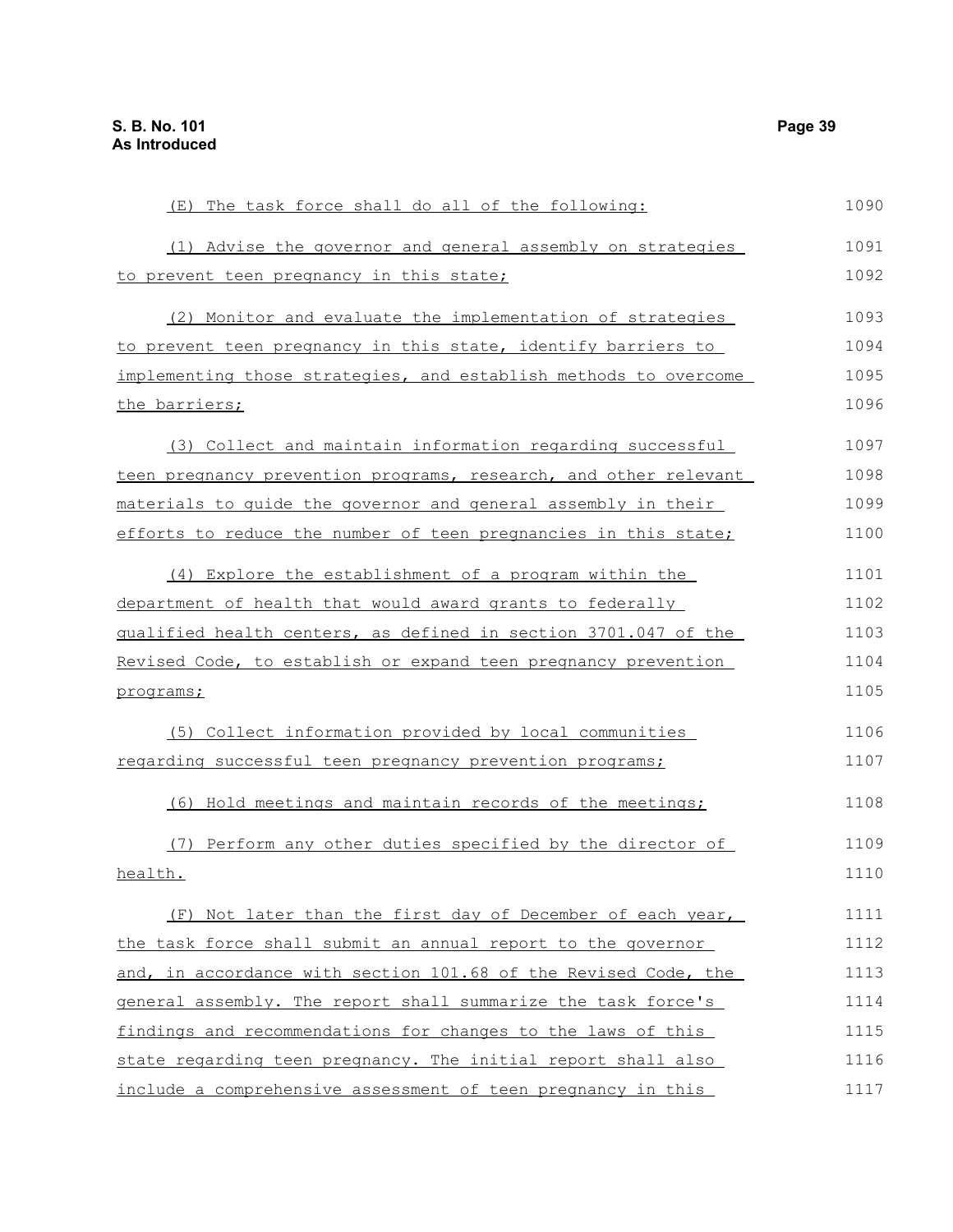| state and make recommendations for reducing the number of teen   | 1118 |
|------------------------------------------------------------------|------|
| pregnancies. Subsequent reports shall also evaluate the success  | 1119 |
| of programs undertaken to reduce teen pregnancies and make       | 1120 |
| additional recommendations as necessary.                         | 1121 |
| Sec. 3727.61. As used in this section and sections               | 1122 |
| 3727.611 and 3727.612 of the Revised Code:                       | 1123 |
| (A) "Drug" has the same meaning as in the "Federal Food,         | 1124 |
| Drug, and Cosmetic Act," 52 Stat. 1040, 1041 (1938), 21 U.S.C.   | 1125 |
| $321(g)(1)$ , as amended.                                        | 1126 |
| (B) "Device" has the same meaning as in the "Federal Food,       | 1127 |
| Drug, and Cosmetic Act," 52 Stat. 1040, 1041 (1938), 21 U.S.C.   | 1128 |
| 321(h), as amended.                                              | 1129 |
| (C) "Emergency contraception" means any drug, drug               | 1130 |
| regimen, or device intended to prevent pregnancy after           | 1131 |
| unprotected sexual intercourse or contraceptive failure.         | 1132 |
| (D) "Sexual assault" means a violation of sections 2907.02       | 1133 |
| to 2907.06 of the Revised Code.                                  | 1134 |
| Sec. 3727.611. (A) It shall be the standard of care in           | 1135 |
| this state for hospitals that offer organized emergency services | 1136 |
| to provide the services specified in divisions (B) and (C) of    | 1137 |
| this section to victims of sexual assault or individuals         | 1138 |
| reported to be victims of sexual assault. The services shall be  | 1139 |
| provided without regard to the ability of the victim or          | 1140 |
| individual reported to be a victim to pay for the services.      | 1141 |
| (B) Except as provided in division (E) of this section,          | 1142 |
| the services specified in divisions $(B)$ (1) and (2) of this    | 1143 |
| section shall be provided by the hospital to a victim of sexual  | 1144 |
| assault or individual reported to be a victim of sexual assault  | 1145 |
| who is female and, as determined by the hospital, is of child-   | 1146 |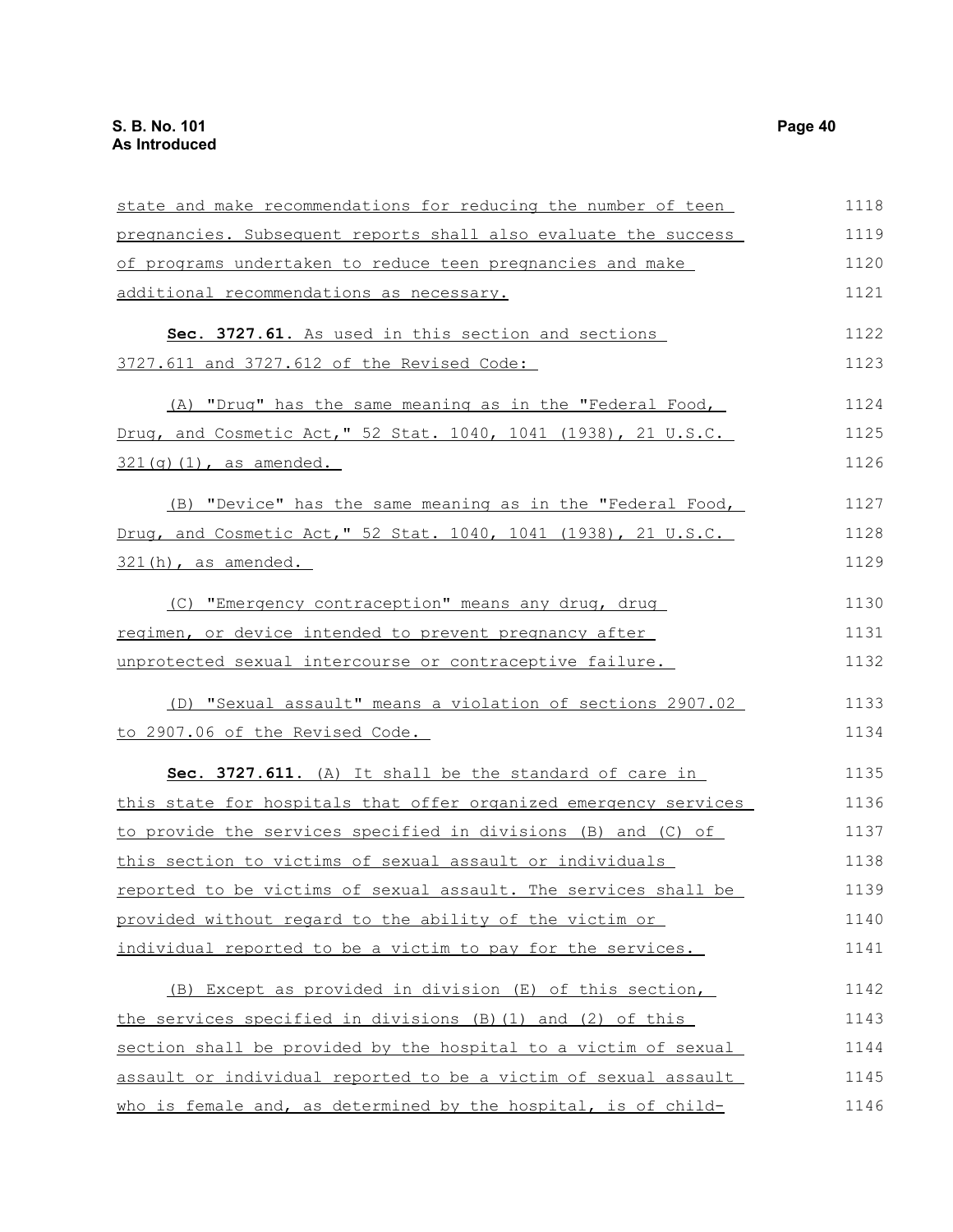| bearing age.                                                     | 1147 |
|------------------------------------------------------------------|------|
| (1) The hospital shall provide the victim or individual          | 1148 |
| reported to be a victim with information about emergency         | 1149 |
| contraception. The information shall be medically and factually  | 1150 |
| accurate and unbiased. It shall be provided in clear and concise | 1151 |
| language in both written and oral formats. The information shall | 1152 |
| explain all of the following:                                    | 1153 |
| (a) That emergency contraception has been approved by the        | 1154 |
| United States food and drug administration for use by women of   | 1155 |
| all ages with or without a prescription as a safe and effective  | 1156 |
| means to prevent pregnancy after unprotected sexual intercourse  | 1157 |
| or contraceptive failure if used in a timely manner;             | 1158 |
| (b) That emergency contraception is more effective the           | 1159 |
| sooner it is used following unprotected sexual intercourse or    | 1160 |
| contraceptive failure;                                           | 1161 |
| (c) That emergency contraception does not cause an               | 1162 |
| abortion and studies have shown that it does not interrupt an    | 1163 |
| <u>established pregnancy.</u>                                    | 1164 |
| (2) The hospital shall promptly offer emergency                  | 1165 |
| contraception to the victim or individual reported to be a       | 1166 |
| victim and provide the emergency contraception if the victim or  | 1167 |
| individual accepts the offer.                                    | 1168 |
| (C) The services specified in divisions (C) (1) to (4) of        | 1169 |
| this section shall be provided by the hospital to a victim of    | 1170 |
| sexual assault or individual reported to be a victim of sexual   | 1171 |
| assault, regardless of the victim's or individual's age or sex.  | 1172 |
| (1) The hospital shall promptly provide the victim or            | 1173 |
| individual reported to be a victim with an assessment of the     | 1174 |
| victim's or individual's risk of contracting sexually            | 1175 |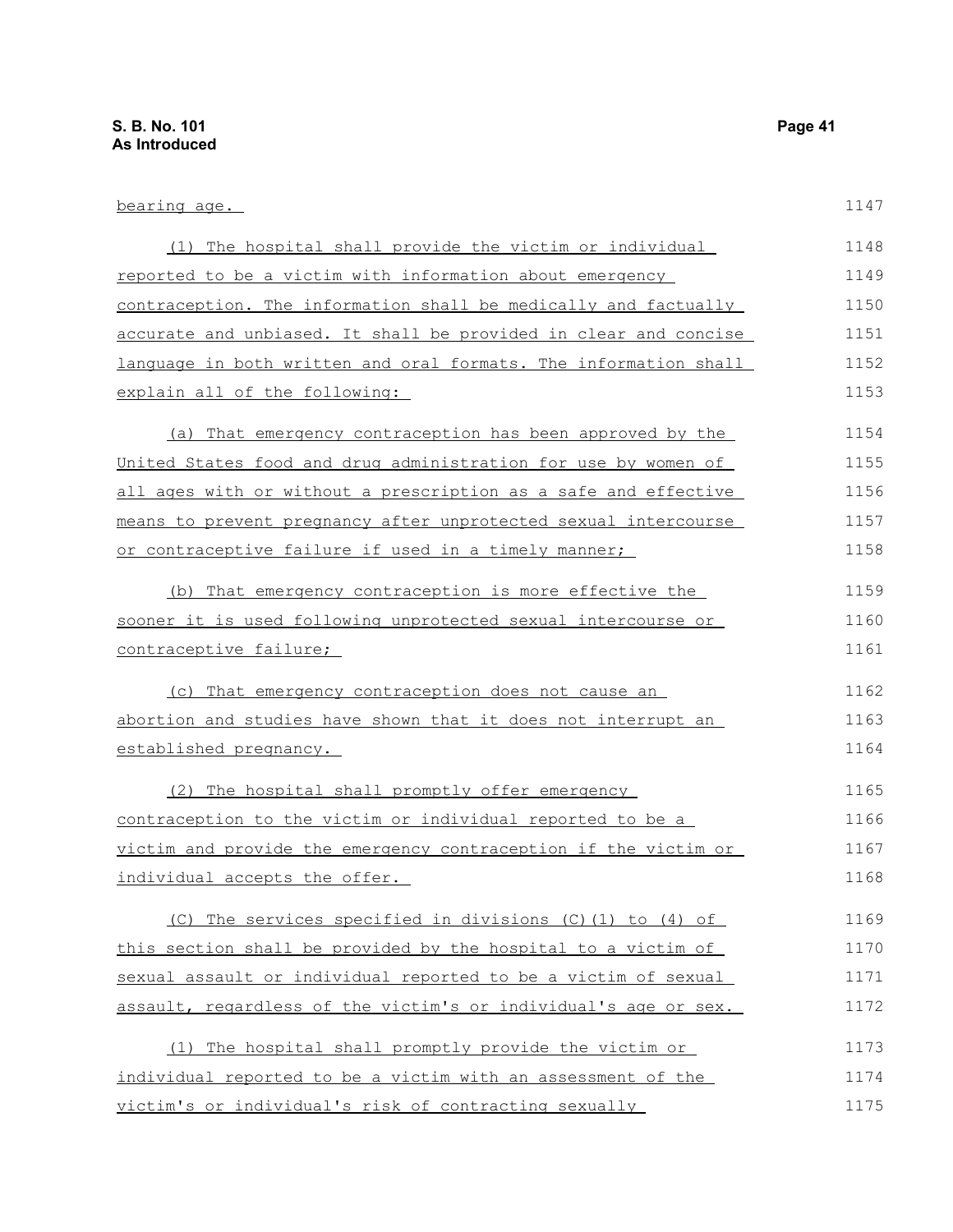| transmitted infections, including gonorrhea, chlamydia,          | 1176 |
|------------------------------------------------------------------|------|
| syphilis, and hepatitis. The assessment shall be conducted by a  | 1177 |
| physician, physician assistant, clinical nurse specialist,       | 1178 |
| certified nurse practitioner, certified nurse-midwife, or        | 1179 |
| registered nurse. The assessment shall be based on the           | 1180 |
| following:                                                       | 1181 |
| (a) The available information regarding the sexual               | 1182 |
| assault;                                                         | 1183 |
| (b) The established standards of risk assessment,                | 1184 |
| including consideration of any recommendations established by    | 1185 |
| the United States centers for disease control and prevention,    | 1186 |
| peer-reviewed clinical studies, and appropriate research using   | 1187 |
| in vitro and nonhuman primate models of infection.               | 1188 |
| (2) After conducting the assessment, the hospital shall          | 1189 |
| provide the victim or individual reported to be a victim with    | 1190 |
| counseling concerning the significantly prevalent sexually       | 1191 |
| transmitted infections for which effective postexposure          | 1192 |
| treatment exists and for which deferral of treatment would       | 1193 |
| either significantly reduce treatment efficacy or pose           | 1194 |
| substantial risk to the victim's or individual's health,         | 1195 |
| including the infections for which prophylactic treatment is     | 1196 |
| recommended based on quidelines from the centers for disease     | 1197 |
| control and prevention. The counseling shall be provided by a    | 1198 |
| physician, physician assistant, clinical nurse specialist,       | 1199 |
| certified nurse practitioner, certified nurse-midwife, or        | 1200 |
| registered nurse. The counseling shall be provided in clear and  | 1201 |
| concise language.                                                | 1202 |
| (3) After providing the counseling, the hospital shall           | 1203 |
| offer treatment for sexually transmitted infections to the       | 1204 |
| victim or individual reported to be a victim. The hospital shall | 1205 |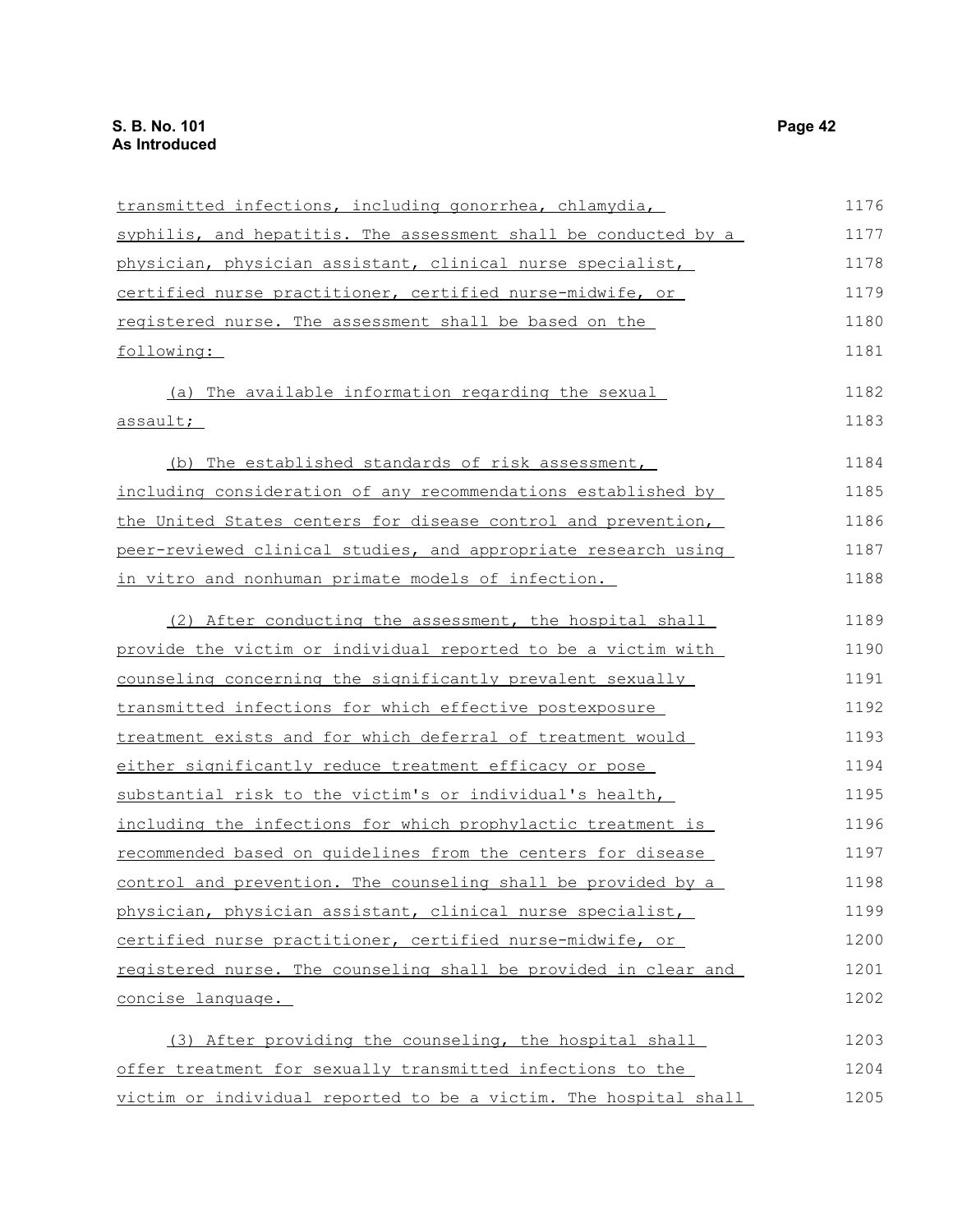| provide the treatment if the victim or individual consents to    | 1206 |
|------------------------------------------------------------------|------|
| the treatment.                                                   | 1207 |
| (4) Before the victim or individual reported to be a             | 1208 |
| victim leaves the hospital, the hospital shall provide the       | 1209 |
| victim or individual with counseling on the physical and mental  | 1210 |
| health benefits of receiving follow-up care from the victim's or | 1211 |
| individual's primary care physician or from another medical care | 1212 |
| provider capable of providing follow-up care to victims of       | 1213 |
| sexual assault. The counseling shall include information on      | 1214 |
| local organizations and relevant health providers capable of     | 1215 |
| providing either follow-up medical care or other health services | 1216 |
| to victims of sexual assault. The counseling shall be provided   | 1217 |
| by a physician, physician assistant, clinical nurse specialist,  | 1218 |
| certified nurse practitioner, certified nurse-midwife, or        | 1219 |
| registered nurse. The counseling shall be provided in clear and  | 1220 |
| <u>concise language.</u>                                         | 1221 |
| (D) In the case of minors, the services specified in this        | 1222 |
| section shall be provided at the discretion of the treating      | 1223 |
| physician and in accordance with the quidelines of the centers   | 1224 |
| for disease control and prevention.                              | 1225 |
| Notwithstanding any other provision of law, a minor may          | 1226 |
| consent to the services specified in this section. The consent   | 1227 |
| is not subject to disaffirmance because of minority, and consent | 1228 |
| of the parent, parents, or quardian of the minor is not required | 1229 |
| for the services to be provided.                                 | 1230 |
| (E) In either of the following cases, a hospital is not          | 1231 |
| required to provide information about emergency contraception,   | 1232 |
| to offer emergency contraception, or to provide emergency        | 1233 |
| contraception to a victim of sexual assault or individual        | 1234 |
| reported to be a victim of sexual assault who is female and, as  | 1235 |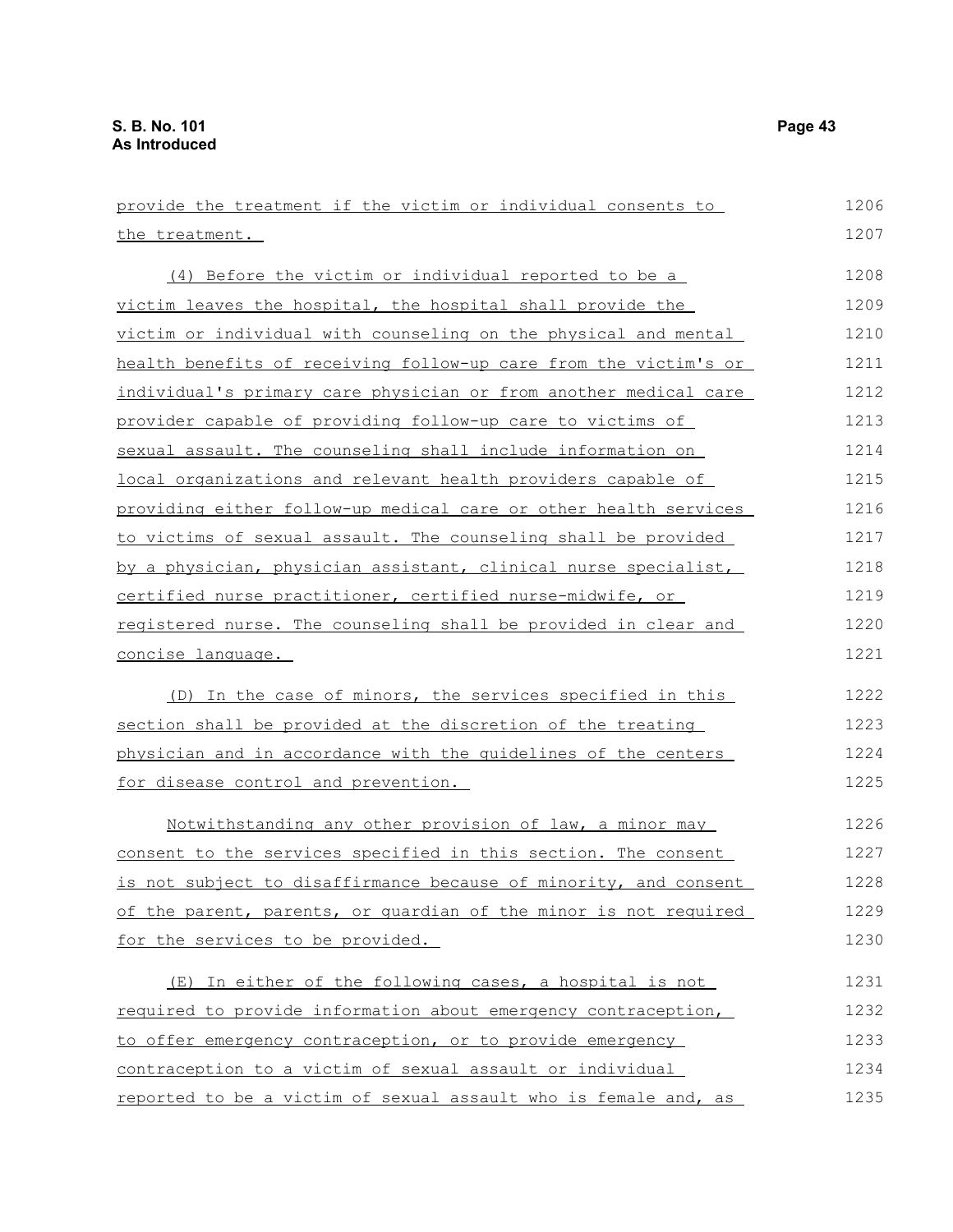| determined by the hospital, is of child-bearing age:             | 1236 |
|------------------------------------------------------------------|------|
| (1) The hospital is aware that the victim or individual is       | 1237 |
| incapable of becoming pregnant.                                  | 1238 |
| (2) The hospital is aware that the victim or individual is       | 1239 |
| pregnant.                                                        | 1240 |
| If the hospital has a pregnancy test performed to confirm        | 1241 |
| whether the victim or individual is pregnant, the hospital shall | 1242 |
| have the test performed in such a manner that the results of the | 1243 |
| test are made available to the victim or individual during the   | 1244 |
| initial visit to the hospital regarding the sexual assault.      | 1245 |
| (F) Nothing in this section shall be construed as meaning        | 1246 |
| any of the following:                                            | 1247 |
| (1) That a hospital is required to provide treatment to a        | 1248 |
| victim or individual reported to be a victim of sexual assault   | 1249 |
| if the treatment goes against recommendations established by the | 1250 |
| United States centers for disease control and prevention;        | 1251 |
| (2) That a victim or individual reported to be a victim of       | 1252 |
| sexual assault is required to submit to any testing or           | 1253 |
| treatment;                                                       | 1254 |
| (3) That a hospital is prohibited from seeking                   | 1255 |
| reimbursement for the costs of services provided under this      | 1256 |
| section from the victim's or individual's health insurance or    | 1257 |
| from medicaid, if applicable, and to the extent permitted by     | 1258 |
| section 2907.28 of the Revised Code.                             | 1259 |
| Sec. 3727.612. In addition to other remedies under common        | 1260 |
| law, an individual may file a complaint with the department of   | 1261 |
| health if the individual believes a hospital has failed to       | 1262 |
| comply with the requirements of section 3727.611 of the Revised  | 1263 |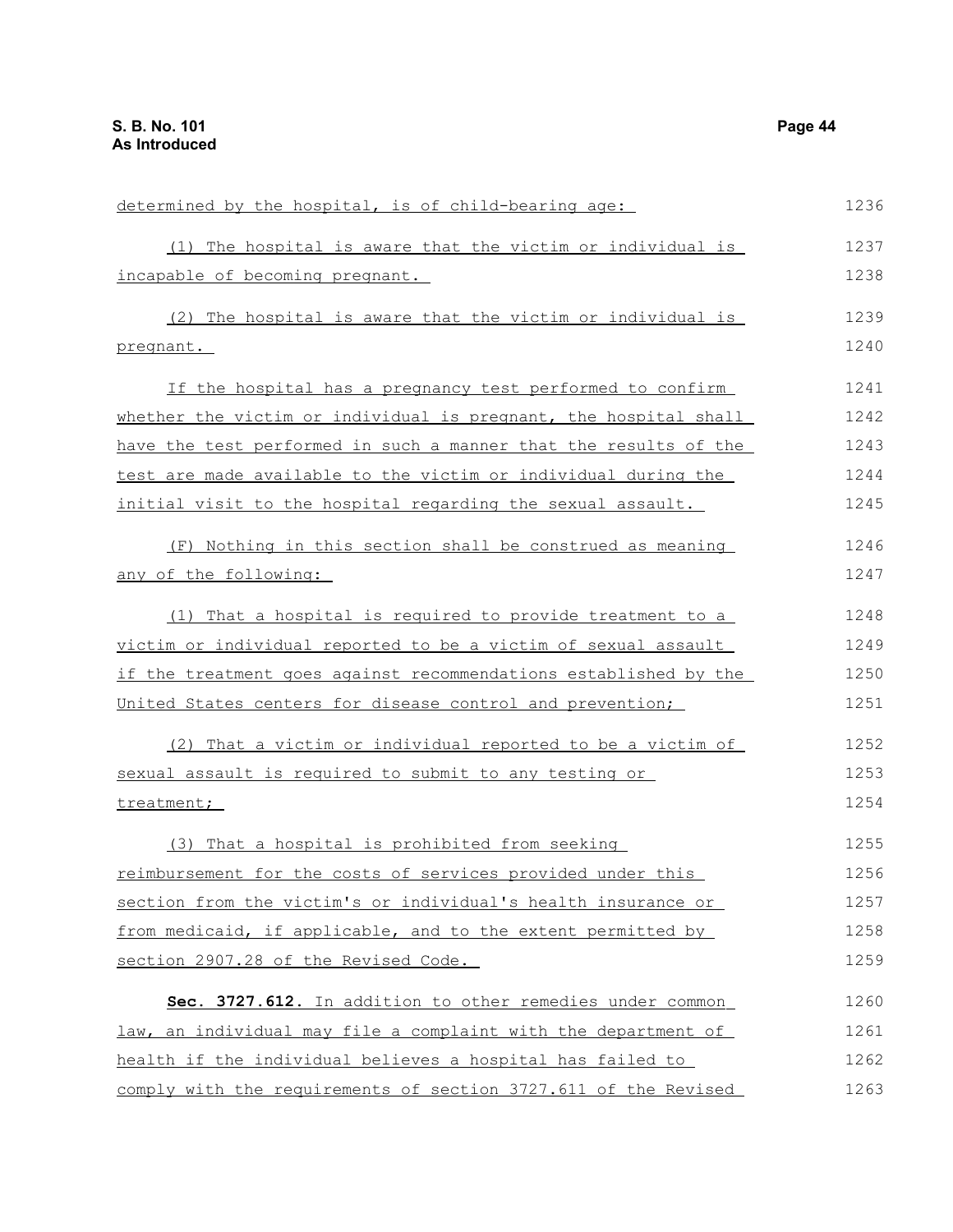Code. The department shall investigate the complaint in a timely  $m$ anne $r$ . If the department determines that a hospital has failed to provide the services required by section 3727.611 of the Revised Code to a victim of sexual assault or individual reported to be a victim of sexual assault, the department shall, pursuant to an adjudication under Chapter 119. of the Revised Code, impose a civil penalty of not less than ten thousand dollars for each violation. If the hospital has previously violated section 3727.611 of the Revised Code, the department may ask the attorney general to bring an action for injunctive relief in any court of competent jurisdiction. On the filing of an appropriate petition in the court, the court may conduct a hearing on the petition. If it is demonstrated in the proceedings that the hospital has failed to provide the services, the court shall grant a temporary or permanent injunction enjoining the hospital's operation. **Sec. 3923.84.** (A) Notwithstanding section 3901.71 of the Revised Code, no individual or group policy of sickness and accident insurance that is delivered, issued for delivery, or renewed in this state or public employee benefit plan that is established or modified in this state shall do either of the following: (1) Limit or exclude coverage for prescription contraceptive drugs or devices approved by the United States food and drug administration, if the policy or plan provides coverage for other prescription drugs or devices; 1264 1265 1266 1267 1268 1269 1270 1271 1272 1273 1274 1275 1276 1277 1278 1279 1280 1281 1282 1283 1284 1285 1286 1287 1288 1289 1290 1291

(2) Limit or exclude coverage for outpatient services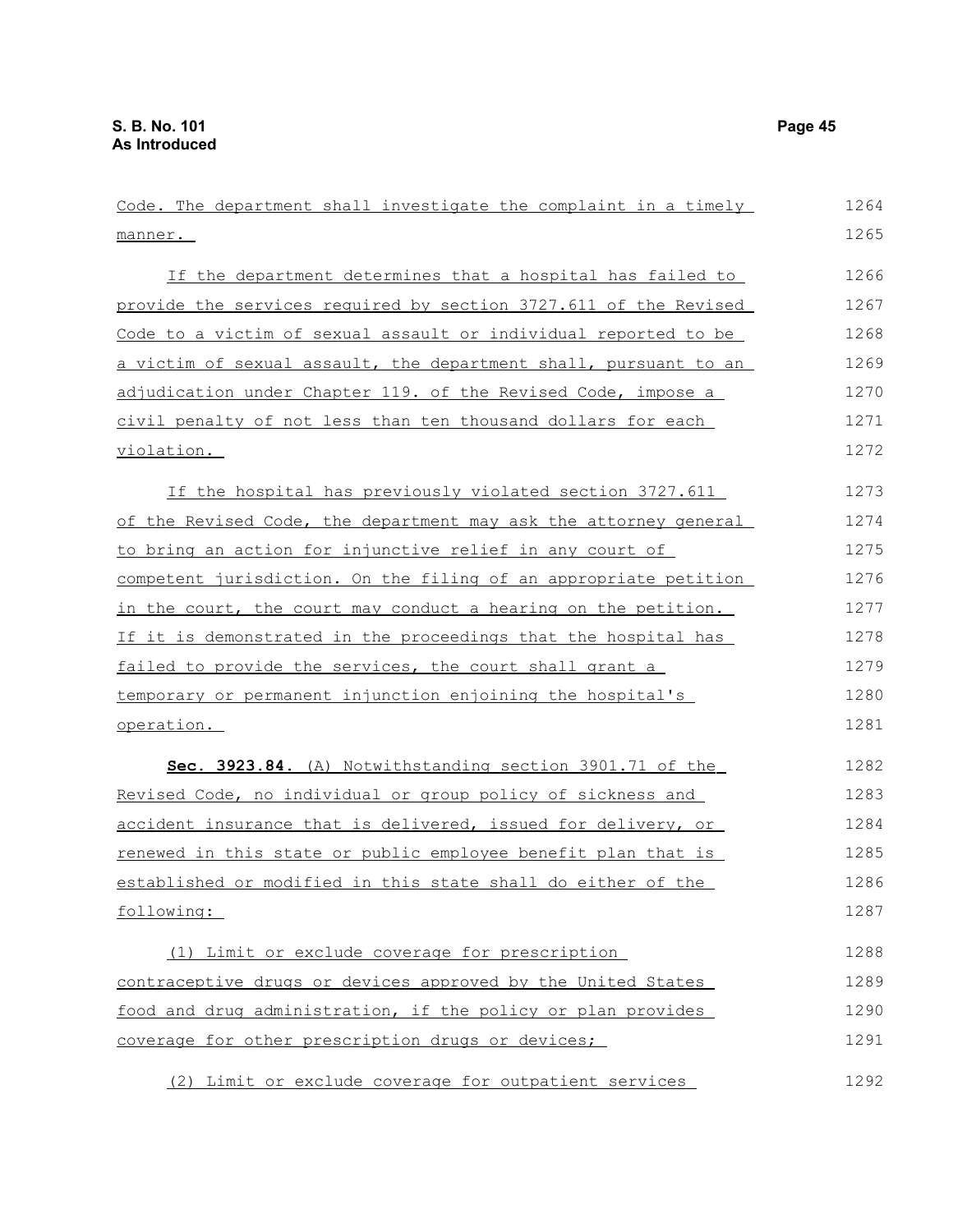| rendered by a health care professional that are related to the  | 1293 |
|-----------------------------------------------------------------|------|
| provision of such drugs or devices, if the policy or plan       | 1294 |
| provides coverage for other outpatient services rendered by a   | 1295 |
| health care professional.                                       | 1296 |
| (B) The coverage specified in division (A) of this section      | 1297 |
| shall be subject to the same terms and conditions, including    | 1298 |
| copayments and deductibles, that apply to similar coverage      | 1299 |
| provided under the policy or plan.                              | 1300 |
| Sec. 4729.16. (A) The state board of pharmacy, after            | 1301 |
| notice and hearing in accordance with Chapter 119. of the       | 1302 |
| Revised Code, may revoke do one or more of the following if it  | 1303 |
| finds that a pharmacist or pharmacy intern has committed an act | 1304 |
| described in division (B) of this section:                      | 1305 |
| (1) Revoke, suspend, limit, place on probation, or refuse       | 1306 |
| to grant or renew an identification card, or may impose-;       | 1307 |
| (2) Impose a monetary penalty or forfeiture not to exceed       | 1308 |
| in severity any fine designated under the Revised Code for a    | 1309 |
| similar offense, or in the case of a violation of a section of  | 1310 |
| the Revised Code that does not bear a penalty, a monetary       | 1311 |
| penalty or forfeiture of not more than five hundred dollars,.   | 1312 |
| (B) An action described in division (A) of this section         | 1313 |
| may be taken by the board if the board it finds a pharmacist or | 1314 |
| pharmacy intern:                                                | 1315 |
| (1) Guilty of a felony or gross immorality;                     | 1316 |
| (2) Guilty of dishonesty or unprofessional conduct in the       | 1317 |
| practice of pharmacy;                                           | 1318 |
| (3) Addicted to or abusing liquor or drugs or impaired          | 1319 |
| physically or mentally to such a degree as to render the        | 1320 |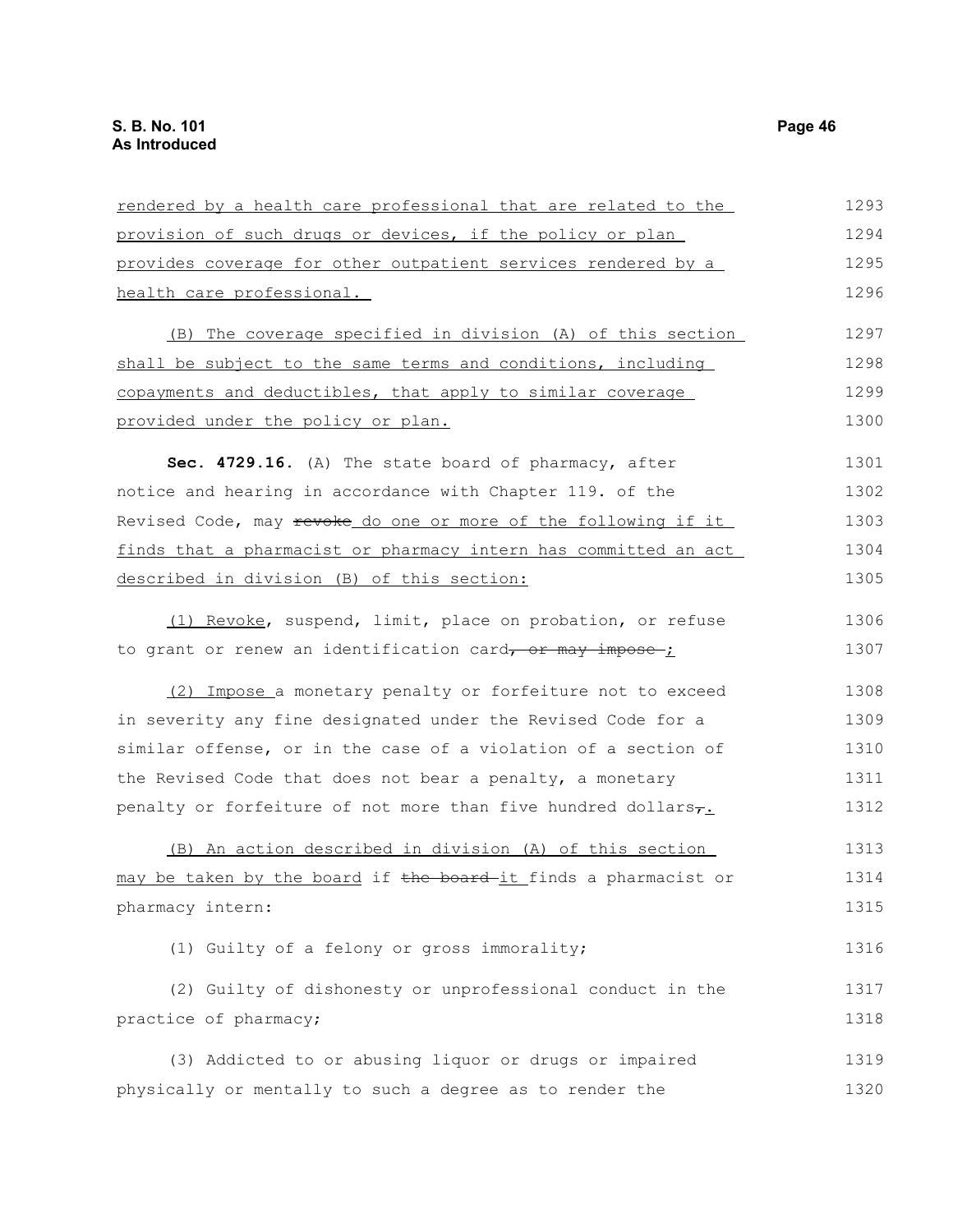(4) Has been convicted of a misdemeanor related to, or committed in, the practice of pharmacy; (5) Guilty of willfully violating, conspiring to violate, attempting to violate, or aiding and abetting the violation of any of the provisions of this chapter, sections 3715.52 to 3715.72 of the Revised Code, Chapter 2925. or 3719. of the Revised Code, or any rule adopted by the board under those provisions; (6) Guilty of permitting anyone other than a pharmacist or pharmacy intern to practice pharmacy; (7) Guilty of knowingly lending the pharmacist's or pharmacy intern's name to an illegal practitioner of pharmacy or having professional connection with an illegal practitioner of pharmacy; (8) Guilty of dividing or agreeing to divide remuneration made in the practice of pharmacy with any other individual, including, but not limited to, any licensed health professional authorized to prescribe drugs or any owner, manager, or employee of a health care facility, residential care facility, or nursing home; (9) Has violated the terms of a consult agreement entered into pursuant to section 4729.39 of the Revised Code; (10) Has committed fraud, misrepresentation, or deception in applying for or securing a license or identification card issued by the board under this chapter or under Chapter 3715. or 3719. of the Revised Code; (11) Has failed to comply with the requirements of section 1322 1323 1324 1325 1326 1327 1328 1329 1330 1331 1332 1333 1334 1335 1336 1337 1338 1339 1340 1341 1342 1343 1344 1345 1346 1347 1348

pharmacist or pharmacy intern unfit to practice pharmacy;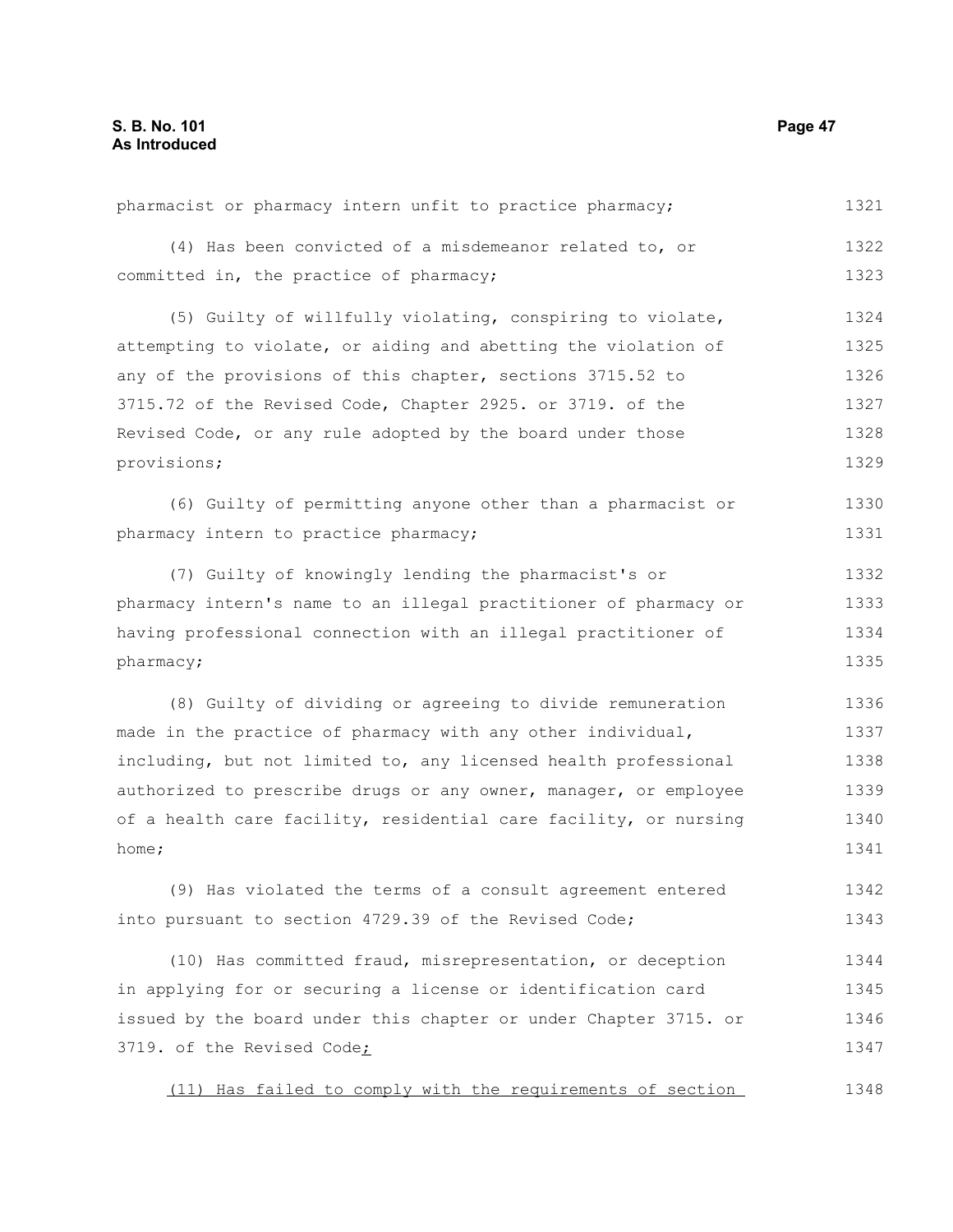4729.43 of the Revised Code. (B) (C) Any individual whose identification card is revoked, suspended, or refused, shall return the identification card and license to the offices of the state board of pharmacy within ten days after receipt of notice of such action.  $\left(\frac{C}{C}\right)$  (D) As used in this section: "Unprofessional conduct in the practice of pharmacy" includes any of the following: (1) Advertising or displaying signs that promote dangerous drugs to the public in a manner that is false or misleading; (2) Except as provided in section 4729.281 of the Revised Code, the sale of any drug for which a prescription is required, without having received a prescription for the drug; (3) Knowingly dispensing medication pursuant to false or forged prescriptions; (4) Knowingly failing to maintain complete and accurate records of all dangerous drugs received or dispensed in compliance with federal laws and regulations and state laws and rules; (5) Obtaining any remuneration by fraud, misrepresentation, or deception.  $(D)$  (E) The board may suspend a license or identification card under division (B) of section 3719.121 of the Revised Code by utilizing a telephone conference call to review the allegations and take a vote. 1349 1350 1351 1352 1353 1354 1355 1356 1357 1358 1359 1360 1361 1362 1363 1364 1365 1366 1367 1368 1369 1370 1371 1372 1373

 $(E)$  (F) If, pursuant to an adjudication under Chapter 119. of the Revised Code, the board has reasonable cause to believe 1374 1375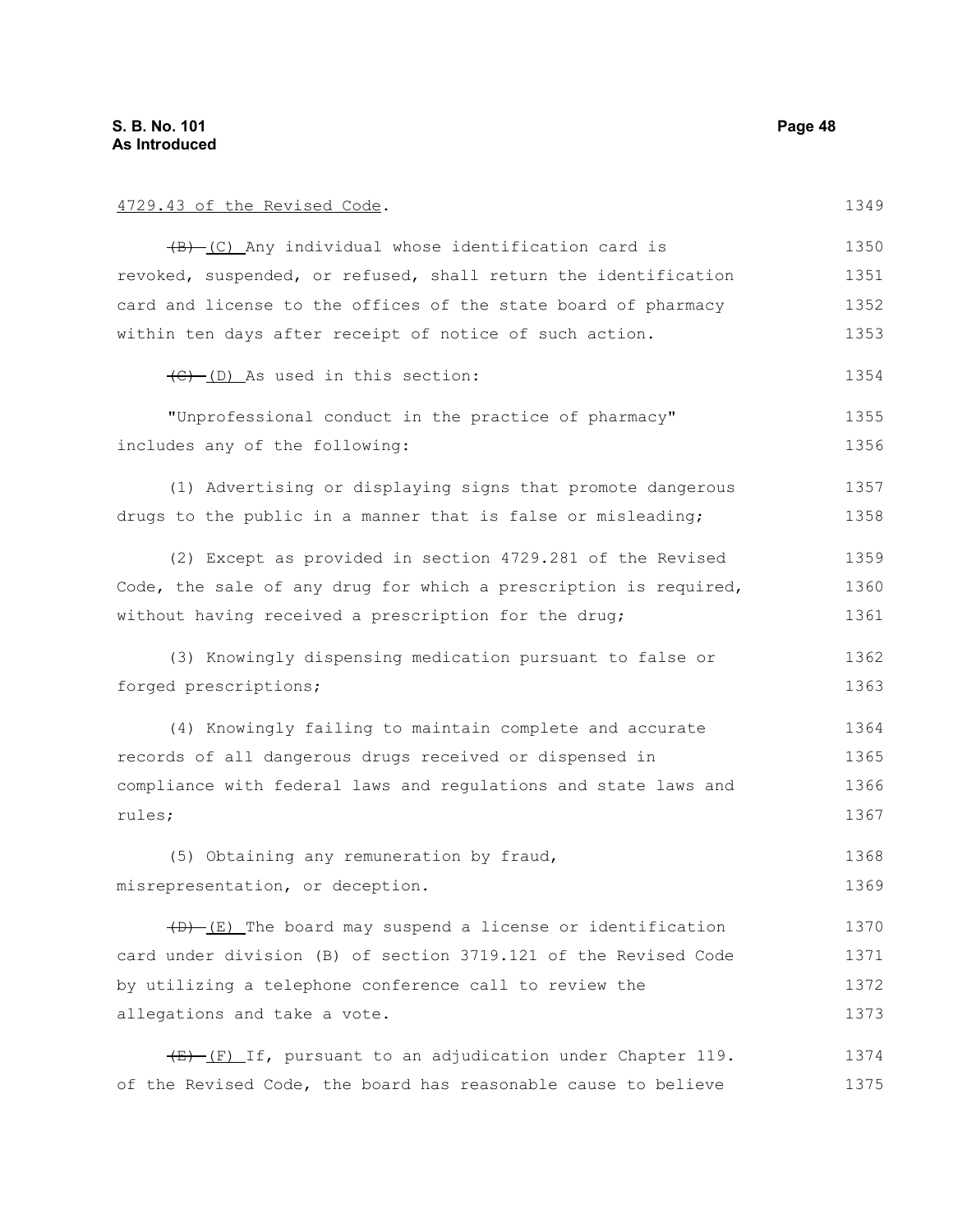that a pharmacist or pharmacy intern is physically or mentally impaired, the board may require the pharmacist or pharmacy intern to submit to a physical or mental examination, or both. 1376 1377 1378

**Sec. 4729.18.** The state board of pharmacy shall adopt rules in accordance with Chapter 119. of the Revised Code establishing standards for approving and designating physicians and facilities as treatment providers for pharmacists with substance abuse problems and shall approve and designate treatment providers in accordance with the rules. The rules shall include standards for both inpatient and outpatient treatment. The rules shall provide that to be approved, a treatment provider must be capable of making an initial examination to determine the type of treatment required for a pharmacist with substance abuse problems. Subject to the rules, the board shall review and approve treatment providers on a regular basis and may, at its discretion, withdraw or deny approval. 1379 1380 1381 1382 1383 1384 1385 1386 1387 1388 1389 1390 1391 1392

An approved treatment provider shall:

(A) Report to the board the name of any pharmacist suffering or showing evidence of suffering impairment by reason of being addicted to or abusing liquor or drugs as described in division  $(A)$ (B)(3) of section 4729.16 of the Revised Code who fails to comply within one week with a referral for examination; 1394 1395 1396 1397 1398

(B) Report to the board the name of any impaired pharmacist who fails to enter treatment within forty-eight hours following the provider's determination that the pharmacist needs treatment; 1399 1400 1401 1402

(C) Require every pharmacist who enters treatment to agree to a treatment contract establishing the terms of treatment and 1403 1404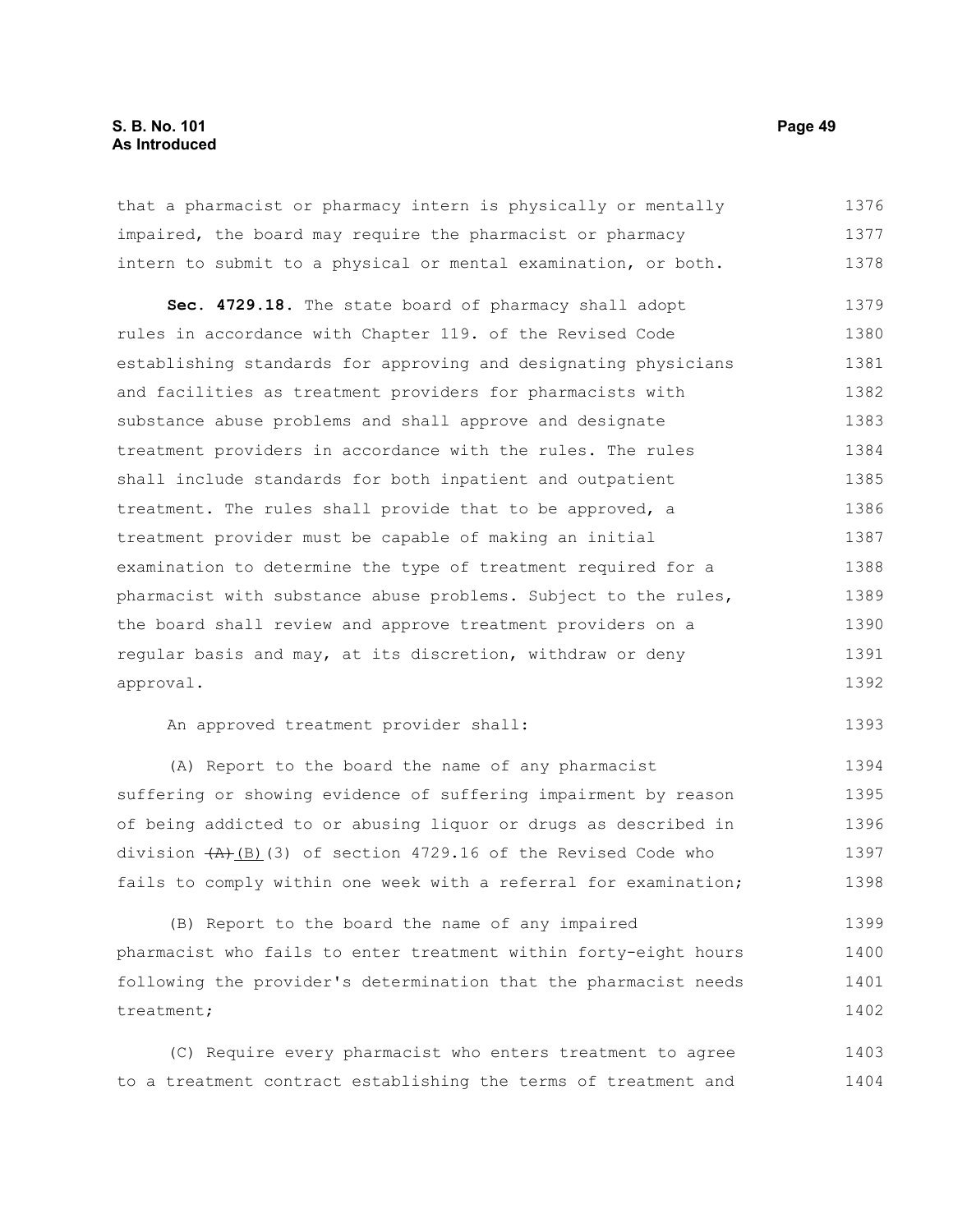aftercare, including any required supervision or restrictions of practice during treatment or aftercare; (D) Require a pharmacist to suspend practice on entering any required inpatient treatment; (E) Report to the board any failure by an impaired pharmacist to comply with the terms of the treatment contract during inpatient or outpatient treatment or aftercare; (F) Report to the board the resumption of practice of any impaired pharmacist before the treatment provider has made a clear determination that the pharmacist is capable of practicing according to acceptable and prevailing standards; (G) Require a pharmacist who resumes practice after completion of treatment to comply with an aftercare contract that meets the requirements of rules adopted by the board for approval of treatment providers; (H) Report to the board any pharmacist who suffers a relapse at any time during or following aftercare. Any pharmacist who enters into treatment by an approved treatment provider shall be deemed to have waived any confidentiality requirements that would otherwise prevent the treatment provider from making reports required under this section. In the absence of fraud or bad faith, no professional 1405 1406 1407 1408 1409 1410 1411 1412 1413 1414 1415 1416 1417 1418 1419 1420 1421 1422 1423 1424 1425 1426 1427

association of pharmacists licensed under this chapter that sponsors a committee or program to provide peer assistance to pharmacists with substance abuse problems, no representative or agent of such a committee or program, and no member of the state board of pharmacy shall be liable to any person for damages in a civil action by reason of actions taken to refer a pharmacist to 1428 1429 1430 1431 1432 1433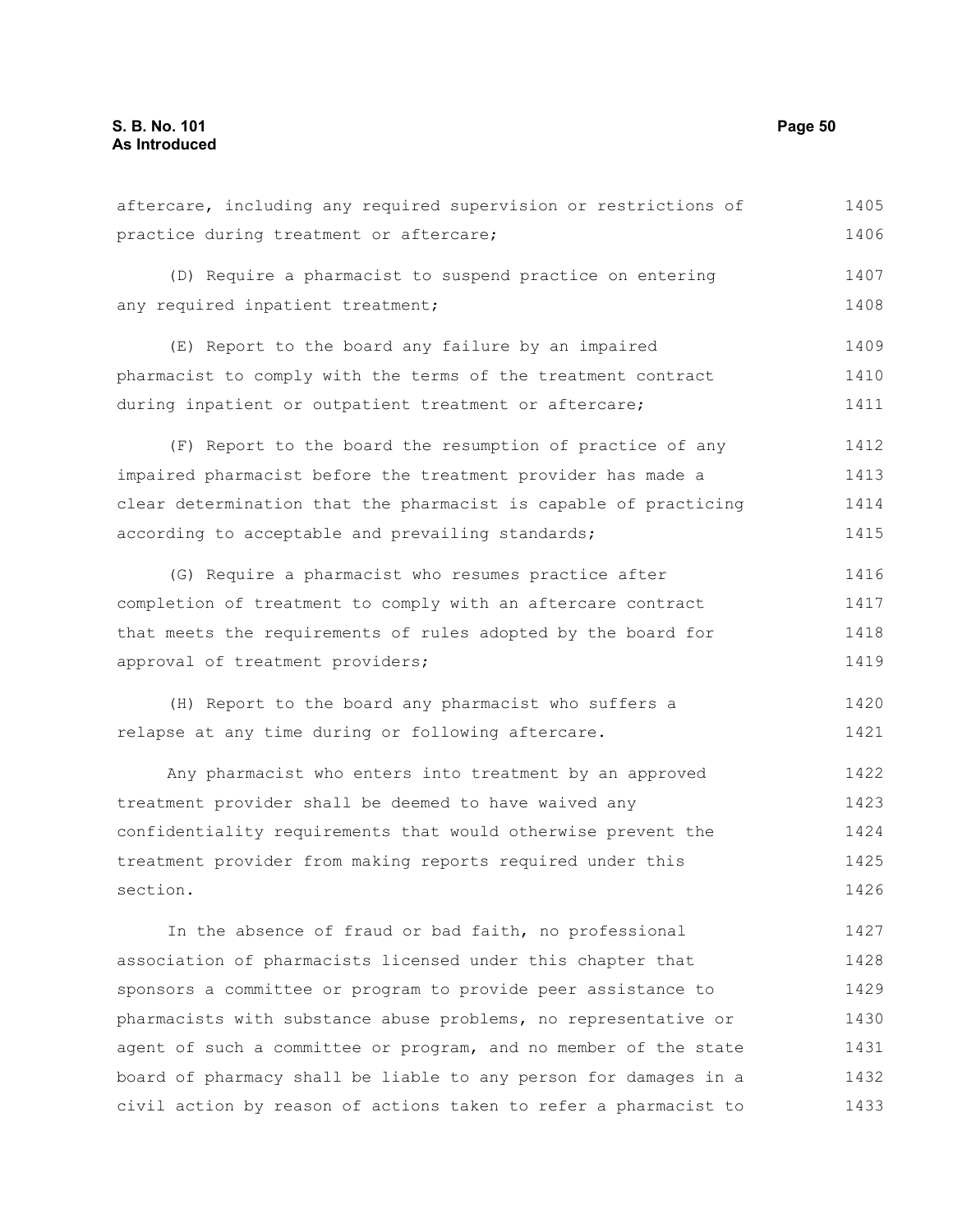a treatment provider designated by the board or actions or omissions of the provider in treating a pharmacist. 1434 1435

In the absence of fraud or bad faith, no person who reports to the board a pharmacist with a suspected substance abuse problem shall be liable to any person for damages in a civil action as a result of the report. 1436 1437 1438 1439

**Sec. 4729.35.** The violation by a pharmacist or other person of any laws of Ohio or of the United State States of America or of any rule of the board of pharmacy controlling the distribution of a drug of abuse as defined in section 3719.011 of the Revised Code or the commission of any act set forth in division  $(A)$  (B) of section 4729.16 of the Revised Code, is hereby declared to be inimical, harmful, and adverse to the public welfare of the citizens of Ohio and to constitute a public nuisance. The attorney general, the prosecuting attorney of any county in which the offense was committed or in which the person committing the offense resides, or the state board of pharmacy may maintain an action in the name of the state to enjoin such person from engaging in such violation. Any action under this section shall be brought in the common pleas court of the county where the offense occurred or the county where the alleged offender resides. 1440 1441 1442 1443 1444 1445 1446 1447 1448 1449 1450 1451 1452 1453 1454 1455

### **Sec. 4729.43.** (A) As used in this section: 1456

(1) "Contraception" or "contraceptive" means any drug or device approved by the United States food and drug administration to prevent pregnancy. 1457 1458 1459

(2) "Employee" means a person employed by a pharmacy by contract or any other form of an agreement. 1460 1461

(3) "Product" means a drug or device approved by the 1462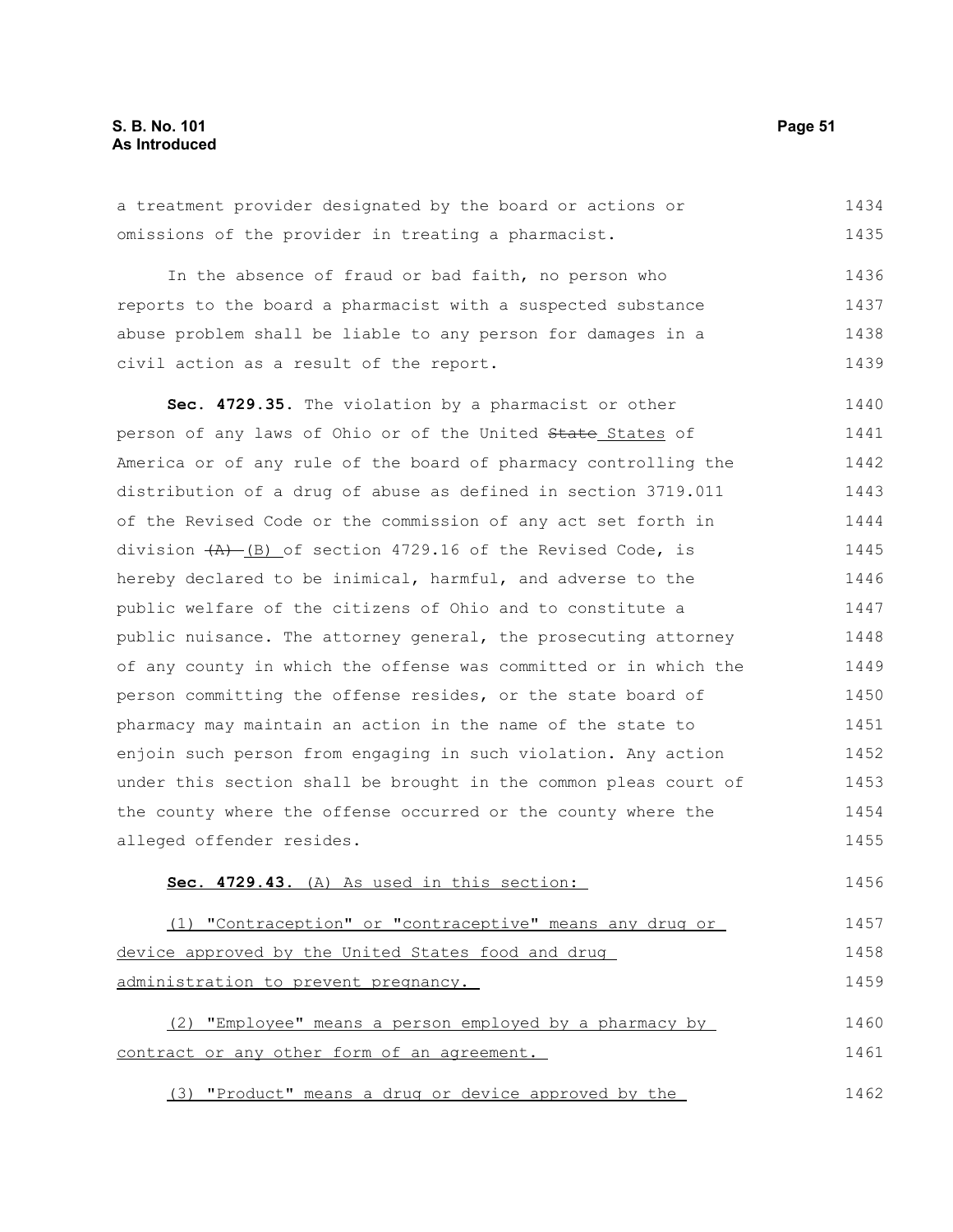United States food and drug administration. (4) "Professional judgment" means the use of professional knowledge and skills to form a clinical judgment in accordance with prevailing standards of care. (5) "Without delay" means a pharmacy providing, providing a referral for, or ordering contraception, or transferring the prescription for contraception within the usual and customary timeframe at the pharmacy for providing, providing a referral for, or ordering other products, or transferring the prescription for other products. (B) Subject to division (E) of this section, if a customer requests a contraceptive that is in stock, the pharmacy shall ensure that the contraceptive is provided to the customer without delay. (C) Subject to division (E) of this section, if a customer requests a contraceptive that is not in stock and the pharmacy in the normal course of business stocks contraception, the pharmacy immediately shall inform the customer that the contraceptive is not in stock and without delay offer the customer the following options: (1) If the customer prefers to obtain the contraceptive through a referral or transfer, the pharmacy shall do both of the following: (a) Locate a pharmacy of the customer's choice or the closest pharmacy confirmed to have the contraceptive in stock; (b) Refer the customer or transfer the prescription to that pharmacy. (2) If the customer prefers to order the contraceptive 1463 1464 1465 1466 1467 1468 1469 1470 1471 1472 1473 1474 1475 1476 1477 1478 1479 1480 1481 1482 1483 1484 1485 1486 1487 1488 1489 1490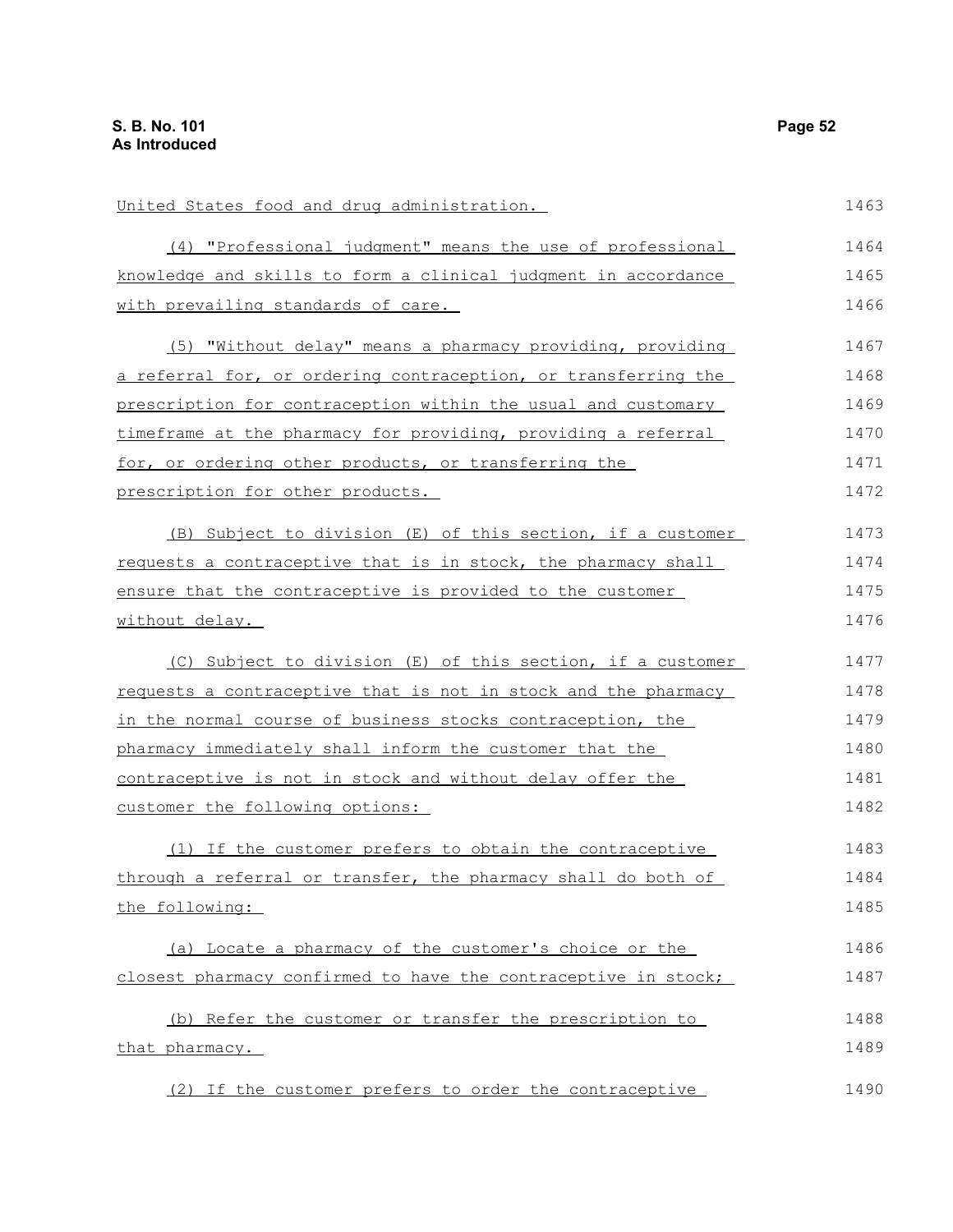| through the pharmacy, the pharmacy shall obtain the             | 1491 |
|-----------------------------------------------------------------|------|
| contraceptive under the pharmacy's standard procedure for       | 1492 |
| expedited ordering of products and notify the customer when the | 1493 |
| contraceptive arrives.                                          | 1494 |
| (D) The pharmacy shall ensure that its employees do not do      | 1495 |
| any of the following:                                           | 1496 |
| (1) Intimidate, threaten, or harass customers in the            | 1497 |
| delivery of services relating to a request for contraception;   | 1498 |
| (2) Interfere with or obstruct the delivery of services         | 1499 |
| relating to a request for contraception;                        | 1500 |
| (3) Intentionally misrepresent or deceive customers about       | 1501 |
| the availability of contraception or its mechanism of action;   | 1502 |
| (4) Breach medical confidentiality with respect to a            | 1503 |
| request for contraception or threaten to breach such            | 1504 |
| confidentiality;                                                | 1505 |
| (5) Refuse to return a valid, lawful prescription for           | 1506 |
| contraception on the customer's request.                        | 1507 |
| (E) This section does not prohibit a pharmacy from              | 1508 |
| refusing to provide a contraceptive to a customer in any of the | 1509 |
| following circumstances:                                        | 1510 |
| (1) When it is unlawful to dispense the contraceptive to        | 1511 |
| the customer without a valid, lawful prescription and no such   | 1512 |
| prescription is presented.                                      | 1513 |
| (2) When the customer is unable to pay for the                  | 1514 |
| contraceptive.                                                  | 1515 |
| (3) When the employee of the pharmacy refuses to provide        | 1516 |
| the contraceptive to the customer because, in the employee's    | 1517 |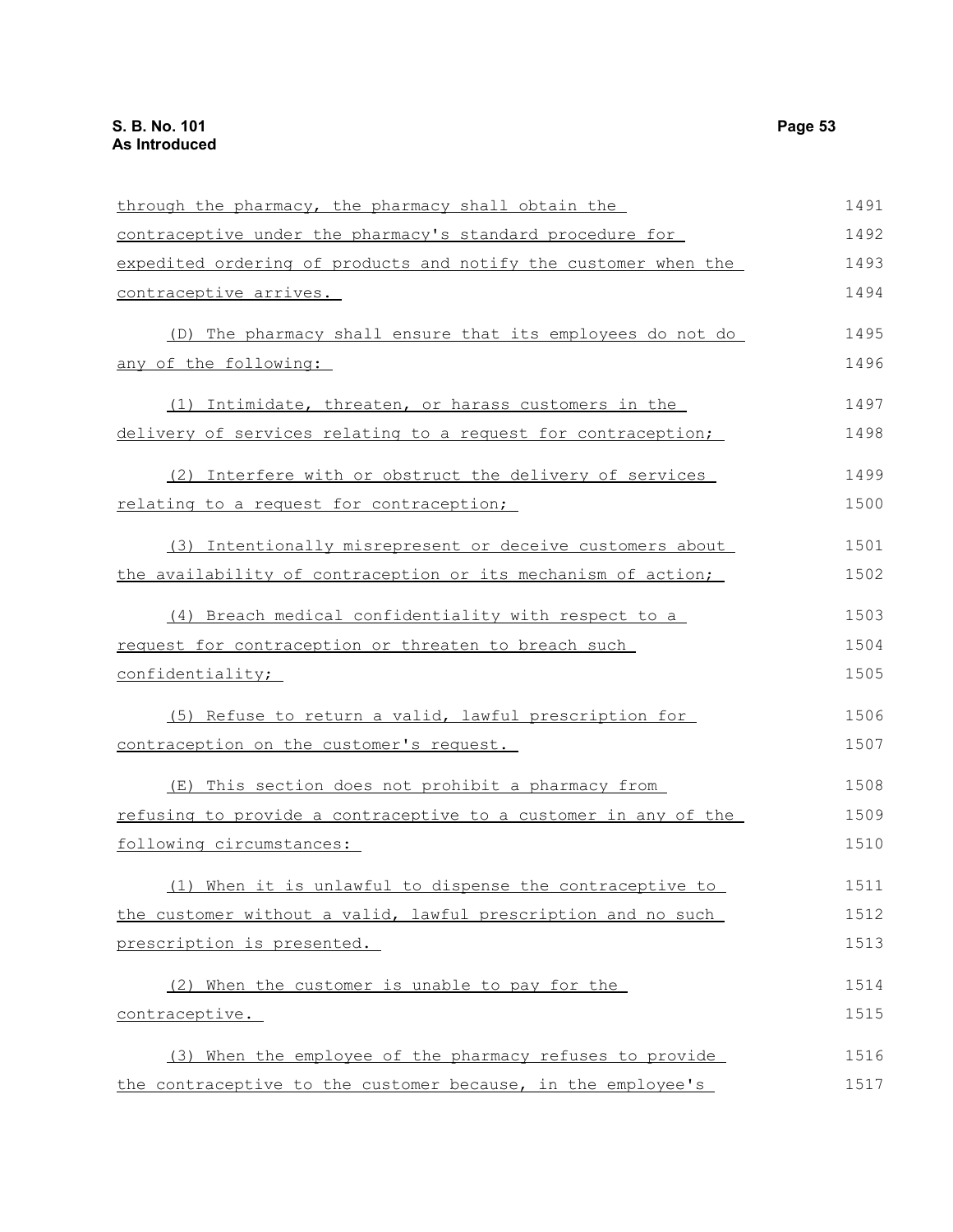provision of the contraceptive is similarly not in the best interest of the customer's health. **Sec. 4729.44.** (A) Any person who believes that a violation of section 4729.43 of the Revised Code has occurred may file a complaint with the state board of pharmacy. Not later than thirty days after receiving the complaint, the board shall investigate the complaint and determine whether a violation occurred. If the board determines a violation occurred, the board may impose a fine of not more than five thousand dollars for each violation. (B) A person who has been injured by a violation of section 4729.43 of the Revised Code may bring a civil action in a court of competent jurisdiction to recover damages for the person's injury, as well as costs and reasonable attorney's fees. (C) If the attorney general has cause to believe that a person or group of persons has been or may be injured by a violation of section 4729.43 of the Revised Code, the attorney general may commence a civil action in a court of competent jurisdiction to compel compliance with that section. In such action, the court may award appropriate relief on a finding that a violation or violations have occurred, including compensatory damages and punitive damages not exceeding five thousand dollars for each violation. **Section 2.** That existing sections 121.22, 2907.29, 3313.60, 3313.6011, 3314.03, 3326.11, 3328.24, 4729.16, 4729.18, and 4729.35 of the Revised Code are hereby repealed. 1519 1520 1521 1522 1523 1524 1525 1526 1527 1528 1529 1530 1531 1532 1533 1534 1535 1536 1537 1538 1539 1540 1541 1542 1543 1544 1545

professional judgment, a contraindication exists or the

**Section 3.** Section 1751.68 of the Revised Code shall apply 1546